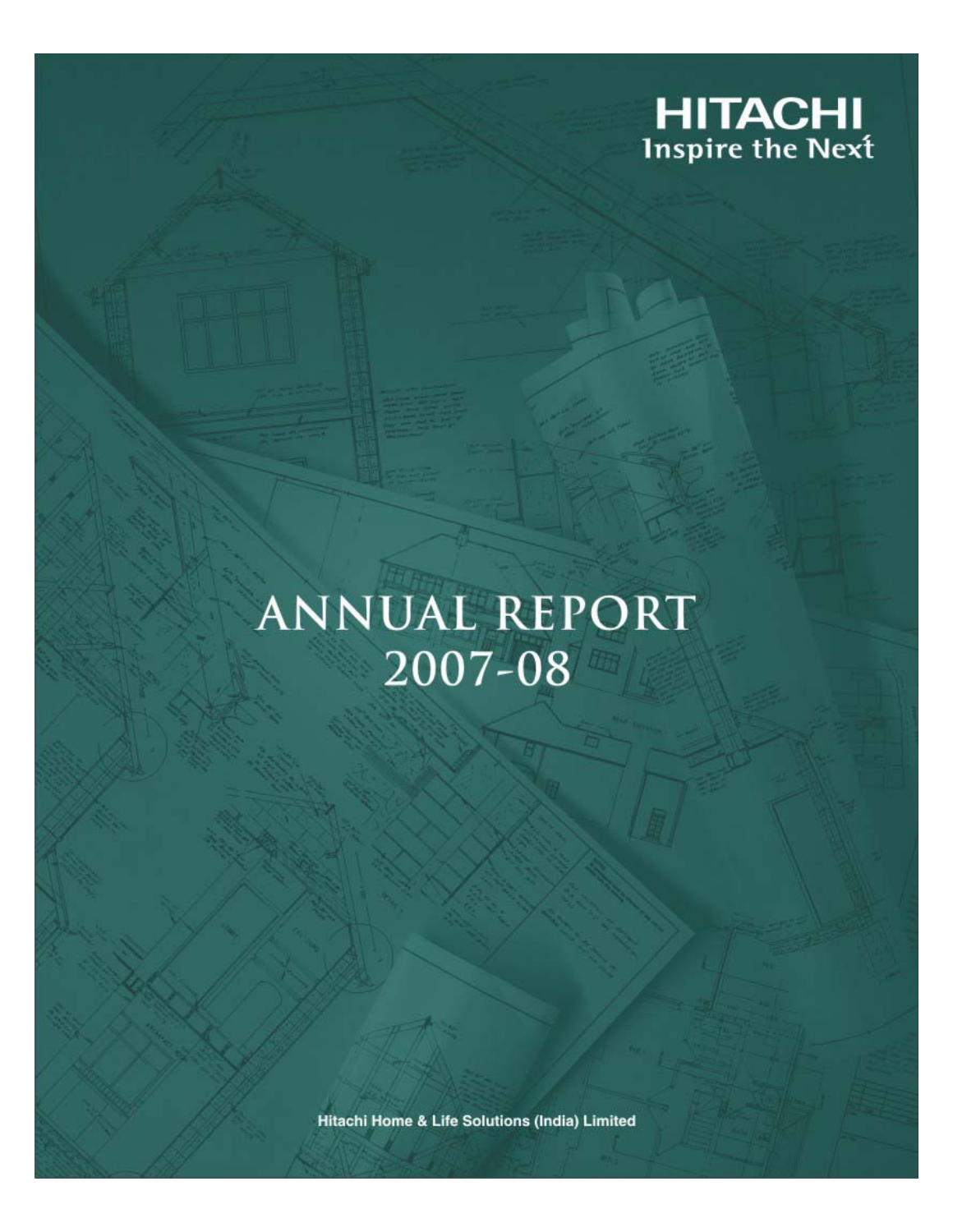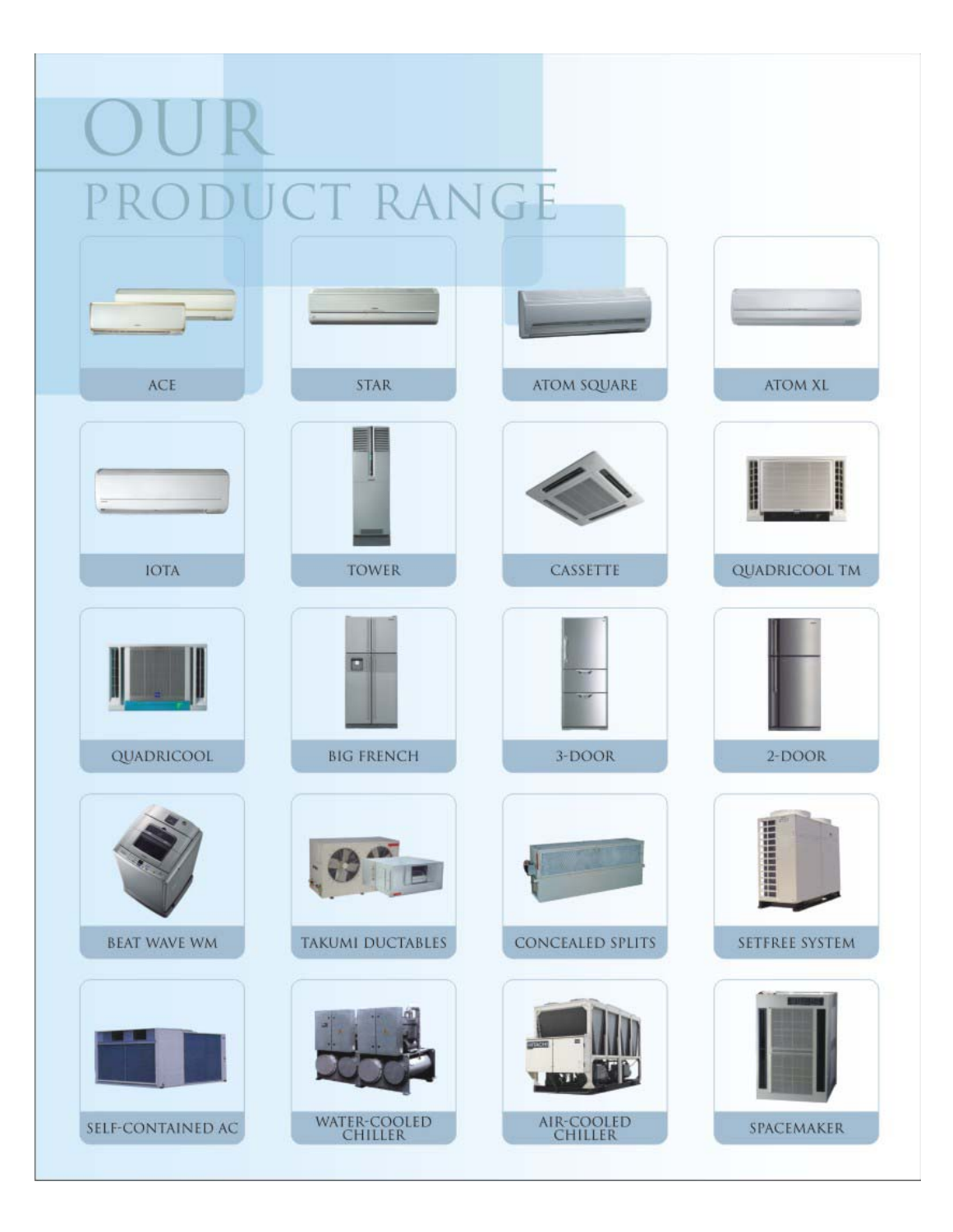# MESSAGE CHAIRMAN

I would like to take this opportunity to greet all the shareholders of Hitachi Home & Life Solutions (India) Ltd. {HHLI}. I am fortunate to have an opportunity to serve you as the Chairperson of HHLI since February, 2008. I am pleased to inform you that HHLI has wiped off accumulated losses and come out with carried forward profit during the financial year 2007-08

HHLI has made an Operating Profit (Profit before Depreciation, Interest and Tax) of Rs. 553.08 Mn. and made a great contribution to the consolidated accounts of Hitachi Group.

The year 2007-08 has seen the continuation of the growth of Indian Economy. The economic growth and its sustenance have seen the emergence of new consumerist Indian. The appliance industry has also seen an upward trend. Air conditioning industry experienced the sales growth of 20-25% over previous year. India which has now more than half of the population under 25 years is bound to develop as a potential emerging market for our range of room Air conditioning products.



Kenichi Munakata Chairman Hitachi Home & Life Solutions (India) Ltd.

The rampant growth in the industry has enabled the stiff competition amongst the players in Room Air conditioning business. HHLI will remain focused on high quality and will not resort to any move which will hamper its reputation.

The shift in the preference for the Split ACs and growing share of Window ACs in the room Air conditioners implies to a growing need for the finer and technological superior products. HHLI being the pioneer of technological innovations is bound to benefit from this trend.

There has been a good response for our imported Refrigerators and Washing Machines in Indian market. We have been able to make inroads in the highly competitive market by right marketing mix.

Over the years HHLI has also been able to develop its B2B business. The share of this format of business is now more than half of the company's turnover. We have been able to make inroads with the products like Split ACs, Takumi range of Ductable Split ACs, Self Contained Packaged Air conditioners, Set Free VRF systems and Chillers. The specialized product Spacemaker is also well accepted by the telecom industry. The product surely will follow the telecom industry growing spree.

Our endeavor is to develop products which cater to the customer needs. Our products are in synch with the present customer profile who wants to enjoy the technology rather than getting into the frills of operation. We call this need of customers as "Uncomplicate Life". To enjoy the technology all you need is a comfort of pressing a "Button".

The current rise in inflation has affected the raw material prices adversely. The increase in prices of metals has created the pressure on the profitability of the Appliance Industry. HHLI is taking every possible step to mitigate the likely impact.

The advent of Major Retailers is also adding to the volumes in the sale. If present expansion of the retail segment continues we are bound to increase our volumes further. At the same time we have to be prepared for any bully buying by these retail biggies. The maturity of the Indian Retailing will also imply to a diminishing margins. HHLI is trying to optimize its sales proportion ratio in such a way that the impact of high volume and diminishing margins is minimized.

Finally, I convey my sincere gratitude to all the stakeholders of HHLI and people of India for their unconditional support. I wish to place on record the support of Board Members, Customers, Business Associates and Employees of the Company and look forward for the same in the future.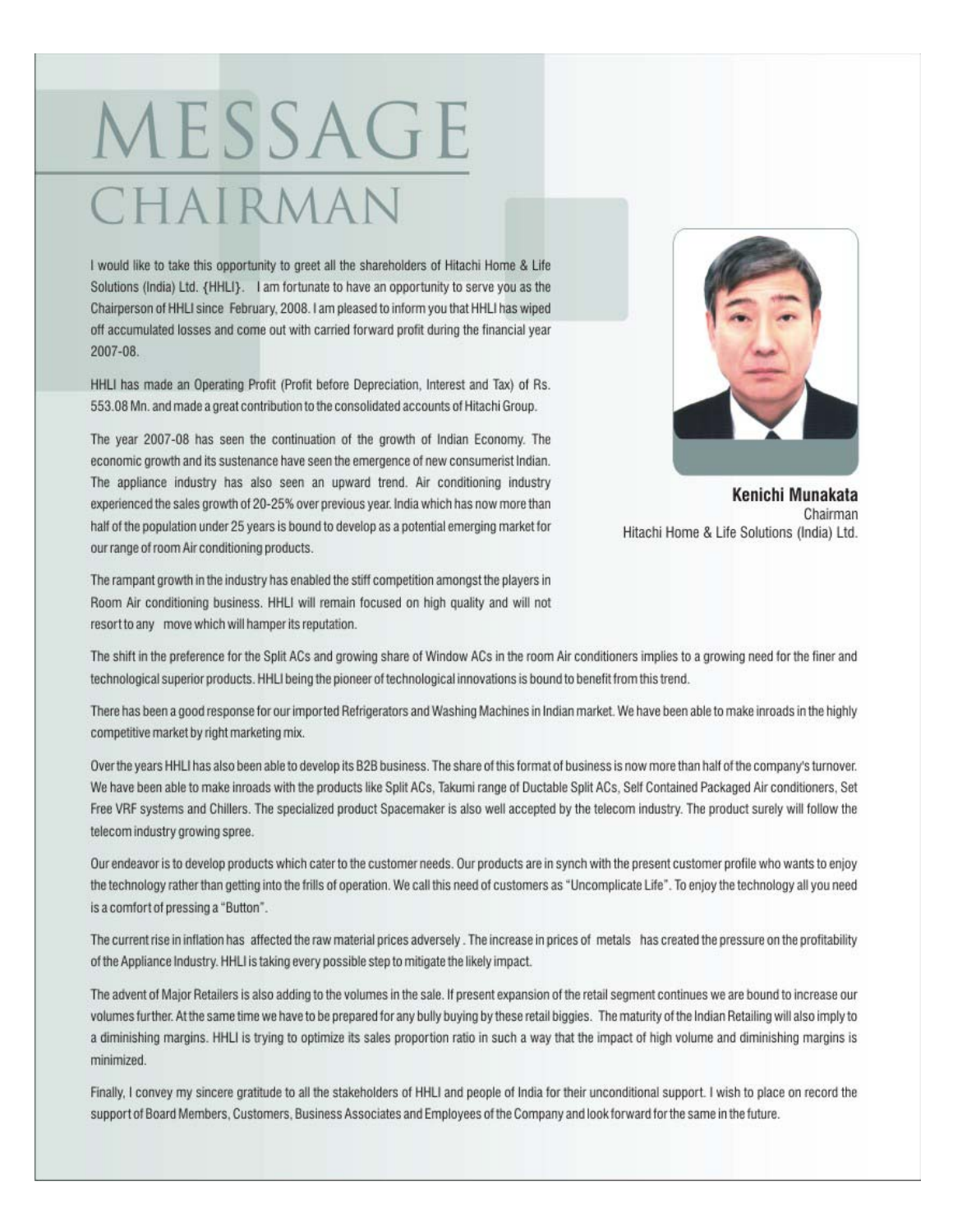# BOARD OF DIRECTORS



Kenichi Munakata Chairman



Shinichi lizuka **Managing Director** 



**Amit Doshi Executive Director** 



**Anil Shah Executive Director** 



**Vinay Chauhan Executive Director** 



L.G.Ramakrishnan **Director** 



**Mukesh Patel Director** 



Ravindra Jain **Director** 



**Tarun Sheth** Director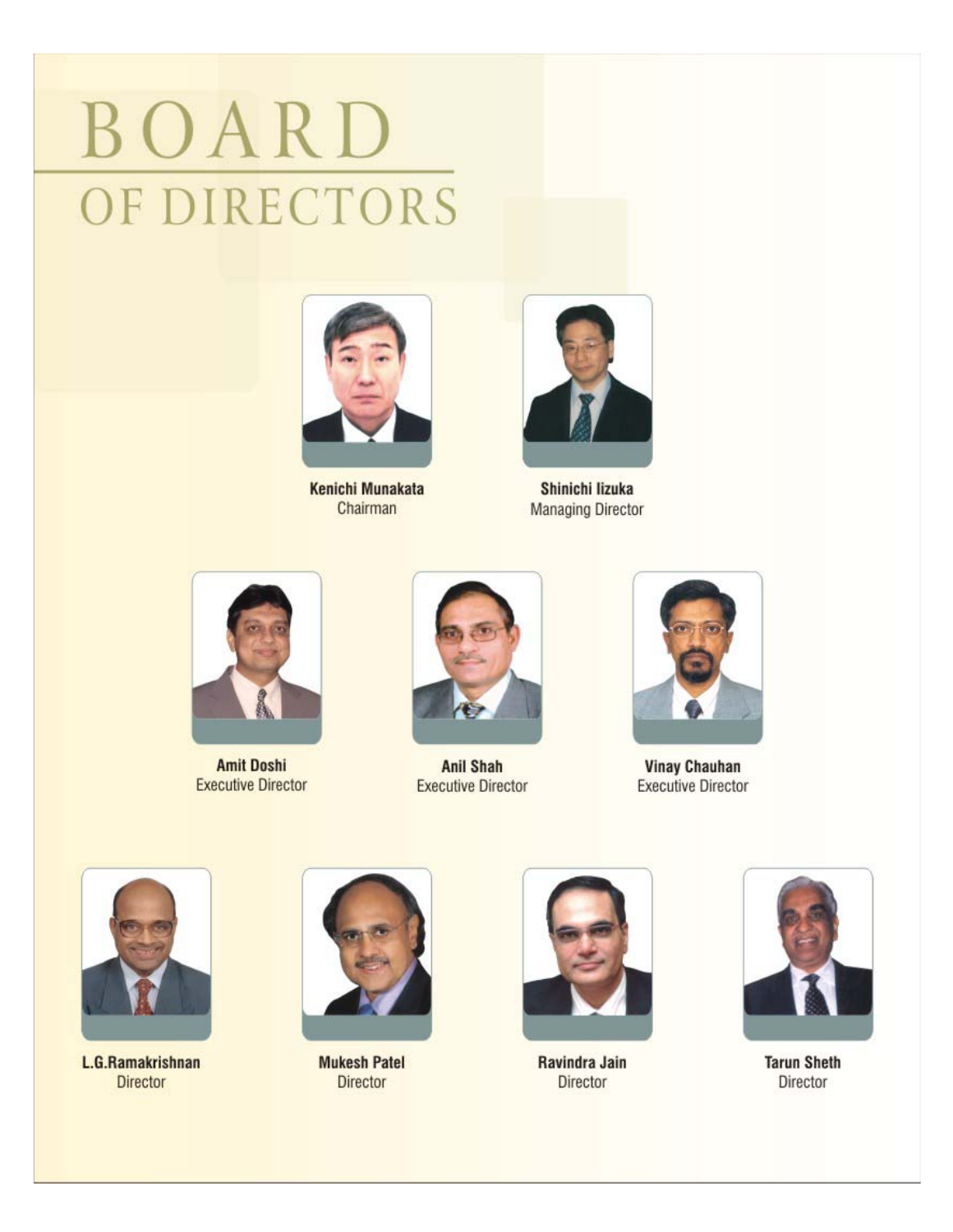# **HITACHI** Inspire the Next

# **BOARD OF DIRECTORS**

Kenichi Munakata **Chairman** Shinichi Iizuka Managing Director Amit Doshi Executive Director Anil Shah Executive Director Vinay Chauhan **Executive Director** Executive Director L G Ramakrishnan **Director** Director Mukesh Patel **Director** Director Ravindra Jain **Director** Tarun Sheth Director

# **AUDITORS**

S.R. Batliboi & Co. Chartered Accountants, Mumbai

# **BANKERS**

State Bank of India ICICI Bank Standard Chartered Bank Mizuho Corporate Bank

# **REGISTERED OFFICE**

9th Floor, Abhijeet-I, Mithakhali Six Roads, Ahmedabad - 380 006

# **WORKS**

Hitachi Complex, Karannagar – 382 727, Kadi, Dist : Mehsana, Gujarat

Canal Road, Baribrahmna – 181 133, Jammu

# **REGISTRARS & SHARE TRANSFER AGENT**

Pinnacle Shares Registry Pvt. Ltd. Arvind Ashoka Aruna Hospital Premises, Nr. Ashok Mills, Naroda Road, Ahmedabad : 380 025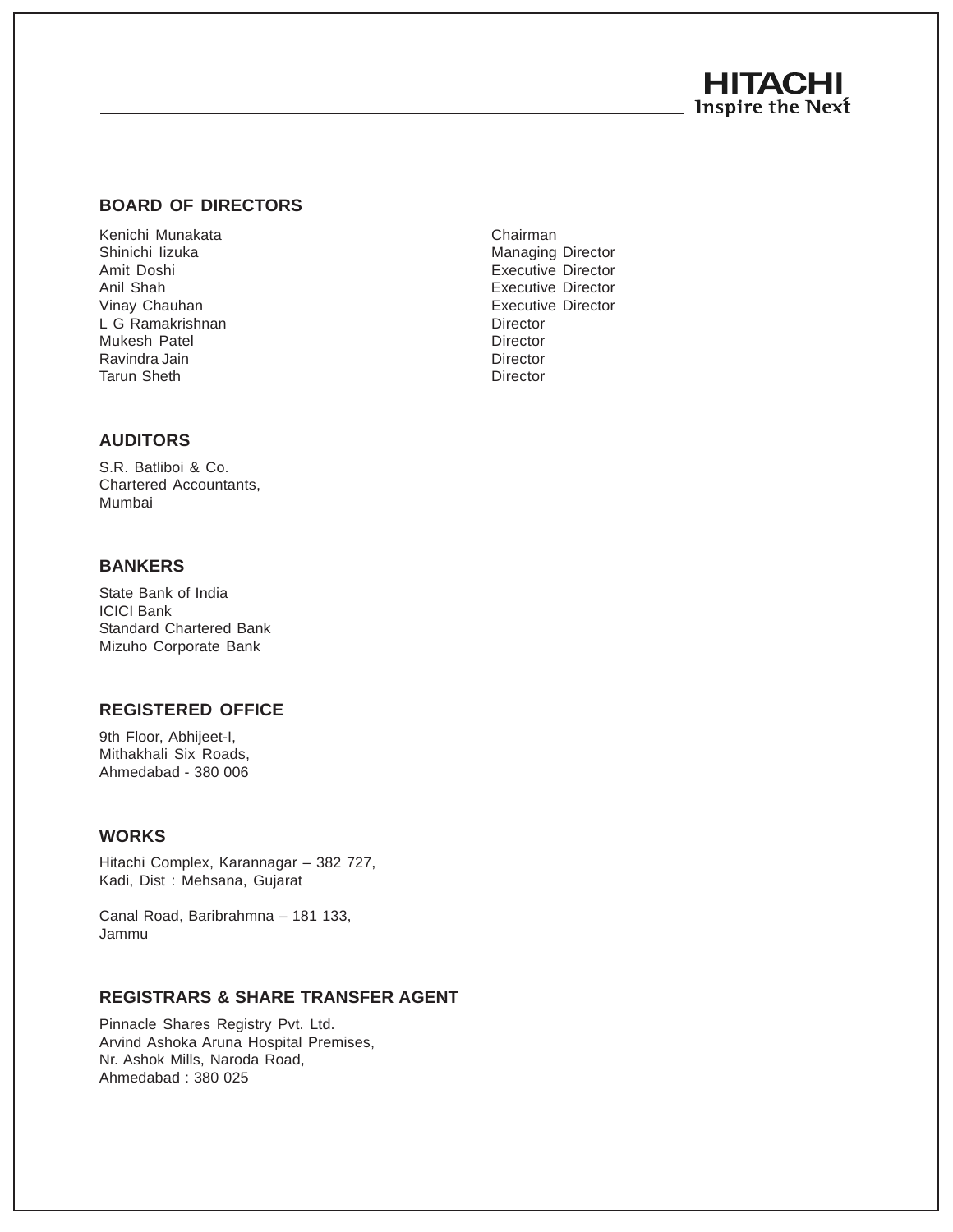# **CONTENTS**

| Balance Sheet Abstract and Company's General Business Profile43 |
|-----------------------------------------------------------------|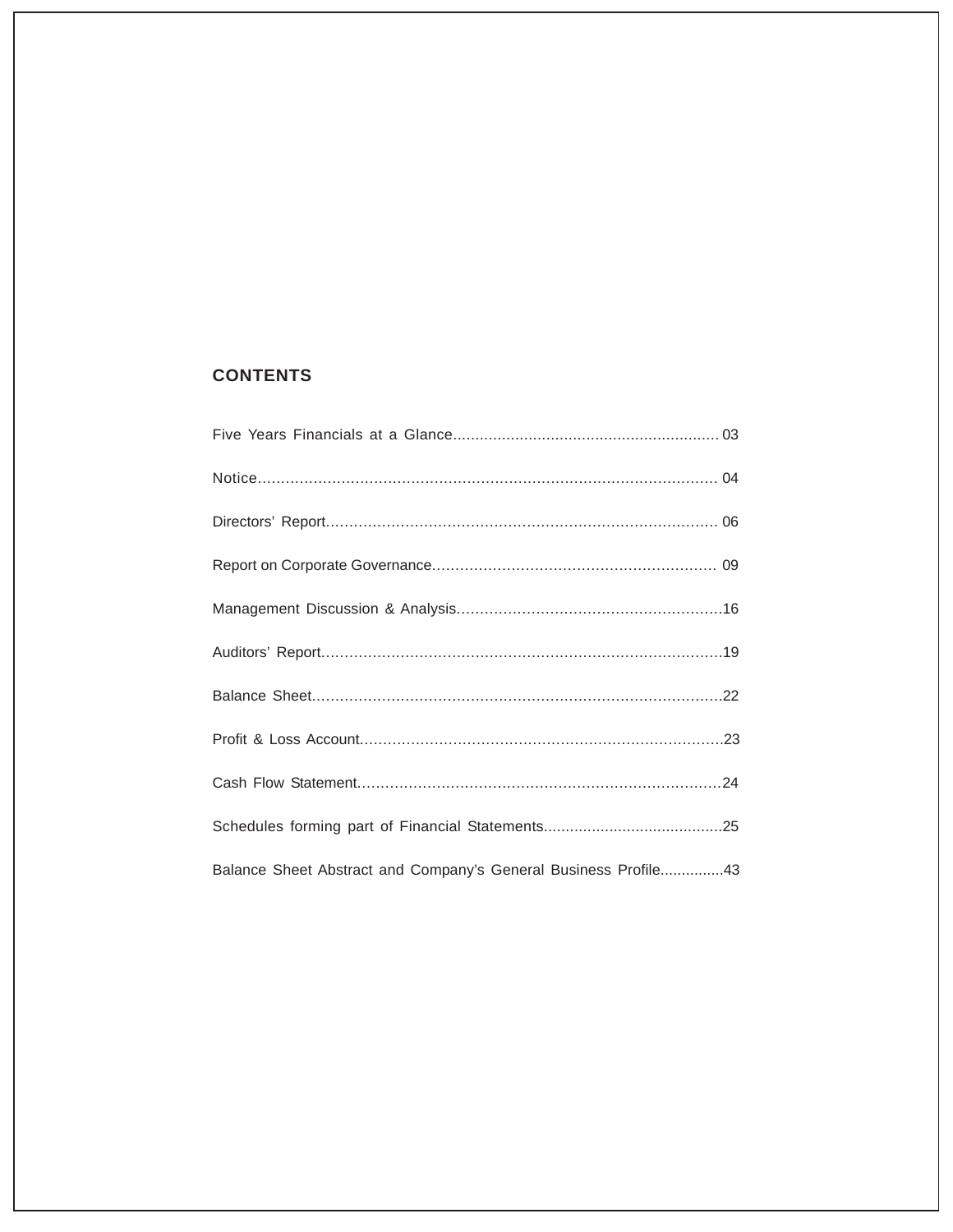# **FIVE YEARS FINANCIALS AT A GLANCE**

# Currency: Rupees in Million unless otherwise stated

| <b>PARTICULARS</b>                                   | 2007-08 | 2006-07 | 2005-06 | 2004-05 | 2002-04<br>18 Months |
|------------------------------------------------------|---------|---------|---------|---------|----------------------|
| Sales and Services (Net of Excise Duty)              | 4466.06 | 3248.90 | 2575.22 | 2370.65 | 2783.56              |
| Sales Growth                                         | 37%     | 26%     | 9%      | $-15%$  | 40%                  |
| Other Income                                         | 92.92   | 53.77   | 34.92   | 55.18   | 28.98                |
| <b>TOTAL INCOME</b>                                  | 4558.98 | 3302.67 | 2610.14 | 2425.83 | 2812.54              |
| Profit before Depreciation, Interest and Tax (PBDIT) | 553.08  | 291.74  | 230.27  | 125.16  | (76.30)              |
| Financial Expenses (Net)                             | 8.11    | 24.40   | 27.31   | 25.44   | 105.01               |
| Depreciation                                         | 76.17   | 45.05   | 45.98   | 42.78   | 66.97                |
| Profit before Tax (PBT)                              | 468.80  | 222.29  | 156.98  | 56.94   | (248.28)             |
| Provision for Taxation                               | 46.31   | 29.03   | 8.42    |         |                      |
| Profit after Tax (PAT)                               | 422.49  | 193.26  | 148.56  | 56.94   | (248.28)             |
| <b>Equity Share Capital</b>                          | 229.60  | 229.60  | 229.60  | 229.60  | 229.60               |
| Reserves and Surplus                                 | 604.76  | 388.36  | 388.36  | 388.36  | 388.36               |
| Net Worth                                            | 834.36  | 411.88  | 218.61  | 70.06   | 13.11                |
| Net Worth Growth                                     | 103%    | 88%     | 212%    | 434%    | 200%                 |
| <b>Gross Fixed Assets</b>                            | 733.19  | 628.49  | 590.98  | 597.89  | 570.58               |
| <b>Net Fixed Assets</b>                              | 314.74  | 266.44  | 272.19  | 294.89  | 303.57               |
| <b>Total Assets</b>                                  | 961.44  | 952.36  | 1045.45 | 1135.95 | 1177.81              |
| <b>KEY INDICATORS</b>                                |         |         |         |         |                      |
| Earnings Per Share (Rs.)                             | 18.40   | 8.42    | 6.47    | 2.48    |                      |
| Cash Earnings Per Share (Rs.)                        | 21.72   | 10.38   | 8.47    | 4.34    |                      |
| Book Value Per Share (Rs.)                           | 36.34   | 17.94   | 9.52    | 3.05    | 0.89                 |
| <b>Total Debt to Equity</b>                          | 0.14    | 0.81    | 1.96    | 7.39    | 42.69                |
| PBDIT / Sales and services (Net of excise duty)      | 12%     | 9%      | 9%      | 5%      |                      |
| Net Profit Margin                                    | 9%      | 6%      | 6%      | 2%      |                      |
| Return on Net Worth                                  | 51%     | 47%     | 68%     | 81%     |                      |
| Return on Capital Employed                           | 50%     | 26%     | 18%     | 7%      |                      |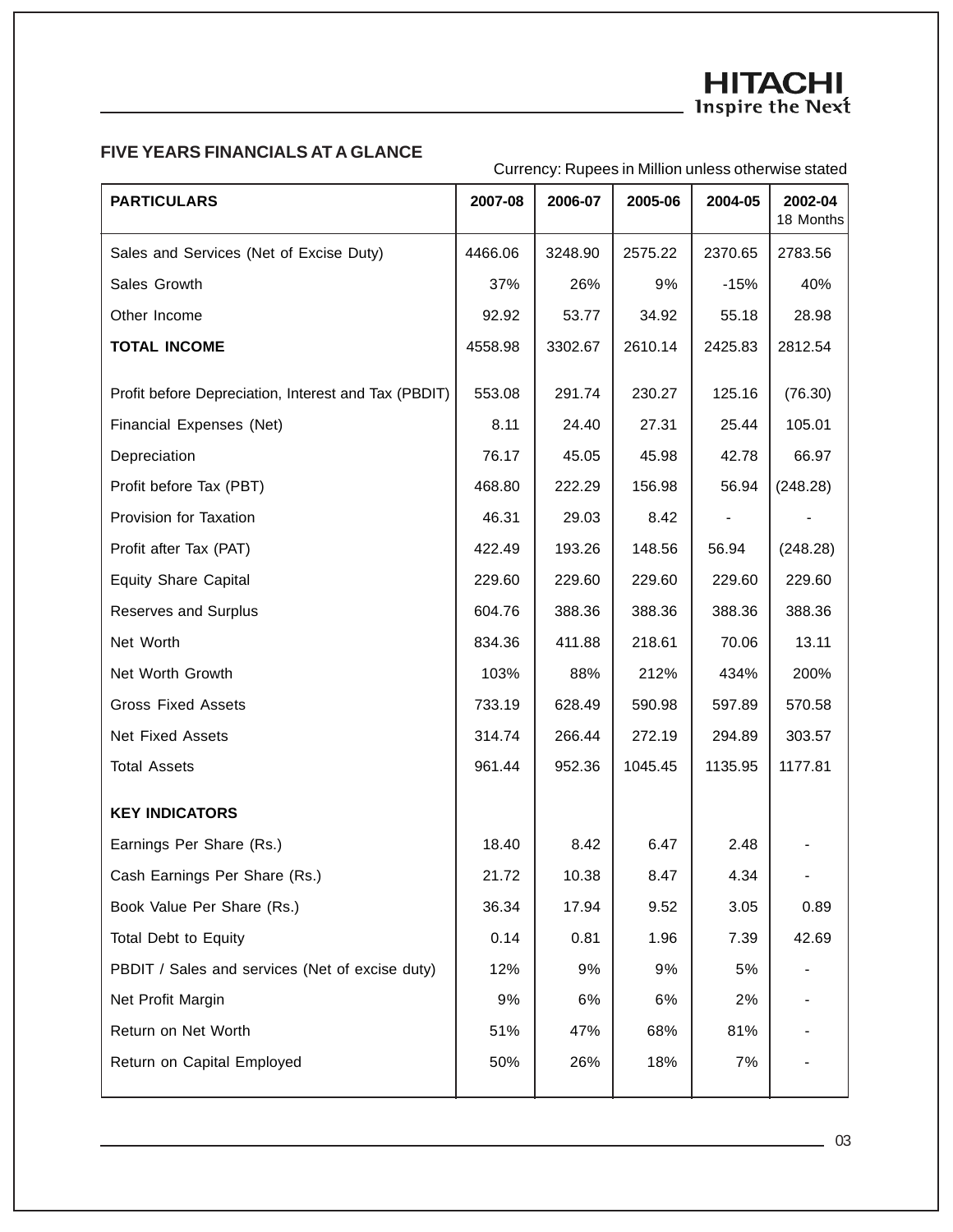#### **NOTICE**

Notice is hereby given that the Twenty Third Annual General Meeting of the members of the Company will be held on Monday, 28th day of July, 2008 at 9.30 a.m. at H T Parekh Convention Centre, Ahmedabad Management Association, ATIRA Campus, Dr. Vikram Sarabhai Marg, Vastrapur, Ahmedabad : 380 015 to transact the following business:

#### **ORDINARY BUSINESS:**

- 1. To consider and adopt the audited Balance Sheet as at March 31, 2008, Profit and Loss Account for the year ended on that date and the reports of Board of Directors and Auditors thereon.
- 2. To appoint a Director in place of Mr. Anil Shah who retires by rotation in terms of Article 110 of the Articles of Association of the Company and being eligible, offers himself for re-appointment.
- 3. To appoint a Director in place of Mr. Mukesh Patel who retires by rotation in terms of Article 110 of the Articles of Association of the Company and being eligible, offers himself for re-appointment.
- 4. To appoint a Director in place of Mr. Tarun Sheth who retires by rotation in terms of Article 110 of the Articles of Association of the Company and being eligible, offers himself for re-appointment.
- 5. To appoint Auditors of the Company in place of the retiring Auditors to hold office from conclusion of this meeting to the conclusion of the next Annual General Meeting and to fix their remuneration.

#### **SPECIAL BUSINESS:**

6. To consider and if thought fit, to pass, with or without modifications, the following resolution as an Ordinary Resolution:

"RESOLVED THAT Mr. Kenichi Munakata, appointed as an Additional Director by the Board of Directors on February 01, 2008 and who holds office as such upto the date of this Annual General Meeting of the Company and in respect of whom notice under Section 257 of the Companies Act, 1956 has been received from a member signifying his intention to propose Mr. Kenichi Munakata as a candidate for the office of Director of the Company, be and is hereby appointed as a Director of the Company whose period of office as a director is liable to determination by retirement of directors by rotation."

#### **By Order of the Board of Directors**

Place: Ahmedabad **Parag Dave**

Date: May 15, 2008 **Asst. Company Secretary** 

#### **Notes :**

- (a) A member entitled to attend and vote at the Annual General Meeting is entitled to appoint a proxy to attend and vote instead of himself and a proxy need not be a member of the Company. The instrument appointing proxy must be deposited at the Registered Office of the Company not less than forty eight hours before the time fixed for the meeting.
- (b) The relative Explanatory Statement pursuant to Section 173(2) of the Companies Act, 1956 in respect to the Special business to be transacted at the Meeting is annexed hereto.
- (c) The Register of Members and Share transfer books of the Company will be closed from July 28, 2008 to July 30, 2008 (both days inclusive).
- (d) Members desirous of obtaining information in respect of accounts of the Company are requested to send queries in writing to the Company at the registered office, so as to reach at least seven days before the date of the meeting.
- (e) Brief resumes of the directors appointed / re-appointed, as stipulated in Clause 49 of the Listing Agreement, are provided in the report on Corporate Governance forming part of the Annual Report.
- (f) Members are requested to notify promptly any change in their address to the Company's Registrars and Share Transfer Agent, M/s. Pinnacle Shares Registry Pvt. Ltd., Near Ashok Mills, Naroda Road, Ahmedabad - 380 025. The members are also requested to send all correspondence relating to Shares, including transfers and transmissions, to the Registrars and Share Transfer Agent and not to the Company.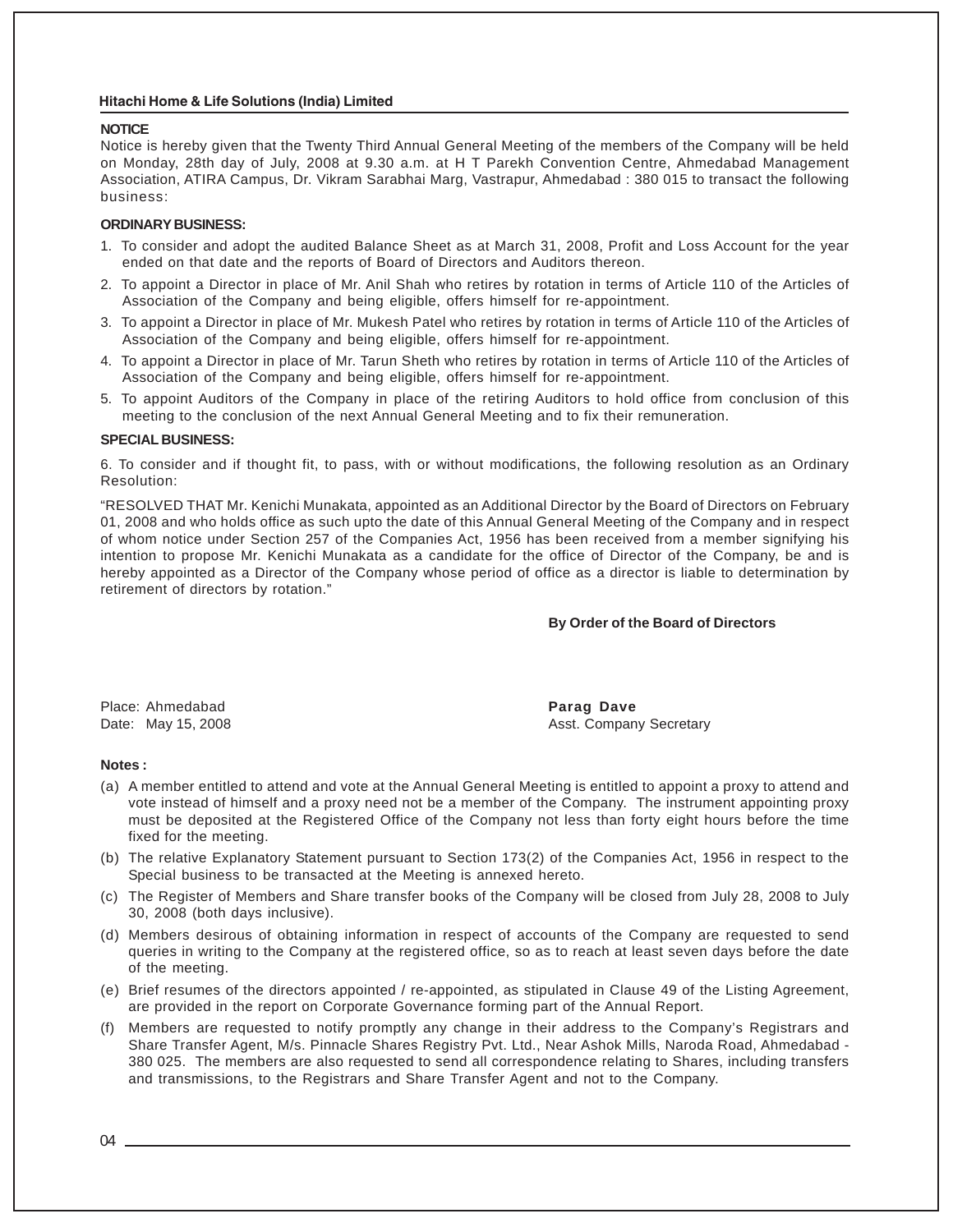- Inspire the Next (g) Pursuant to the provisions of the Companies Act, 1956 as amended by the Companies Amendment Act, 1999, facility for making nominations is available for members in respect of the shares held by them. Nomination form can be obtained from the Company's Registered Office.
- (h) Members / Proxies are requested to bring the attendance slip sent herewith duly filled in for attending the meeting.
- (i) The shares of the Company have been listed at Ahmedabad Stock Exchange Limited, Bombay Stock Exchange Limited, The Delhi Stock Exchange Association Limited and National Stock Exchange of India Limited and Company has already paid Listing Fees to the said Stock Exchanges for the year 2008-09.
- (j) The Company has transferred the unclaimed dividends declared upto the financial year 1999-00 to the Investor Education and Protection Fund of the Central Government.

#### **EXPLANATORY STATEMENT PURSUANT TO SECTION 173(2) OF THE COMPANIES ACT, 1956:**

Item No. 6

Pursuant to Section 260 of the Companies Act, 1956 and Articles of Association of the Company, Mr. Kenichi Munakata was appointed as an additional Director of the Company by the Board of Directors of the Company on February 01, 2008 and vacates his office at this Annual General Meeting. A Notice under Section 257 of the said Act with the prescribed deposit has been received from a member of the Company signifying his intention to propose the name of Mr. Kenichi Munakata for appointment as a Director of the Company.

Mr. Kenichi Munakata is not holding any Share of the Company either in his name or held by / for other persons on a beneficial basis in the company. He does not have any relation with any other Director of the Company.

None of the other Directors of the Company, is in any way, concerned or interested in the said resolution.

#### **By Order of the Board of Directors**

HITACHI

Place: Ahmedabad **Parag Dave**

Date: May 15, 2008 **Asst. Company Secretary Company Secretary**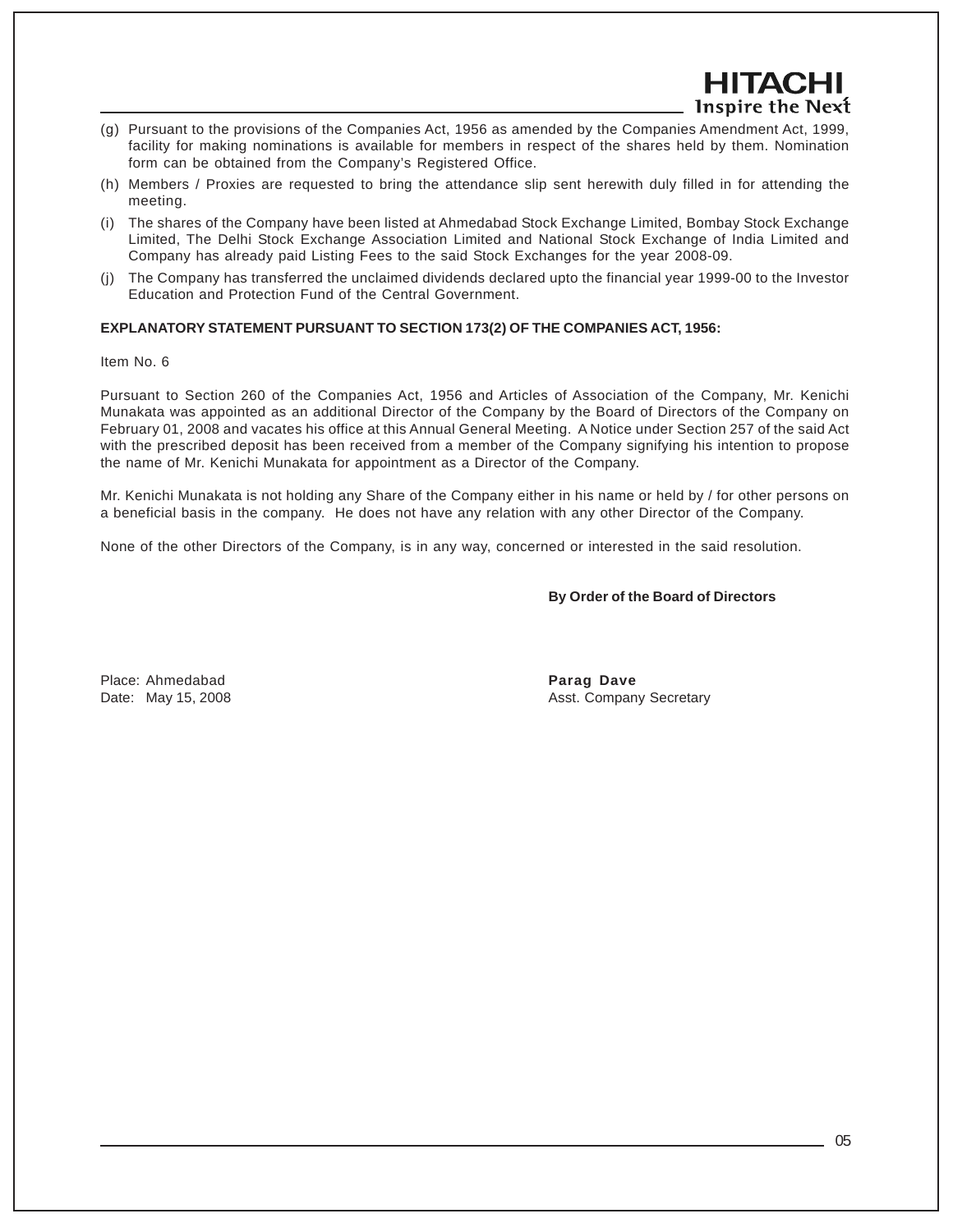# **DIRECTORS' REPORT**

### Dear Members,

Your Directors have pleasure in presenting the Twenty Third Annual Report, along with the Audited Financial Statements, for the year ended March 31, 2008.

## **Financial Highlights**

The highlights of financial results of the Company for the year under review are given below:

|                                      | (Rs. in Mn.)                         |
|--------------------------------------|--------------------------------------|
| For the year ended<br>March 31, 2008 | For the year ended<br>March 31, 2007 |
| 5055.53                              | 3657.20                              |
| 589.47                               | 408.30                               |
| 92.92                                | 53.77                                |
| 4558.98                              | 3302.67                              |
| 553.08                               | 291.75                               |
| 8.11                                 | 24.40                                |
| 76.17                                | 45.05                                |
| 46.31                                | 29.03                                |
| 422.49                               | 193.27                               |
|                                      |                                      |

#### **Dividend**

Your Directors do not propose dividend on Equity Shares for the year ended March 31, 2008.

#### **Operating & Financial Performance**

The Indian Room Air conditioning Market stood at 1.85 Mn. units for the year under review with a growth rate touching around 22% year on year. The growth in the market is expected to continue in this year also. The main drivers can be summarised as under:

- 1. Low penetration levels for the Air conditioner, which still hovers around 2%.
- 2. Nuclearisation of families.
- 3. Upgradation in the Income levels.
- 4. Increase in the disposable part of the income
- 5. Increase in the awareness of the products
- 6. Transition of Air conditioners as necessity rather than luxury.
- 7. The growth of the apartment living culture.
- 8. The Infrastructure growth in tier II & III cities.

There is continuity in the trend for the rise in the sales of Split ACs and this is shown in the figures of your company also. The contribution of the Split ACs in industry has gone up to 50 %.The ratio for your company stands at 38:62 (Window ACs: Split ACs). The change is mainly due to the narrowing of the pricing differential between the Window ACs and Split ACs and the changing Indian consumer who has become more discerning. Most of the companies are also focusing on this segment of the market and coming up with more & more innovations in the same. All this is leading to the increase in the awareness & development of Split AC market over the Window ACs. Your company is also constantly devising strategies to garner major chunk of this segment. Although Window AC on its part will still find its target segment due to its ease of installation and ownership but the growth of Window AC market is very low. Your company has been able to achieve a growth of over 40% in Split AC category.

We are continuing to make inroads in the Refrigerator & Washing Machine market. We have launched a new range of Two Door Refrigerators and New "Beat Wave Wash" Washing Machines. We are bound to increase our growth rate over the industry standards. We have been able to stabilise in this category and have achieved a growth rate of 25% over last year. We plan to continue this growth spree this year also.

06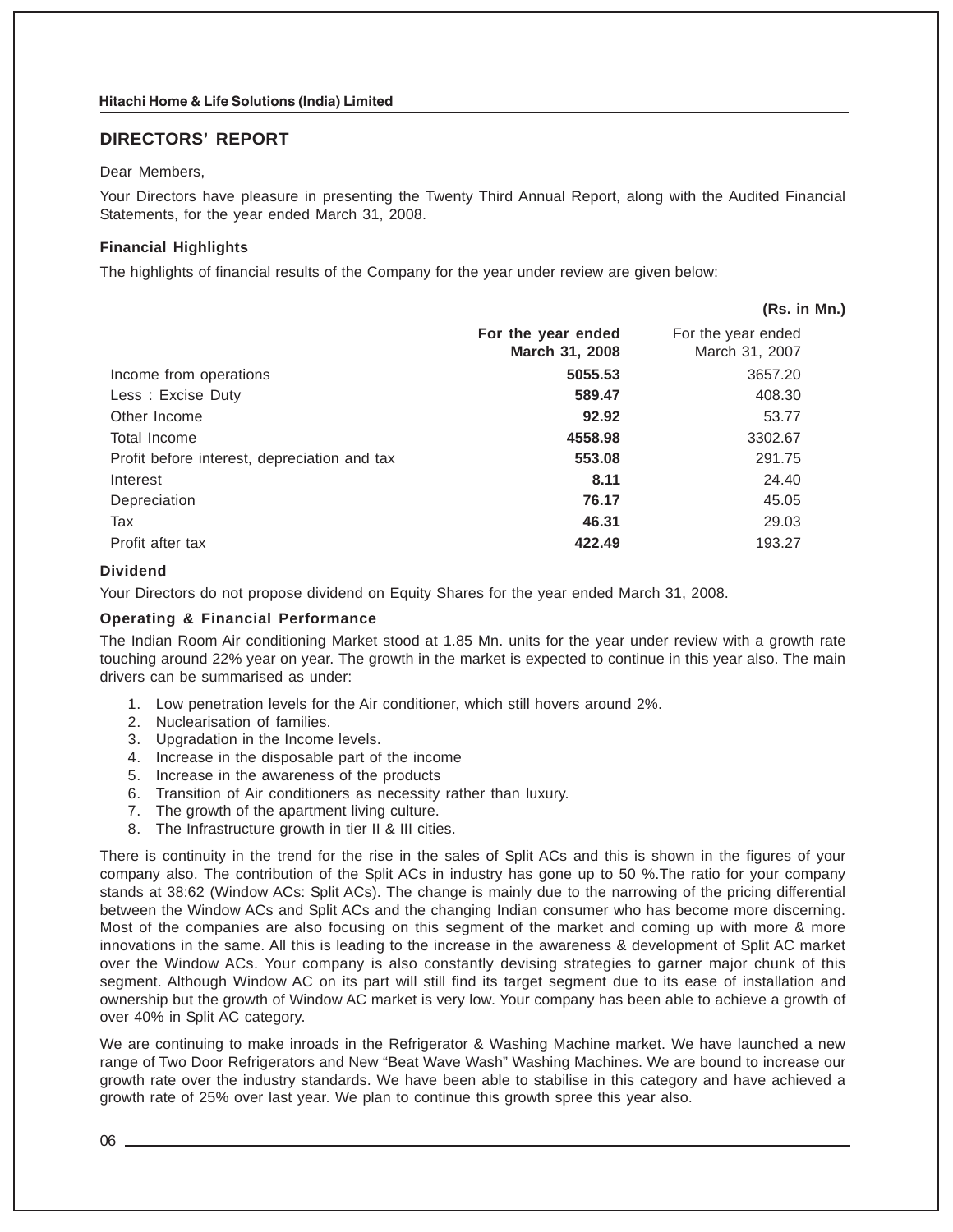# HITACI Inspire the Next

There is a massive inflow of investments in the infrastructure development. Sizeable amount of Capex is lined up in the manufacturing and the service sector especially in the retail, IT & ITES services. This trend is going to continue for some years now. The Asian Games to be held in India in 2010 is also fuelling the infrastructure development in Northern India. All these factors have contributed to the growth in our commercial category which includes products like Ductable ACs, Self Contained, Set Free (VRF's) and Chillers. Your company achieved growth rate of 29% and 40% in case of Ductables and Chillers respectively and is expecting this growth in this year also. The introduction of Set Free (VRF's) and focus on our Self Contained Roof Top ACs will also contribute to this growth rate.

There has been a rise in the input costs especially steel, copper & aluminium. To add to that there has been a governmental mandate for the star labeling. All these factors have led to the increase in input costs. Although your company may be able to bear the star labeling incremental cost, but will have to pass on the rising input cost to the customers in near future.

The emergence of many new brands and low cost products from China have put up pressure on the manufacturers to decrease the price for the desired sales volumes. The low cost suppliers from China have become OEM suppliers for many well known brands in India. Your company has maintained its prices and is committed to desist from any strategy compromising the quality of the product. Your company at the same time has ensured the achievement of the volume targets set for it. The price drop has been curtailed by providing value propositions for the customer and by pioneering features' benefit augmentation in our product offerings.

Your company has made an operating profit (profit before depreciation, interest and tax) of Rs. 553.08 Mn. for the year ended March 31, 2008 as against Rs. 291.75 Mn. for the year ended March 31, 2007 and made net profit after tax of Rs. 422.49 Mn. during the year under review as compared to a net profit of Rs. 193.27 Mn. for previous year.

## **Future Prospects**

This year the company is growing in its established line of business and at the same time it is stabilising in the newer line of business of Refrigerators and Washing Machines.

We have introduced a range of new products for the customers to choose from. During this year we have also launched "ACE" Split AC which is a pioneering step towards the overall comfort for the user. "ACE" is having Auto Humidity Control in it. This feature enables to achieve the desirable temperature with controlled humidity levels at the touch of a "Button". "ACE" is able to reduce the humidity levels by nearly 27%. We have also introduced Iota in sub 1.0 Tr capacity. There is a surge in demand for sub 1.0 Tr category because of emergence of apartment culture due to restricted space in metro towns.

The Refrigerators and Washing Machines which are imported CBUs, were introduced in October '05, have now been established in the market. This year your company has added Two Door Refrigerators in its portfolio. It has also added "Beat Wave Wash" Washing Machines. These products are very innovative & user friendly and are sure to garner good support from the customers. The commercial Air conditioning business together with the Refrigerators and Washing Machines is helping us to overcome seasonality of our business and also helping to flatten the sales curve.

This year also saw our advertising communication upgrading to next phase. The concept based selling which we started last year has been taken further. We have introduced now the concept of "Uncomplicate Life". This truly represents the need of the present generation's lifestyle which wants a hassle free life. They want to enjoy the benefits rather than getting into the operational aspects of the products. Your company brings home appliances designed to make the life uncomplicated. These exquisite products are at the cutting edge of technology, easy to operate and reflect the quality what your company is known for. These products are designed to enhance your world and ensure a better, happier and "Uncomplicated Life".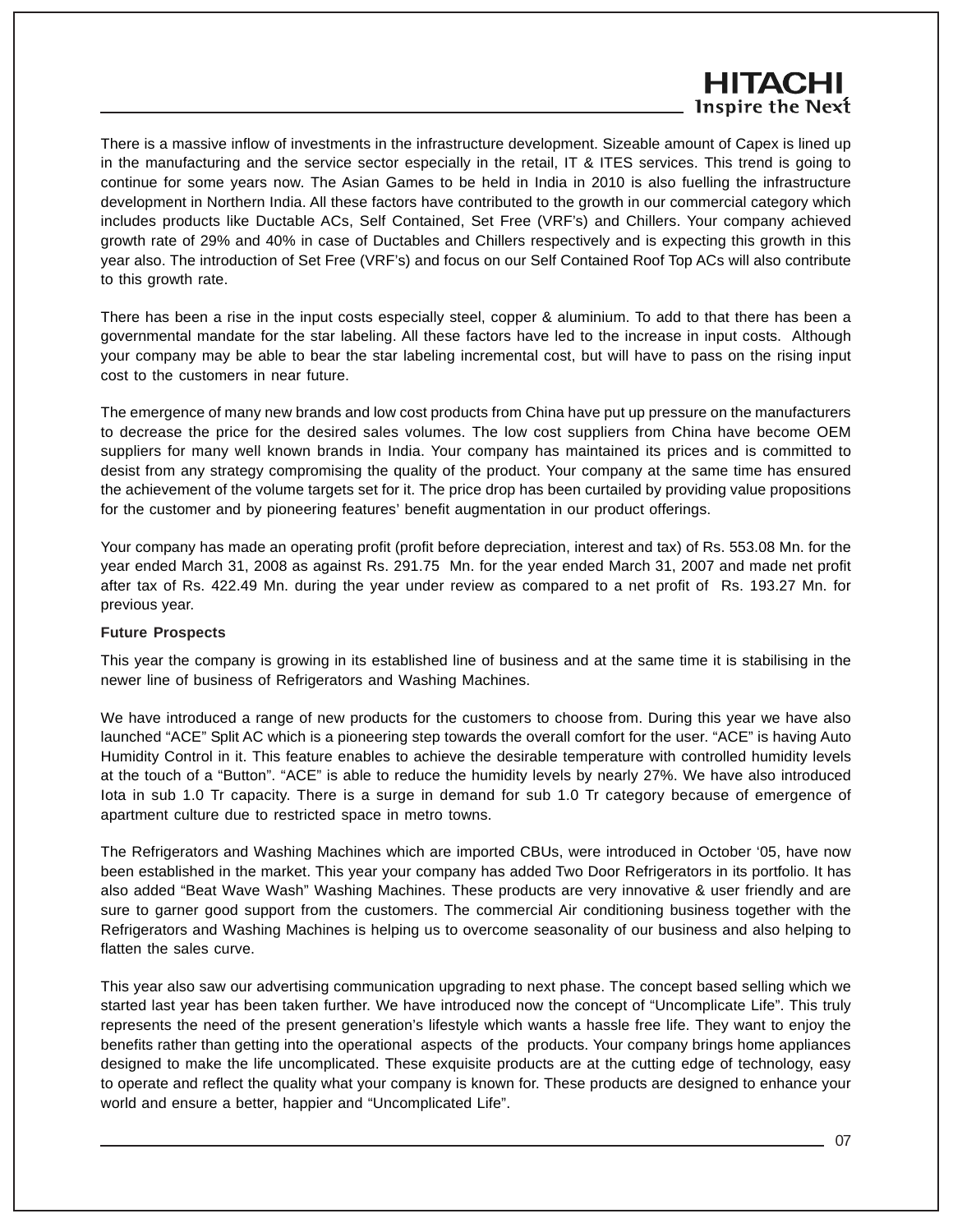To summarize, the Indian Air-conditioning industry is growing at a hectic pace and is providing a huge opportunity for all the players. The need is for a strong customer focus. The market has overall done well. The product mix is changing towards higher value Split AC with comfort cooling forming the basic proposition. Your company with presence in both residential and commercial Air conditioning is poised to best utilize the opportunity provided. Hence your company has set itself a target to grow at a much higher than the industry rate in SAC & Ductable categories in the first half of the current financial year. The outlook for the new segment of Refrigerators and Washing Machines is positive and seeing the new product getting established promises a bright and sustaining future. Hence the outlook for your company for the future remains positive.

#### **Directors' Responsibility Statement**

Your Directors confirm that:

- (i) in the preparation of the annual accounts, the applicable accounting standards have been followed ;
- (ii) such accounting policies have been selected and applied them consistently and made judgments and estimates that are reasonable and prudent so as to give a true and fair view of the state of affairs of the Company at the end of the financial year ended on March 31, 2008 and of the profit of the Company for that year ;
- (iii) proper and sufficient care has been taken for the maintenance of adequate accounting records in accordance with the provisions of the Companies Act, 1956 for safeguarding the assets of the Company and for preventing and detecting fraud and other irregularities ; and
- (iv) annual accounts have been prepared on a going concern basis.

#### **Report of Corporate Governance**

Report on Corporate Governance under clause 49 of the Listing Agreement is attached to this Report.

#### **Particulars as per Section 217 of the Companies Act, 1956**

A statement showing particulars of employees as required under Section 217(2A) of the Companies Act, 1956, read with Companies (Particulars of Employees) Rules, 1975 and information pursuant to Section 217(1) (e) of the Companies Act, 1956 read with Rule 2 of the Companies (Disclosure of Particulars in the Report of the Board of Directors) Rules, 1988, relating to Conservation of energy, technology absorption and foreign exchange earning and outgo are appended to this report.

#### **Acknowledgement**

Your Directors thank all Customers, Suppliers, Investors, Bankers - State Bank of India, ICICI Bank, Standard Chartered Bank and Mizuho Corporate Bank and other stakeholders of the Company for their co-operation and continued support during the year. We look forward to their continued support in the future also.

We wish to place on record our sincere appreciation for the excellent work put in by the employees of the Company at all levels.

For and on behalf of the Board of Directors

**Shinichi Iizuka** Managing Director

Place: Ahmedabad, Gujarat **Anil Shah Anil Shah** Date: May 15, 2008 **Executive Director** Executive Director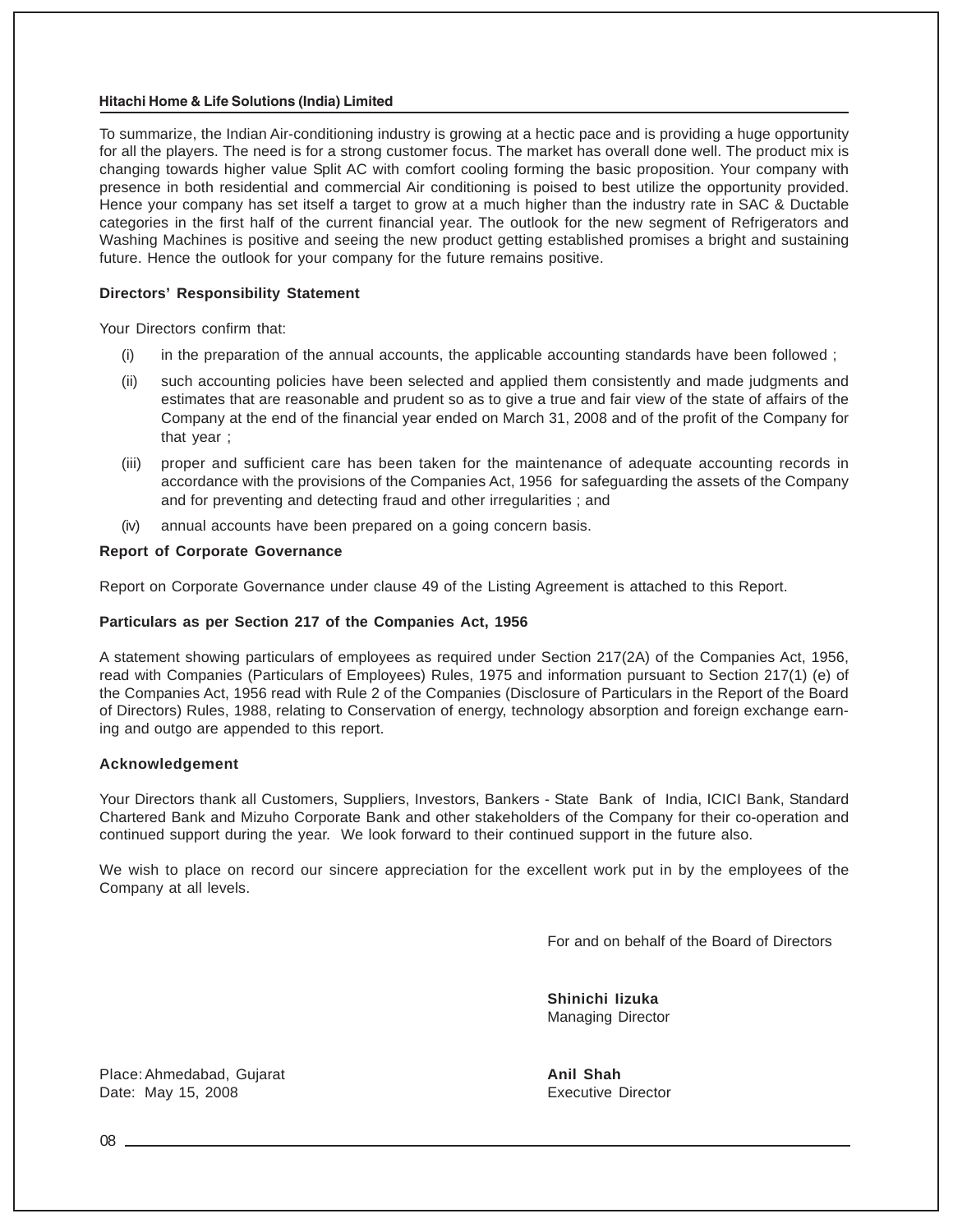# **REPORT ON CORPORATE GOVERNANCE**

### **I Company's Philosophy on Code of Corporate Governance**

Your Company is committed to adopt best management practices for achieving its pre-defined objectives with ethical standards and transparent & fair conduct of the business. Some of these objectives are to ensure awareness of the Shareholders, Customers, Suppliers, Employees; to comply laws and regulations applicable to the Company with true letter and spirit; to create, maintain and ensure safe and clean environment for sustainable development for next generation.

### **II Board of Directors, Committees & Remuneration of Directors**

#### **Board of Directors**

The Board of your Company comprises of nine members, who frame organizational strategies and policies and provide a vision and leadership to the professional managers.

#### **Composition and Category of Directors**

Board of the Company comprises nine members, four of them are Executive Directors. Out of remaining five nonexecutive Directors three Directors are Independent Directors. Details of their position and number of Board / Committees in which they are Chairman / Member are as under:

| Executive / Non-executive /<br>Name of<br><b>Director</b><br>Independent |                             | No. of Directorship<br>in other Public Limited | No. of Committees*<br><b>Position held as</b> |               |
|--------------------------------------------------------------------------|-----------------------------|------------------------------------------------|-----------------------------------------------|---------------|
|                                                                          |                             | <b>Indian Companies</b>                        | <b>Chairman</b>                               | <b>Member</b> |
| Mr. Kenichi Munakata                                                     | Chairman / Non-Executive    |                                                |                                               |               |
| Mr. Shinichi lizuka                                                      | Executive                   |                                                |                                               |               |
| Mr. Amit Doshi                                                           | Executive                   |                                                |                                               |               |
| Mr. Anil Shah                                                            | Executive                   |                                                |                                               |               |
| Mr. Vinay Chauhan                                                        | Executive                   |                                                |                                               |               |
| Mr. L G Ramakrishnan                                                     | Non-Executive               |                                                |                                               |               |
| Mr. Mukesh Patel                                                         | Non-Executive / Independent |                                                | 5                                             | 2             |
| Mr. Ravindra Jain                                                        | Non-Executive / Independent |                                                |                                               |               |
| Mr. Tarun Sheth                                                          | Non-Executive / Independent | 4                                              |                                               | 3             |

\*Includes only Audit Committee and Investors Grievance Committee

## **Attendance of Board Meeting and Annual General Meeting**

During the year from April 1, 2007 to March 31, 2008, 4 (Four) Board Meetings were held on May 19, 2007, July 25, 2007, October 25, 2007 and January 29, 2008. The last Annual General Meeting was held on July 25, 2007. The attendance of Directors at these Board Meetings and the last Annual General Meeting were as under:

| Name of Director       | <b>Board Meeting</b> | <b>Annual General Meeting</b> |
|------------------------|----------------------|-------------------------------|
| Mr. Akira Kamitani #   |                      | Absent                        |
| Mr. Kenichi Munakata ^ |                      |                               |
| Mr. Shinichi lizuka    |                      | Present                       |
| Mr. Amit Doshi *       |                      | Present                       |
| Mr. Anil Shah *        | 3                    | Present                       |
| Mr. Vinay Chauhan      |                      | Present                       |
| Mr. L G Ramakrishnan   |                      | Present                       |
| Mr. Mukesh Patel       |                      | Present                       |
| Mr. Ravindra Jain      |                      | Present                       |
| Mr. Tarun Sheth        |                      | Present                       |
| Mr. Rakesh Khanna**    |                      |                               |

\*\* Resigned on April 30, 2007

Appointed on June 01, 2007

# Resigned on February 01, 2008

^ Appointed on February 01, 2008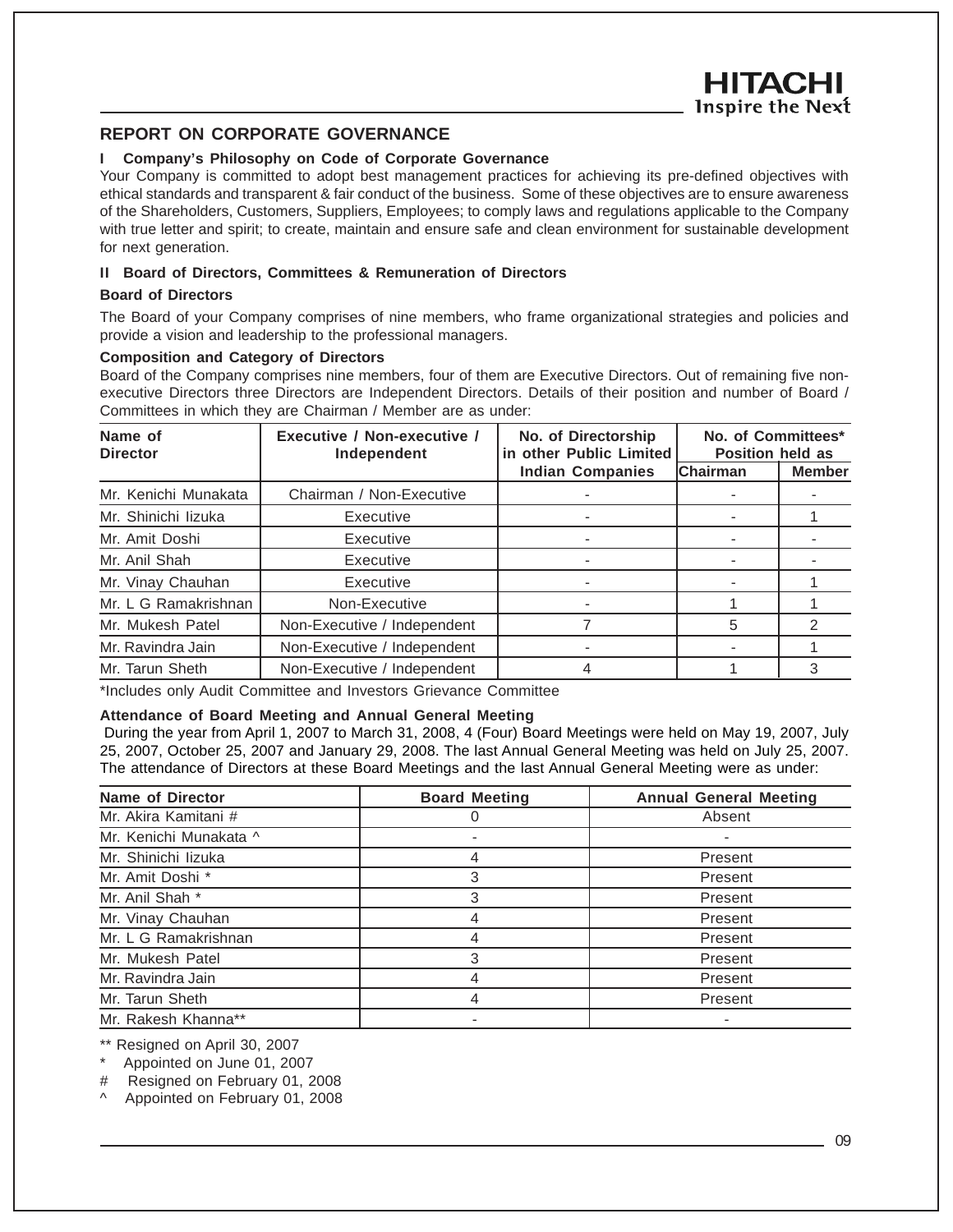#### **Number of Shares held by Non-executive Directors**

Number of Shares held by Non-executive Directors in their own name or in the name of other persons on a beneficial basis, as on March 31, 2008 are as under :

| Name of Director     | No of Shares held |
|----------------------|-------------------|
| Mr. Kenichi Munakata | Nil               |
| Mr. L G Ramakrishnan | Nil               |
| Mr. Mukesh Patel     | 500               |
| Mr. Ravindra Jain    | Nil               |
| Mr. Tarun Sheth      | 1000              |

#### **Brief Resume of Directors seeking appointment / re-appointment**

#### **Mr. Kenichi Munakata**

Mr. Kenichi Munakata, aged 55 Years, has done his Engineering from Tokyo University, Japan and associated with Hitachi for over 32 years in Refrigeration and Airconditioning Division.

In no other public limited Company incorporated in India, he is a Director and Chairman/Member of the Committee.

#### **Mr. Anil shah**

Mr. Anil Shah, aged 49 years, is Bachelor of Commerce and a Chartered Accountant. He has an extensive experience of around 27 years in various areas like Finance, Accounts, Budgeting, Costing, Legal, Direct and Indirect Taxation, etc. He is associated with the company since 1984.

In no other public limited Company incorporated in India, he is a Director and Chairman/Member of the Committee.

#### **Mr. Mukesh Patel**

Mr. Mukesh Patel, an eminent expert in Direct Taxes, is practicing as an Advocate and Tax Consultant since 1977, with specialization in the fields of Tax Planning, Appellate Matters, International Taxation, Tax and Investment Planning for Non-Resident Indians and Foreign Collaborations. He has also been actively engaged in Legal Education and Tax Journalism for the past over 25 years having been a visiting Faculty with the Gujarat Law Society and the Indian Institute of Management, Ahmedabad and through his weekly columns on Direct Taxes with 'Sandesh', 'Gujarat Samachar' and 'The Times of India'. He has served as the President of the Ahmedabad Management Association, Gujarat Chamber of Commerce and Industry, All Gujarat Federation of Tax Consultants and several other bodies. Currently, he is the President of Indian Red Cross Society, Ahmedabad. He is a member of the National Executive Committee of FICCI. He is a Chairman of Ahmedabad Stock Exchange Ltd. He has also authored number of books on Direct Taxes and Self Development.

In following public limited companies incorporated in India he is a Director and Chairman/Member of the Committee:

Cadila Healthcare Ltd. German Remedies Ltd. Sandesh Ltd. Desai Brothers Ltd. Zydus Pharmaceuticals Ltd. Carnation Nutra-Analogue Foods Ltd. Ahmedabad Stock Exchange Ltd.

#### **Mr. Tarun Sheth**

Mr. Tarun Sheth, aged 70 Years, has done his post-graduation in Arts from M. S. University - Baroda and ITP from Harvard Business School. He provides consultancy services in various areas including planning, organization restructuring, recruitment, training, etc. He was also associated as Lecturer with M.S. University-Baroda, Faculty Member with IIM-Ahmedabad and Faculty with Motorola University. He was the Head of National Management Resources-Unilever Group of Companies and Unilever Training advisor. He was President of Bombay Management Association. He has worked as Consultant and Trainer in several Countries.

In following public limited companies incorporated in India he is a Director and Chairman/Member of the Committee:

Arvind Mills Ltd. Renfro (India) Ltd. Kerala Ayurveda Pharmacy Ltd. Textrade Ltd.

 $10$   $-$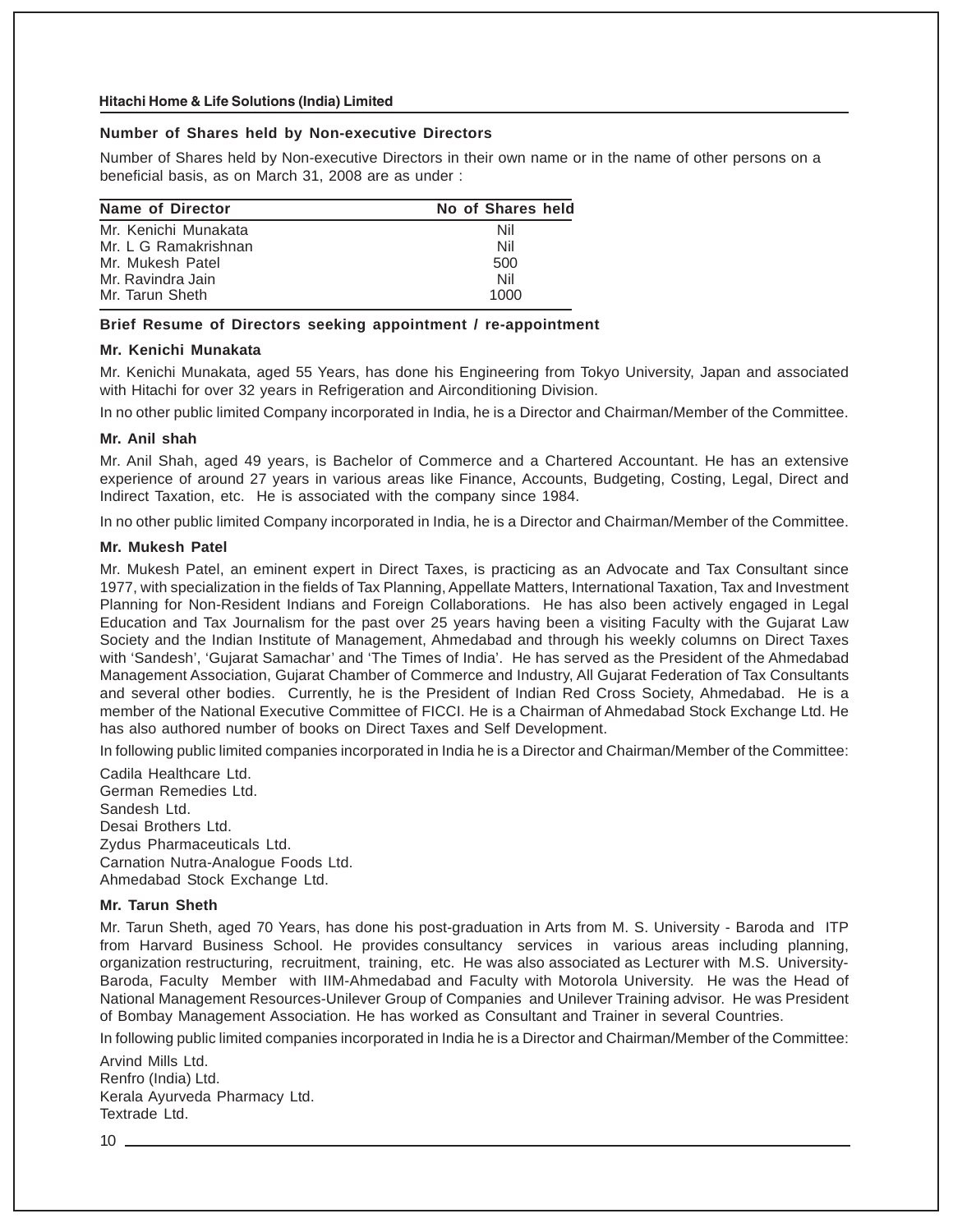#### **Inter-se relationship between Directors**

None of the Directors is in any way related with other Directors of the Company.

#### **Audit Committee**

Audit Committee comprises four members, all being Non-executive Directors out of which three are independent Directors. Audit Committee effectively exercises its role, responsibilities and powers as prescribed in Clause 49(II)(c) to (e) of the Listing Agreement and Section 292A of the Companies Act, 1956.

#### **Members of the Audit Committee as on March 31, 2008 were as under:**

| Mr. Mukesh Patel     | - Chairman |
|----------------------|------------|
| Mr. L G Ramakrishnan | – Member   |
| Mr. Ravindra Jain    | – Member   |
| Mr. Tarun Sheth      | - Member   |
|                      |            |

During the year from April 1, 2007 to March 31, 2008, the Audit Committee Meetings were held on May 19, 2007, July 25, 2007, October 25, 2007 and January 29, 2008. Attendance of the members at the meetings were as under:

| Name of Members of Committee | <b>Meetings attended</b> |  |
|------------------------------|--------------------------|--|
| Mr. Mukesh Patel             |                          |  |
| Mr. L G Ramakrisnhan         |                          |  |
| Mr. Ravindra Jain            |                          |  |
| Mr. Tarun Sheth              |                          |  |

#### **Remuneration Committee**

A Remuneration Committee takes all decisions relating to remuneration of Executive Directors subject to such approval of Shareholders and Central Government as and when required.

Members of the Remuneration Committee are as under:

During the year under review the Remuneration Committee Meeting was held on May 19, 2007. Attendance of the members at the meeting was as under:

| Name of Members of Committee | <b>Meeting attended</b> |  |
|------------------------------|-------------------------|--|
| Mr. Tarun Sheth              |                         |  |
| Mr. L G Ramakrishnan         |                         |  |
| Mr. Mukesh Patel             |                         |  |
| Mr. Ravindra Jain            |                         |  |

#### **Terms of appointment / remuneration**

Executive Directors including Managing Director are usually appointed for three years at the remuneration within the limit prescribed under Schedule XIII of the Companies Act, 1956.

Independent Directors are paid sitting fees of Rs. 20,000/- for attending Board meeting, Rs. 20,000/- for attending Audit Committee Meeting and Rs. 10,000/- for attending Remuneration Committee.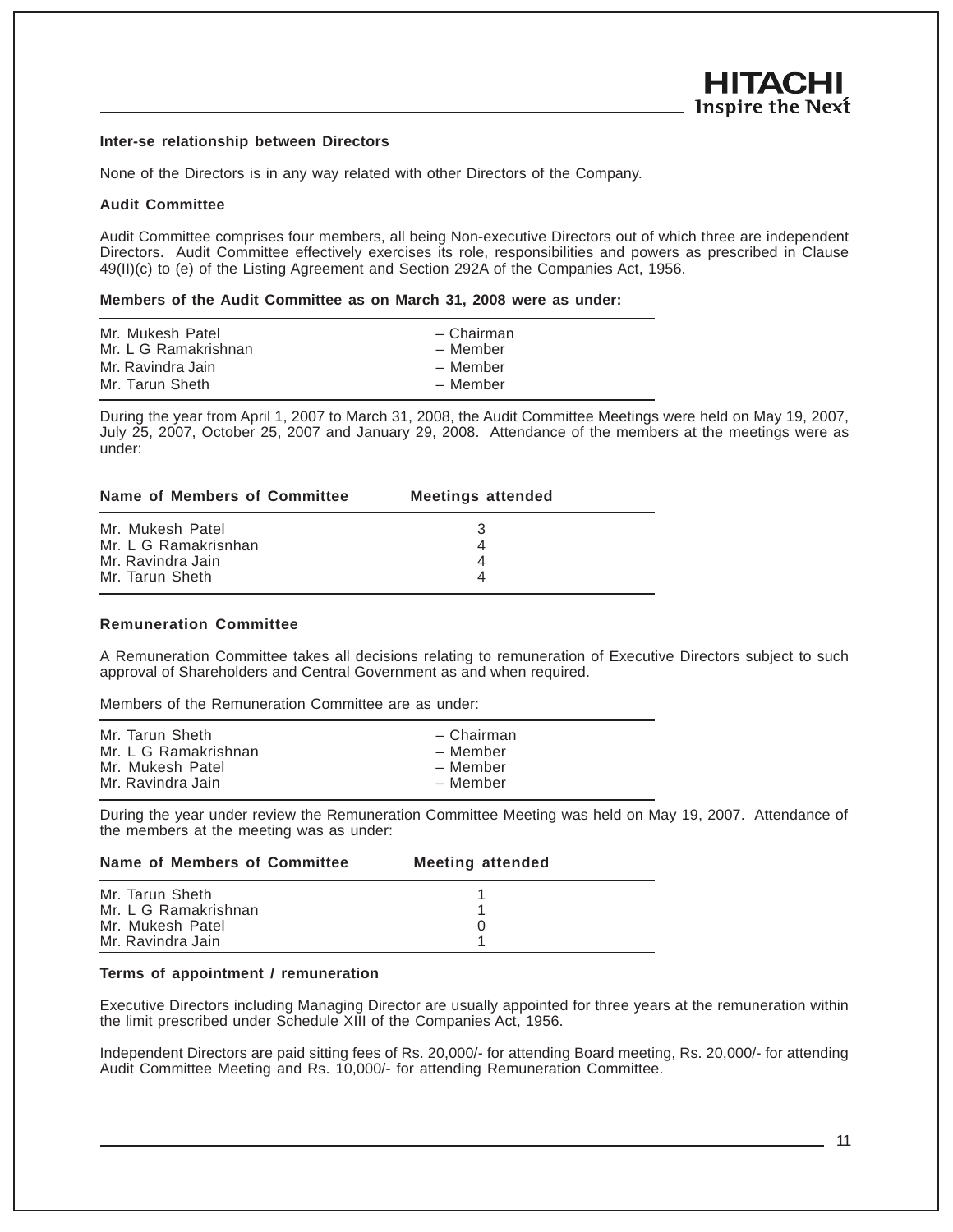Remuneration of directors during the year under review :

|                      |           |                               | (in Rupees)                  |
|----------------------|-----------|-------------------------------|------------------------------|
| Name of Director     | Salary*   | <b>Sitting</b><br><b>Fees</b> | <b>Total</b><br>Remuneration |
| Mr. Akira Kamitani   | Nil       | Nil                           | Nil                          |
| Mr. Kenichi Munakata | Nil       | Nil                           | Nil                          |
| Mr. Shinichi lizuka  | 3,553,537 | Nil                           | 3,553,537                    |
| Mr. Vinay Chauhan    | 3,153,040 | Nil                           | 3,153,040                    |
| Mr. Amit Doshi       | 2,403,680 | Nil                           | 2,403,680                    |
| Mr. Anil Shah        | 2,382,587 | Nil                           | 2,382,587                    |
| Mr. L G Ramakrishnan | Nil       | Nil                           | Nil                          |
| Mr. Mukesh Patel     | Nil       | 120,000                       | 120,000                      |
| Mr. Ravindra Jain    | Nil       | 170,000                       | 170,000                      |
| Mr. Tarun Sheth      | Nil       | 170,000                       | 170,000                      |
| Mr. Rakesh Khanna    | 438.610   | Nil                           | 438.610                      |

\* Salary includes basic salary, allowances, perquisites, contribution to provident fund and superannuation funds from the date of appointment as Director.

There was no other pecuniary relationship or transaction of the non-executive Director vis-à-vis the Company during the year under review.

#### **Investors' Grievance Committee**

An Investors' Grievance Committee of Directors was consisting following members as on March 31, 2008:

| Mr. L G Ramakrishnan | - Chairman |
|----------------------|------------|
| Mr. Shinichi lizuka  | – Member   |
| Mr. Vinay Chauhan    | – Member   |

**Number of shareholders complaints received during the period under review :**

| Sr.<br>No. | <b>Nature of Complaints</b>                      | <b>Received</b> | Redressed | Pending as on<br>March 31, 2008 |
|------------|--------------------------------------------------|-----------------|-----------|---------------------------------|
|            | Non-receipt of share certificates after transfer |                 |           |                                 |
| 2.         | Non-receipt of Dividend Warrants                 |                 |           |                                 |
| 3.         | Query regarding demat credit                     |                 |           |                                 |
| 4.         | Non-receipt of Duplicate Share Certificates      |                 |           |                                 |
| 5          | Others: Annual Report                            |                 |           |                                 |

None of the complaints and share transfers are pending for a period exceeding one month.

**Name and designation of compliance officer:** Mr. Parag Dave – Asst. Company Secretary **E-mail ID of Compliance Officer:** compliance.officer@hitachi-hli.com

#### **III. Other disclosures**

#### **Statutory Disclosures :**

- There were no related party transactions i.e. transactions of the company of material nature, with its promoters, the directors or the management, their subsidiaries or relatives etc., of material nature having potential conflict with the interest of the Company at large.
- There has been no instance of non-compliance by the company on any matter related to capital markets during the last three years and hence no penalty or strictures imposed on the company for such matters by Stock Exchange or SEBI or any statutory authority.
- Accounting Standards have been followed in preparation of financial statement of the Company for the year ended on March 31, 2008 and no accounting treatment different than prescribed Accounting Standard have been given.
- All mandatory requirements have been complied with by the Company during the year.
- No non-mandatory requirements adopted by the Company except Remuneration Committee has been constituted by the Company..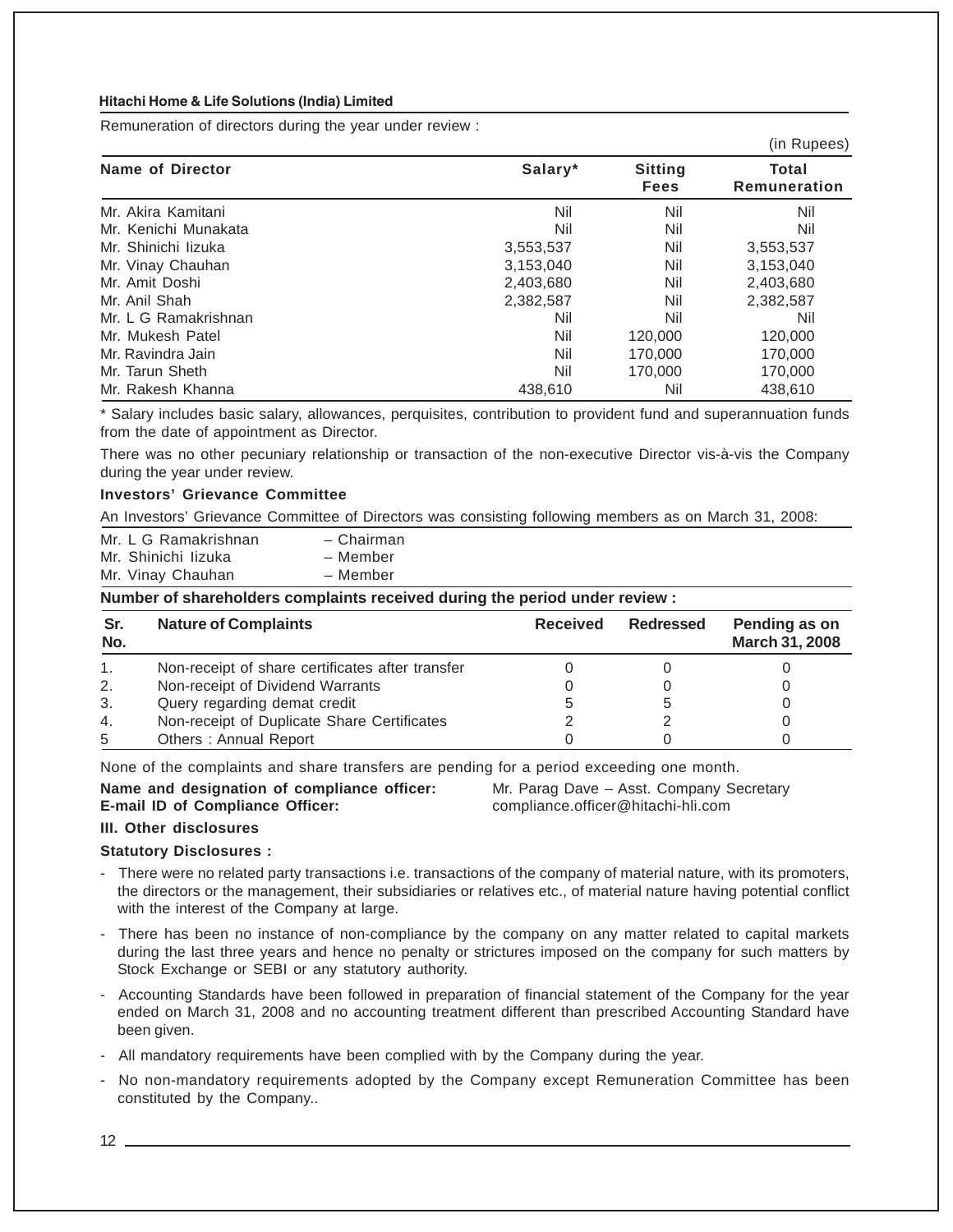| Date          | Time        | Venue                                                                                                                                     |          | Special resolutions passed                                                                                                                                                                                                                                                                                                                                       |
|---------------|-------------|-------------------------------------------------------------------------------------------------------------------------------------------|----------|------------------------------------------------------------------------------------------------------------------------------------------------------------------------------------------------------------------------------------------------------------------------------------------------------------------------------------------------------------------|
| June 30, 2005 | $9.30$ a.m. | Bhaikaka Bhavan,<br>Nr. Law Garden,<br>Ahmedabad                                                                                          |          | 1. To increase remuneration of Mr. Akira Kamitani<br>as Managing Director.<br>2. To appoint and fix the remuneration of Mr.<br>Shinichi lizuka as Whole time Director.                                                                                                                                                                                           |
| July 25, 2006 | $9.30$ a.m. | Bhaikaka Bhavan,<br>Nr. Law Garden,<br>Ahmedabad                                                                                          |          | 1. To re-appoint and fix the remuneration of<br>Mr. Akira Kamitani as Managing Director.<br>2. To appoint and fix the remuneration of Mr.<br>Shinichi lizuka as Whole time Director.<br>3. To appoint Mr. Rakesh Khanna as Director,<br>Process Owner-Sales, Service & Marketing.<br>4. To appoint Mr. Vinay Chauhan as Director,<br>Process Owner-Supply Chain. |
| July 25, 2007 | 9.30 a.m.   | H T Parekh Convention<br>Centre, Ahmedabad<br>Management Association<br>ATIRA Campus,<br>Dr. Vikram Sarabhai Marg,<br>Vastrpur, Ahmedabad | 2.<br>3. | 1. To appoint Mr. Shinichi lizuka as Managing<br>Director.<br>To appoint Mr. Amit Doshi as Director, Process<br>Owner-Corporate Affairs.<br>To appoint Mr. Anil Shah as Director, Process<br>Owner-Finance & Accounts.                                                                                                                                           |

**Information relating to last three Annual General Meetings**

No special resolution proposed through postal ballot in last AGM.

#### **Means of communication**

The quarterly results are published in Business Standard (English) and Jansatta (Gujarati). The information is being made available to the Stock Exchanges to upload the same on their websites.

Management Discussion and Analysis is attached with this report.

### **General Shareholder information**

Ensuing Annual General Meeting

| Day and Date                         | Time | Venue                                                    |
|--------------------------------------|------|----------------------------------------------------------|
| Monday, July 28, 2008<br>$9.30$ a.m. |      | H.T. Parekh Convention Centre,                           |
|                                      |      | Ahmedabad Management Association, ATIRA Campus,          |
|                                      |      | Dr. Vikram Sarabhai Marg, Vastrapur, Ahmedabad - 380 015 |

Financial year : From April 1, 2007 to March 31, 2008 Book closure : From July 28, 2008 to July 30, 2008 (Both days inclusive) Dividend Payment Date : Not applicable as no Dividend is recommended by the Board.

#### **Listing on Stock Exchanges where the shares of the Company are listed**

| <b>Stock Code</b> | <b>Stock Exchange</b>                    |  |
|-------------------|------------------------------------------|--|
| 03870             | Ahmedabad Stock Exchange Limited         |  |
| 523398            | Bombay Stock Exchange Limited            |  |
| 6139              | Delhi Stock Exchange Association Limited |  |
| <b>HITACHIHOM</b> | National Stock Exchange of India Limited |  |

The Company has paid Annual Listing Fees for the year 2008-09 to the above Stock Exchanges.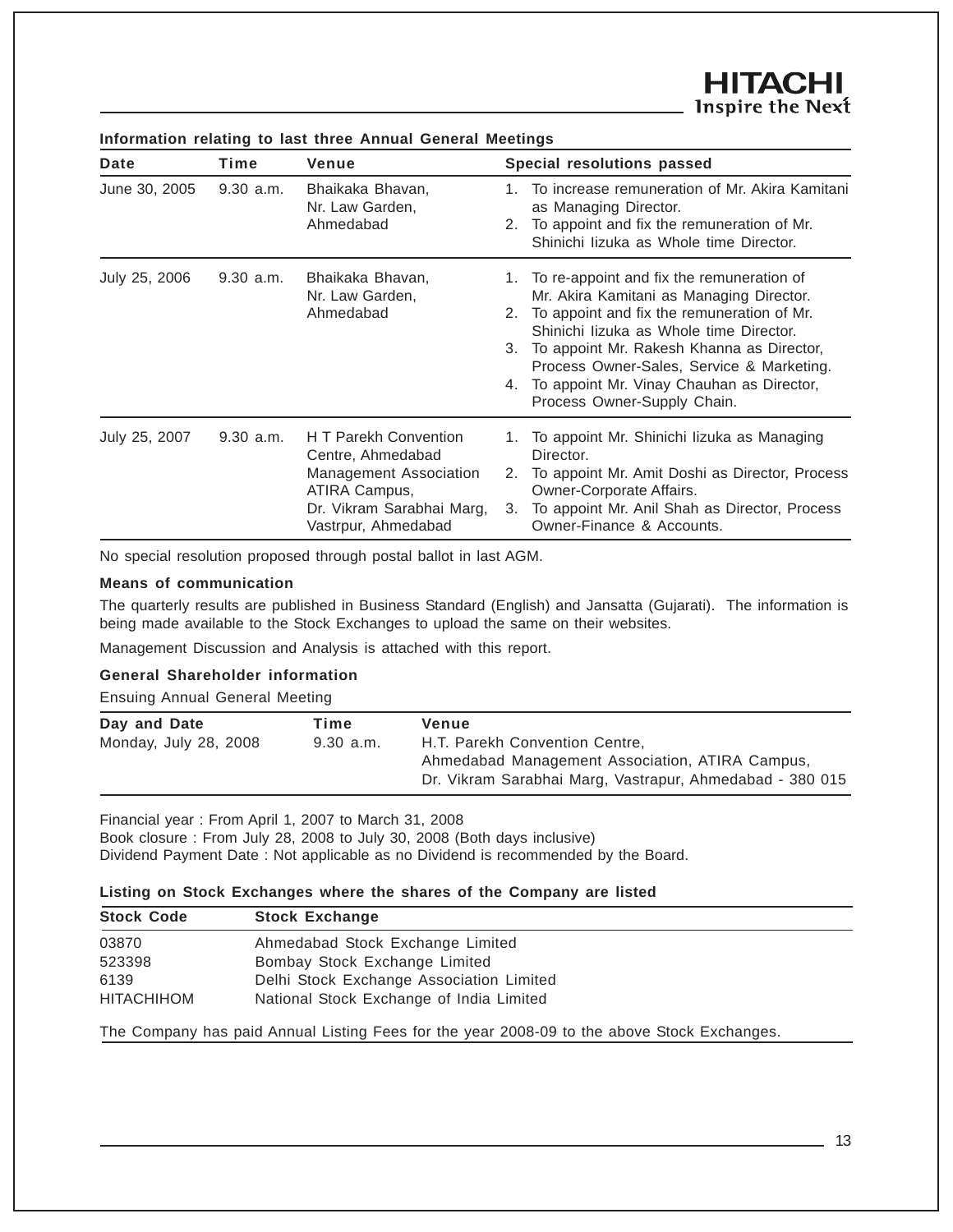#### **Market Price Data**

Highest & Lowest during each month in last financial year and performance in comparison to broad based indices such as BSE Sensex and NSE Nifty are as under:

| <b>Month</b>     |             | <b>HHLI Share Price</b><br>quoted at BSE |             | <b>SENSEX</b> |             | <b>HHLI Share Price</b><br>quoted at NSE | <b>NIFTY</b> |          |
|------------------|-------------|------------------------------------------|-------------|---------------|-------------|------------------------------------------|--------------|----------|
|                  | <b>HIGH</b> | LOW                                      | <b>HIGH</b> | LOW           | <b>HIGH</b> | LOW                                      | <b>HIGH</b>  | LOW      |
| April-2007       | 96.40       | 76.50                                    | 14.383.72   | 12.425.52     | 96.25       | 75.20                                    | 4.217.90     | 3.617.00 |
| May-2007         | 117.00      | 87.00                                    | 14.576.37   | 13.554.34     | 116.90      | 85.10                                    | 4.306.75     | 3.981.15 |
| June-2007        | 115.00      | 98.00                                    | 14.683.36   | 13.946.99     | 112.90      | 97.60                                    | 4.362.95     | 4.100.80 |
| <b>July-2007</b> | 136.00      | 96.00                                    | 15.868.85   | 14.638.88     | 135.55      | 97.35                                    | 4.647.95     | 4.304.00 |
| August-2007      | 152.70      | 121.15                                   | 15.542.40   | 13.779.88     | 153.00      | 120.05                                   | 4.532.90     | 4,002.20 |
| September-2007   | 144.90      | 126.05                                   | 17.361.47   | 15.323.05     | 143.85      | 126.10                                   | 5.055.80     | 4.445.55 |
| October-2007     | 147.50      | 115.05                                   | 20.238.16   | 17.144.58     | 149.70      | 107.80                                   | 5.976.00     | 5.000.95 |
| November-2007    | 155.00      | 129.00                                   | 20,204.21   | 18,182.83     | 154.80      | 126.20                                   | 6,011.95     | 5,394.35 |
| December-2007    | 179.00      | 147.50                                   | 20.498.11   | 18.886.40     | 179.00      | 144.00                                   | 6.185.40     | 5.676.70 |
| January-2008     | 180.00      | 110.00                                   | 21.206.77   | 15.332.42     | 184.00      | 110.65                                   | 6.357.10     | 4.448.50 |
| February-2008    | 158.00      | 116.00                                   | 18,895.34   | 16.457.74     | 147.95      | 120.00                                   | 5.545.20     | 4.803.60 |
| March-2008       | 140.00      | 93.30                                    | 17.227.56   | 14.677.24     | 141.90      | 93.50                                    | 5.222.80     | 4.468.55 |

#### **Registrars and Share Transfer Agent** Pinnacle Shares Registry Pvt. Ltd.

Nr. Ashok Mills, Naroda Road, Ahmedabad : 380 025 Contact person : Mr. Girish Patel Contact no. : 079-2220 4226

## **Share Transfer System**

Since the Company's shares are compulsorily traded in the demat segment on Stock Exchanges, bulk of the transfers take place in the electronic form.

For expediting transfers of physical shares, the authority has been delegated to the Registrars and Share Transfer Agent to complete share transfer formalities at least once in a fortnight.

#### **Shareholding Pattern as on March 31, 2008**

| Category                                           | No. of Shares Held | % of Shareholding |
|----------------------------------------------------|--------------------|-------------------|
| <b>Promotors' Holding</b>                          | 16050000           | 69.90             |
| <b>Non Promotors' Holding</b>                      |                    |                   |
| Mutual Funds and UTI                               | 3700               | 0.02              |
| Banks, Financial Institutions, Insurance Companies | 1150               | 0.01              |
| Flis                                               | 297140             | 1.29              |
| <b>Bodies Corporate</b>                            | 1625078            | 7.08              |
| Indian Public                                      | 4439627            | 19.34             |
| <b>NRIS</b>                                        | 543313             | 2.36              |
| Total                                              | 22960008           | 100.00            |

#### **Distribution of shareholding as on March 31, 2008**

| <b>Shares Balance</b> | No. of Holders | % of Holders | No. of Shares | of Shares<br>% |
|-----------------------|----------------|--------------|---------------|----------------|
| $1 - 500$             | 13275          | 90.58        | 1926731       | 8.39           |
| 501-1000              | 740            | 5.05         | 594899        | 2.59           |
| 1001-2000             | 290            | 1.98         | 446770        | 1.95           |
| 2001-3000             | 127            | 0.87         | 321667        | 1.40           |
| 3001-4000             | 50             | 0.34         | 179247        | 0.78           |
| 4001-5000             | 49             | 0.33         | 236096        | 1.03           |
| 5001-10000            | 59             | 0.40         | 424492        | 1.85           |
| 10001-99999999        | 65             | 0.44         | 18830106      | 82.01          |
| Total                 | 14655          | 100.00       | 22960008      | 100.00         |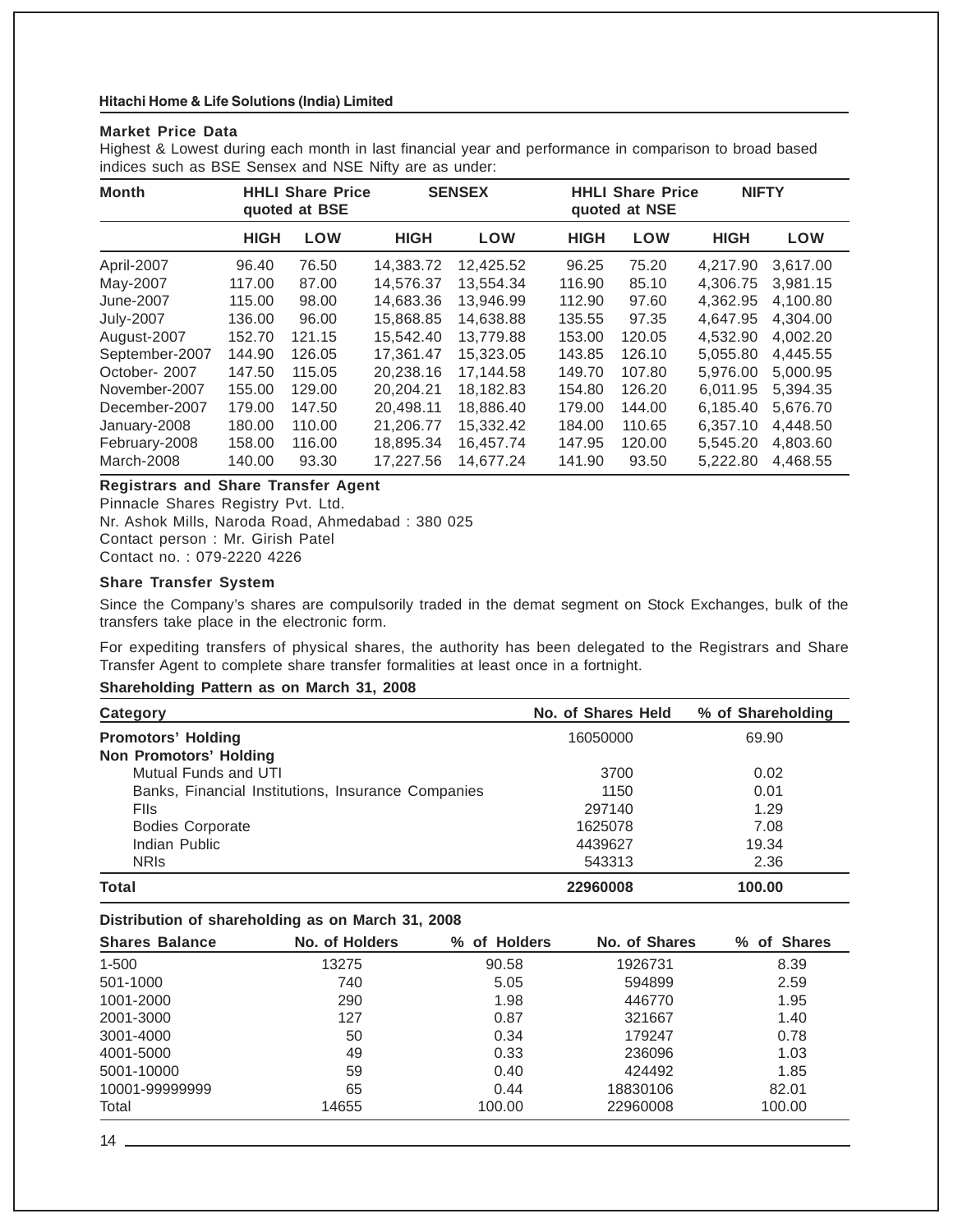#### **Dematerialization of shares and liquidity**

The Company's shares are available for dematerialisation on both the depositories viz. National Securities Depository Ltd. (NSDL) and Central Depository Securities Ltd. (CDSL). As on March 31, 2008 74.27% shares of the Company were in Dematerialised form.

Demat ISIN No of the Equity Shares of the Company : INE782A01015.

#### **Plant Locations**

Hitachi Complex, Village : Karannagar – 382727 Ta.: Kadi, Dist.: Mehsana, Gujarat Jammu Plant : Canal Road, Bari Brahmna : 181 133, Jammu

#### **Addresses for Correspondence for any shares related query**

#### **Company :**

Hitachi Home & Life Solutions (India) Ltd. 9th Floor, Abhijeet-I, Mithakhali Six Roads, Ahmedabad : 380 006 Ph. : 079 - 26402024 Fax : 079 - 26401128

#### **Registrar and Share Transfer Agent :**

Pinnacle Shares Registry Pvt. Ltd., Nr. Ashok Mills, Naroda Road, Ahmedabad : 380 025 Ph. : 079 - 22204226 Fax : 079 - 2202963

#### **Declaration under Code of Conduct : To the Shareholders of**

#### **Hitachi Home & Life Solutions (India) Ltd.**

On basis of the affirmation letters received from Board Members and Senior Management Personnel, I declare that, they have complied with all the provisions of Code of Conduct laid down by the Board of Directors of the Company.

**for Hitachi Home & Life Solutions (India) Ltd.** Sd/- **Shinichi Iizuka** Place : Karannagar, Gujarat

Managing Director **Date : May 02, 2008** 

-IITACI Inspire the Next

### **Auditors' Certificate on compliance with the conditions of Corporate Governance under Clause 49 of the Listing Agreement**

To

The Members of Hitachi Home and Life Solutions (India) Limited

We have examined the compliance of conditions of corporate governance by Hitachi Home and Life Solutions (India) Limited, for the year ended on March 31, 2008, as stipulated in clause 49 of the Listing Agreement of the said Company with stock exchange.

The compliance of conditions of corporate governance is the responsibility of the management. Our examination was limited to procedures and implementation thereof, adopted by the Company for ensuring the compliance of the conditions of the Corporate Governance. It is neither an audit nor an expression of opinion on the financial statements of the Company.

In our opinion and to the best of our information and according to the explanations given to us, we certify that the Company has complied with the conditions of Corporate Governance as stipulated in the above mentioned Listing Agreement.

We further state that such compliance is neither an assurance as to the future viability of the Company nor the efficiency or effectiveness with which the management has conducted the affairs of the Company.

#### **For S.R. Batliboi & Co.**

Chartered Accountants **per Vijay Maniar** Partner Partner Communication and the Communication of the Communication of the Place : Mumbai Membership No.: 36738 **Date : May 15, 2008**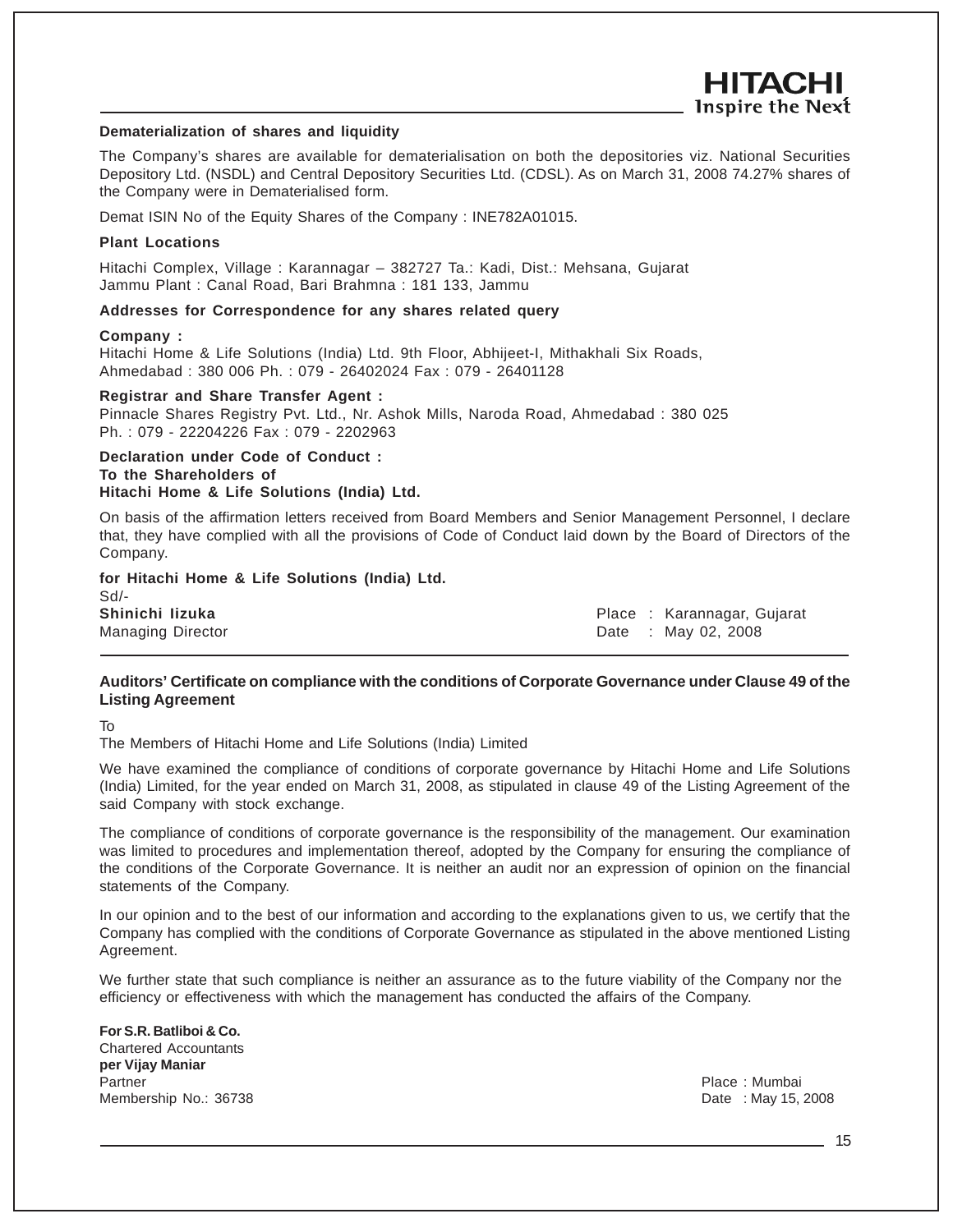#### **MANAGEMENT DISCUSSION & ANALYSIS**

Hitachi Home & Life Solutions (India) Limited (HHLI) has been engaged in the business of manufacturing and sales of range of Air conditioners in Indian and selected markets outside India. While the range of Room Air conditioners and Packaged Air conditioners are being manufactured in India, the company sources the higher end of Air conditioning systems like Chillers, Self Contained Roof Top AC and Set Free from its affiliated companies worldwide. It is also engaged in the business of trading for the Refrigerators and Washing Machines.

#### **Industry Structure & Developments**

#### **Consumer Appliances Industry**

The Indian consumer durable industry is estimated to be in the range of Rs. 330,000 Mn. The home appliances industry (products that your company deals in) is estimated to be around Rs. 113,750 Mn. Refrigerators contribute to the largest share of this at around Rs. 38,000 Mn. followed by Room Air conditioners at around Rs. 34,000 Mn. and Washing Machines at Rs. 15,000 Mn.

#### **Air conditioning Industry**

The Indian Air conditioning Industry is experiencing a radical change. It has evolved from the days when Air conditioner was treated as a Luxury item to now-a-days when Air conditioning is treated as a necessity. The consumer tastes have also been shifted. It is not the basic comfort cooling they are asking for. They look out for world class technologies and products. The comfort cooling is now a basic proposition for the Air conditioners and product aesthetics, innovative features, trendy designs, latest technology and better service have become the major product augmentations for the consideration in customers' mind.

The Commercial Air conditioning is also on a rampant growth. This is mainly due to the retail sector expanding in a big way. Mall culture is picking up in India. The growth of manufacturing and IT/ITES sectors is also contributing to this growth. Most of the MNCs are on expansion plans in India, consequently inflow of funds into India is on rise. A trend of having BPOs and R&D centers is also picking up in India. This is leading to a growth in the Commercial Air conditioning Products like Ducted, Chillers & Self Contained Air conditioners.

A preference for the lower running cost over the initial cost is also leading to the rise in inverter based technologies.

#### **Room Air conditioners**

The category consists of both the Window and Split ACs for the use in residential and commercial spaces. Your company has enriched the product portfolio this year to cater to different preferences of the people. We have Atom Square which is a unique product having two indoors with only one outdoor working on And/Or logic. The concept is percolating in the market and the product is on a growth phase. This product is targeted to the current lifestyle wherein people prefer to have value for money. We have "Iota" (Sub 1.0 Tr.) capacity. This is especially to cater to the needs of the people living in Apartments in Metros. Also this product can be targeted to business people operating in small cabins in major commercial areas where the cost of space is phenomenally high. Your company has also launched the technologically innovative product "ACE" this year. It is the first time in India that a residential Split AC is equipped with Auto Humidity Control. It is able to reduce the relative humidity levels by around 25%. This feature is highly required during Monsoons & also in Coastal belt of India. With all the products having a clearly derived augmentation in benefits, over and above the basic product to cater to the specialised need of specific segments, we are bound to grow. This year we have been able to achieve a growth of 40% in splits leaping over the industry growth rates.

#### **Commercial range of Air conditioners**

The commercial Air conditioning comprises of the Ductable Split ACs to large sized Chillers. The segment comprises of Retail Chains, MNCs, IT/ITES sectors, BPOs, Call Centers, Institutes, Malls, etc. The market is of Rs. 36,000 Mn. and is growing at the rate of approx 25% annually. Your company has this year launched "Takumi" range of Ductables. "Takumi" is a Japanese word meaning "Professional". "Takumi" products are witness to your company's customer focus. "Takumi" has been designed after understanding proper need of Architects & Consultants. Both these fraternities are influencers to the customer decision. "Takumi" range is rightly called "Consultant Friendly and Architects Delight" as it has been able to consider the needs of both of them. The range of products now available is from 3.0 Tr. - 16.5 Tr. The "Takumi" range is highly appreciated and well received in the market. We have also initiated marketing activities to target the influencers and develop a long term relationship with them. In Chillers we have decided to carry stocks for limited number of chillers in order to have promptness in the deliveries in special cases of customer requirements. We are also supplying R407C variant in the Chillers which is environment friendly refrigerant. We have relaunched the VRV systems (Set Free) and Self Contained Air conditioners. All these products are unique in their application and are sure to do well in their targeted segments. Your company has grown in Ductables by 29% over last year and has grown 40% over last year in SFC business (comprising of Chillers, Set free & Self Contained Roof Top AC).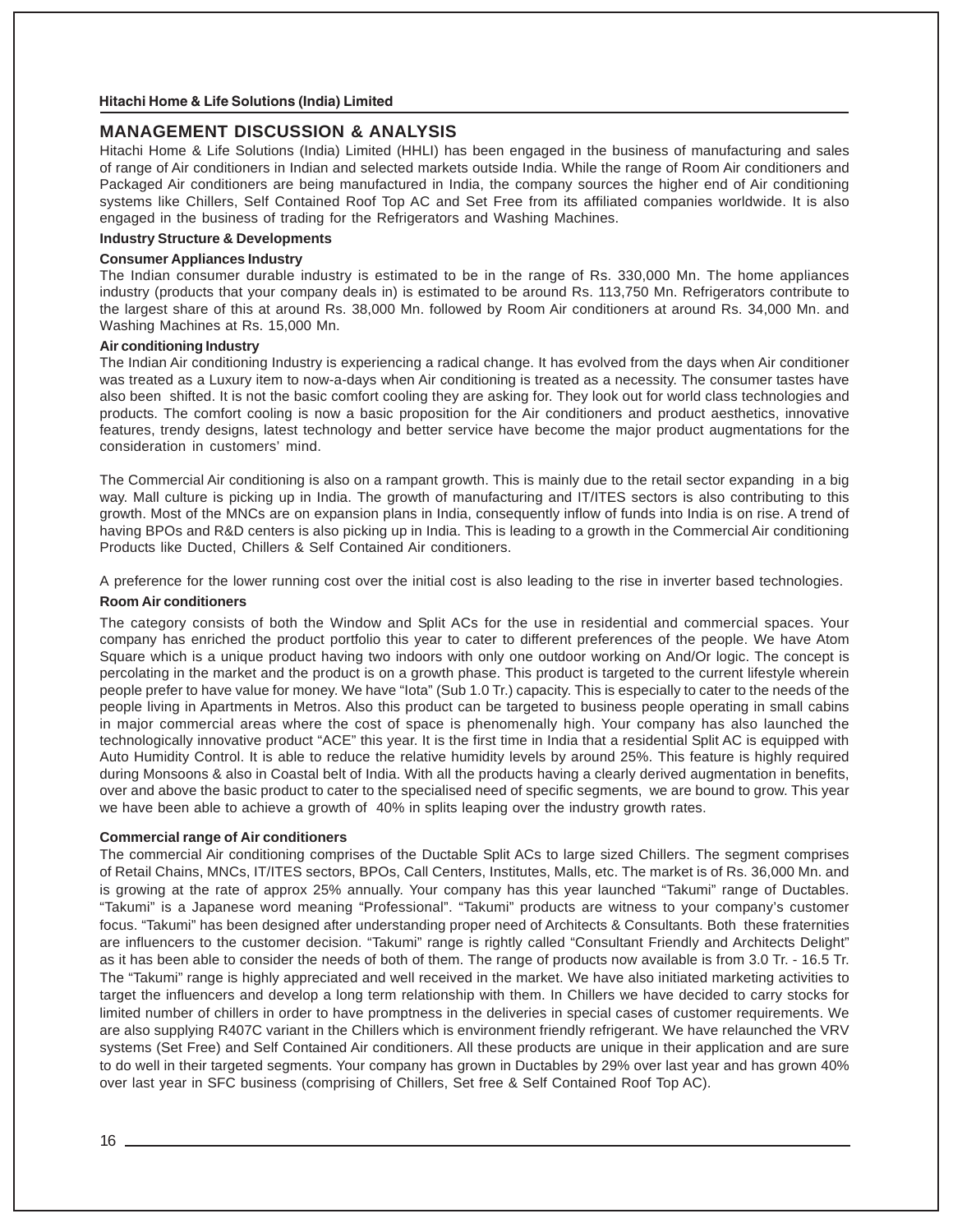#### **Telecom Air conditioners**

We are poised to grow in this specialised Air conditioning requirement through our unique product Spacemaker. This product over the years has been able to garner a good following from our telecom customers. As of now we are enjoying above 20% of market share in this segment. Also as the future for the telecom industry looks positive, we are bound to grow in this segment also.

#### **Refrigerators and Washing Machines**

Your company was able to stabilise in the sale of Refrigerators & Washing Machines this year. We have added new products to this portfolio by the launch of the Two Door Refrigerators also. This will enable us to capture a chunk in the huge market in this category. The enrichment of portfolio will also enable us to have a shelf space as well as increase in the visibility at the dealer outlet. We have added the technologically upgraded "Beat Wash" Washing Machines this year. Beat Wash is an innovative technology which harnesses the traditional way of washing clothes through use of technology. The segment has shown stabilisation and your company has grown by 25% over the past year. With the current range we are bound to excel in this segment also.

#### **Product Group Wise Performance**

HHLI has always been at the forefront of technology. HHLI has always been far ahead than the competition in introducing newer concepts and features in the Air conditioning. We were first one to introduce products like Hi-Wall Splits, Remote controlled ACs, ACs with Plus one Technology, to name a few. We have always been considered as a technology powerhouse rendering solutions for the Indian Homes. Consistent efforts to position our offerings as differentiated products in the market place has helped HHLI to become the major company in the "Mass Premium" category.

In the room Air conditioners, your company has introduced "ACE" Split AC. Atom Square and Quadricool™ together with Atom XL have reaffirmed HHLI's place as the innovation leader in the minds of Indian consumer. HHLI because of its strong focus on quality of products and standards which are stricter than the Indian standards have made HHLI as a brand of choice in the consumer mind. We have been able to stabilise the market share, as well as sell at a premium. We have also introduced "IOTA" (Sub 1.0 Tr.) capacities in order to capture the market created by the apartments in metros for their smaller rooms.

In the Ductable category, HHLI has repeated the trend of outperforming the market and has grown at a rate of 29% over last year. The addition of new range of "Takumi" Ducted Air conditioners with a range varying from 3.0 - 16.5 Tr. We have set for ourselves much higher growth targets.

HHLI through its imported screw chillers and addition of Self Contained and Set Free is poised to grow in a segment which is set to grow at a tremendous pace. We have set aggressive targets for this year also.

#### **Brand Equity**

HHLI has been consistently pursuing the brand building activities to ensure premium association with the brand. We understand that we cannot match the competition in spends on advertising but at the same time we are trying to optimise advertising spends to achieve maximum. We use new innovative mediums for communications. We transcend our communication to the destination of Shops for the concept visualisation. We integrate our overall communication strategy with the In shops, Product Demonstrations, POSM etc. Our endeavor is to provide witness to the customer for our premium position at the "Moment Of Truth". We are innovating the formulation of our creative to optimise the cost of communication. Our communication is focused on the needs of our target segment. Our new communication of "Uncomplicate Life" truly represents the desire of our target customer who wants to spend quality time experiencing life rather than getting bogged down by the complicated operating of the products. Our advanced technology allows customers to command different features at the click of a button in remote. A button for operating the complicated features is simplified technology.

We have introduced the "Takumi" Range in Ductables. "Takumi" Range of Ductables demonstrates our committed focus towards the customers. The range is an outcome of our focused interactions with the Architects & HVAC Consultants. "Takumi" which means "Professional" in Japanese stands for our innovative technology being employed for the customer delight. It stands for our endeavor to be in consistent touch with our customers to understand their needs and develop offering for those needs. It harnesses latest technology for the betterment of our customers' lives.

#### **Future Outlook - Threats, Opportunities**

The reduction of the price gap between the Split AC and Window AC has fuelled the growth of the Split AC segment. As a result of growth in Split AC, the impact is seen on the Window AC Category.

The emergence of the apartment culture in metros and non metros with nuclear families is fuelling the growth for the new need of below 1.0 Tr capacities. Understanding that need of the market your company has Launched 0.8 Tr. capacity "Iota".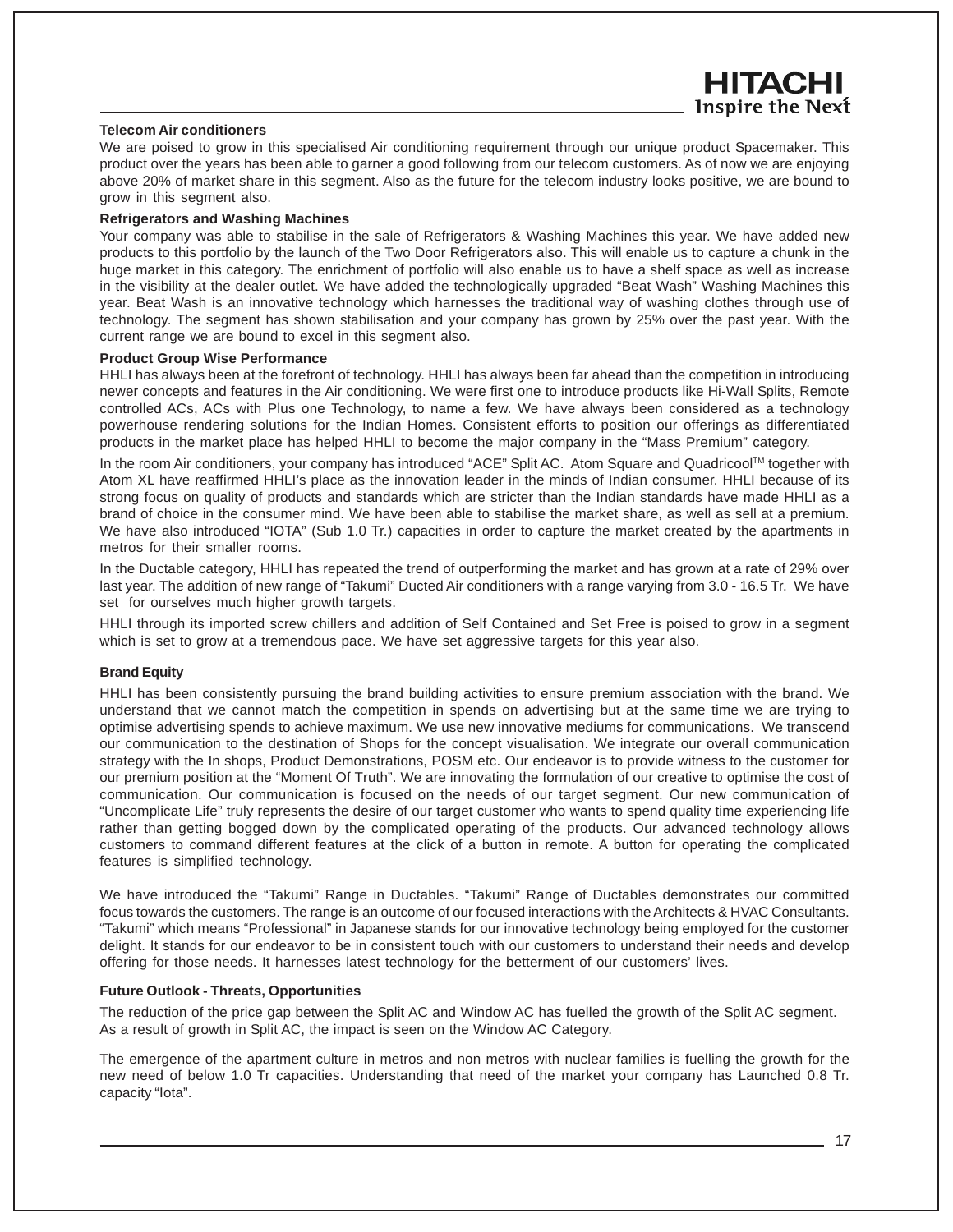The emergence of the retail sector is a new opportunity for the company which will form a bulk buyer for our range of products. At the same time your company understands that the advent and full development of retail sector will result in the erosion of the profit margins for your company in the long run due to bully buying by these retailers.

Also with the development of retailers in India, we will find them coming with their own similar kind products to enhance their profit margins and sharing the similar shelf space with our range of products.

The rise in the input costs of raw material especially of Aluminium, Copper and Sheet Metal has led to an erosion of Margins. This coupled with the energy labeling initiated by the government is adding to the costs of manufacture. Although your company is trying to bear the star labeling cost, it will have to pass on the input cost rise to customers in near future.

Electrification remains an impediment in the growth of business. This coupled with the high electricity cost causes a hindrance in the growth of this sector.

The cheap Chinese products making inroads to India is also a cause of concern. It is evident from the fact that China is one of the biggest exporters of Air conditioners to India. These manufacturers have become now OEM suppliers for many prominent brands in India.

The Montréal Protocol of non use of Refrigerant R-22 in near future has also made it important for your company to initiate a focus on the design & development of environmentally friendly refrigerant alternatives.

#### **Summary**

To summarise, India is poised to grow, so is your company. HHLI remains committed in its endeavor to be a profitable venture. Our customer based approach of running business is going to fuel this growth. We are poised to grow in the Air conditioning segment with a range of products catered to different needs of market. Our entry into sub 1.0Tr capacity is also going to catapult our growth rate. In commercial Air conditioning the "Takumi" series and Chillers together with the relaunched VRF system and Self Contained Roof Top AC is going to give a boost to our growth.

#### **Human Resources**

The number of staff & operators at HHLI as on March 31, 2008 was 452. Organisation wide Focus through employee commitment was further reinforced through the Goal Setting & Monitoring (GSM) System. This system has been integrated with the Departmental Budgets throughout the organisation. Automation of this process has been incorporated through GSM Module in Human Resource Management System (HRMS).

Taking this ahead the Annual Appraisal was de-linked with the Performance Based Rating System. Competency Evaluation had been the key focus for this year's Annual Appraisal System. Competency & Potential Related Appraisal System for future growth & development in process was introduced.

During 07-08, Wage Agreement was signed for three years between the Management and the Operators for Kadi Plant.

To keep pace with the changing dynamics of the society and to respond to these varying needs, HHLI had taken an initiative last year of collaborating with IIM-Ahmedabad (IIM-A) and organised a Creativity Workshop for Senior Managers. This initiative was taken ahead in 07-08. This was followed by One-week Management Development Program (MDP) for 45 Nos. Senior & Middle Level Managers, so as to develop future managers for the organisation.

We have been focusing to implant fresh talent in our organisation, to build a strong & vibrant force for future. Inducting fresh Engineers & Management Trainees from all parts of the country and orienting them in HHLI Value System has been the focus area. During this year we recruited 50 Nos. fresh engineer & management trainees. They were given a 30 Days rigorous Technical Training at the Kadi Factory & Head Office before they were deputed for On-the-job training in various Departments.

#### **Internal control and systems**

Company has adequate system of internal control to ensure that all the assets pertaining to Company are safeguarded and protected. Internal Audit has also been done through external Auditors at Factory as well as at all the branches of the Company as per the detailed scope defined and approved by the Audit Committee. The Internal Audit is planned to substantiate and review the adequacy of controls and laid down procedures & systems.

Observations of Internal Auditors and the detailed plan of action is reviewed and discussed at the meetings of the Audit Committee.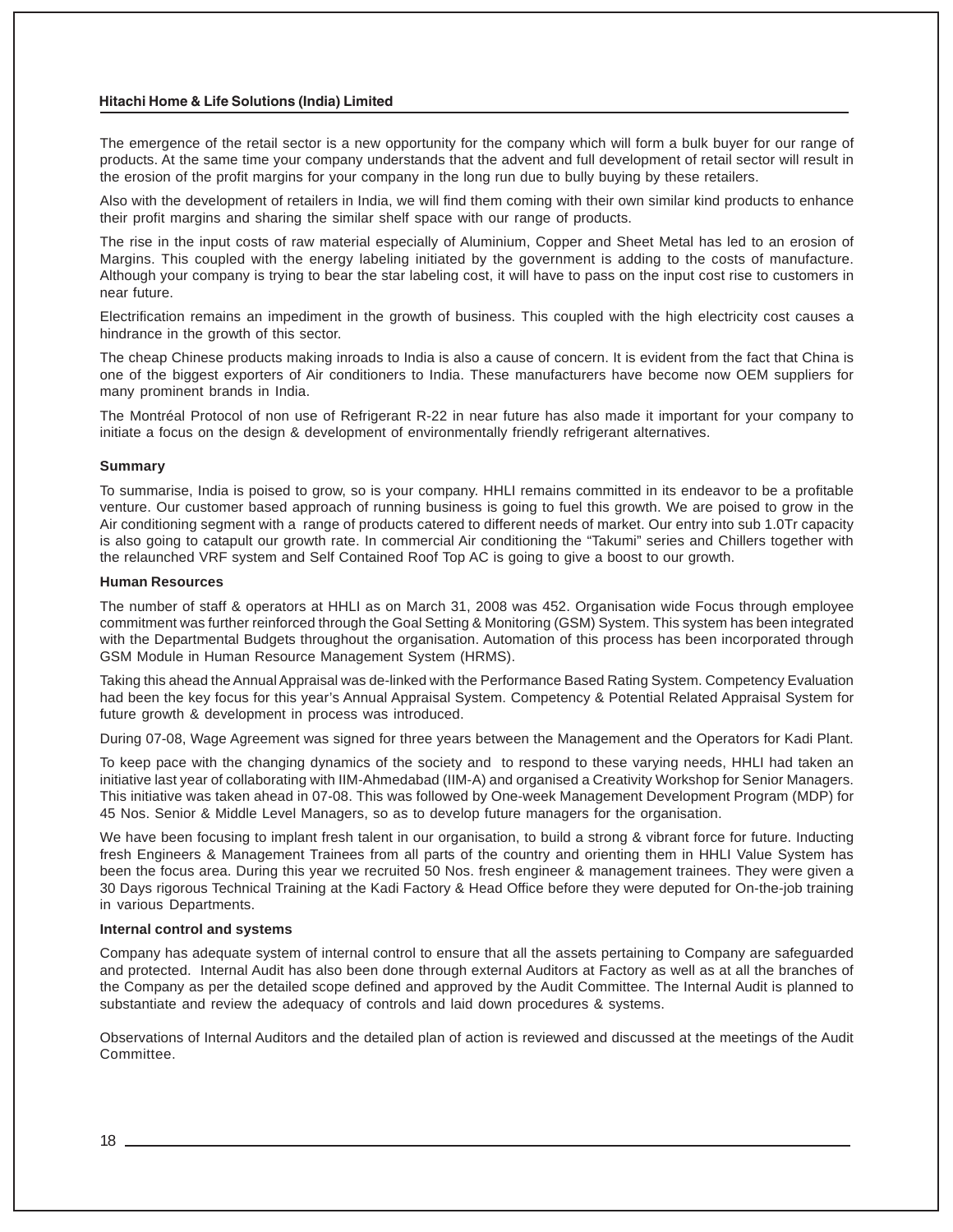# **AUDITORS' REPORT**

#### To

The Members of Hitachi Home & Life Solutions (India) Limited

- 1. We have audited the attached Balance Sheet of Hitachi Home & Life Solutions (India) Limited ('the Company') as at March 31, 2008 and also the Profit and Loss account and the Cash Flow statement for the year ended on that date annexed thereto. These financial statements are the responsibility of the Company's management. Our responsibility is to express an opinion on these financial statements based on our audit.
- 2. We conducted our audit in accordance with auditing standards generally accepted in India. Those Standards require that we plan and perform the audit to obtain reasonable assurance about whether the financial statements are free of material misstatement. An audit includes examining, on a test basis, evidence supporting the amounts and disclosures in the financial statements. An audit also includes assessing the accounting principles used and significant estimates made by management, as well as evaluating the overall financial statement presentation. We believe that our audit provides a reasonable basis for our opinion.
- 3. As required by the Companies (Auditor's Report) Order, 2003 (as amended) ('the Order') issued by the Central Government of India in terms of sub-section (4A) of Section 227 of the Companies Act, 1956 ('the Act'), we enclose in the Annexure a statement on the matters specified in paragraphs 4 and 5 of the said Order.
- 4. Further to our comments in the Annexure referred to above, we report that:
	- i. We have obtained all the information and explanations, which to the best of our knowledge and belief were necessary for the purposes of our audit;
	- ii. In our opinion, proper books of account as required by law have been kept by the Company so far as appears from our examination of those books;
	- iii. The balance sheet, profit and loss account and cash flow statement dealt with by this report are in agreement with the books of account;
	- iv. In our opinion, the Balance Sheet, Profit and Loss account and Cash Flow statement dealt with by this report comply with the accounting standards referred to in sub-section (3C) of section 211 of the Act.
	- v. On the basis of the written representations received from the directors, as on March 31, 2008, and taken on record by the Board of Directors, we report that none of the directors is disqualified as on March 31, 2008 from being appointed as a director in terms of clause (g) of sub-section (1) of section 274 of the Act.
	- vi. In our opinion and to the best of our information and according to the explanations given to us, the said accounts give the information required by the Act, in the manner so required and give a true and fair view in conformity with the accounting principles generally accepted in India;
		- a) in the case of the Balance Sheet, of the state of affairs of the Company as at March 31, 2008;
		- b) in the case of the Profit and Loss account, of the profit for the year ended on that date; and
		- c) in the case of Cash Flow statement, of the cash flows for the year ended on that date.

**For S.R. Batliboi & Co.** Chartered Accountants

**per Vijay Maniar** Partner **Partner** Place: Mumbai Membership No.: 36738 **Date: May 15, 2008** Date: May 15, 2008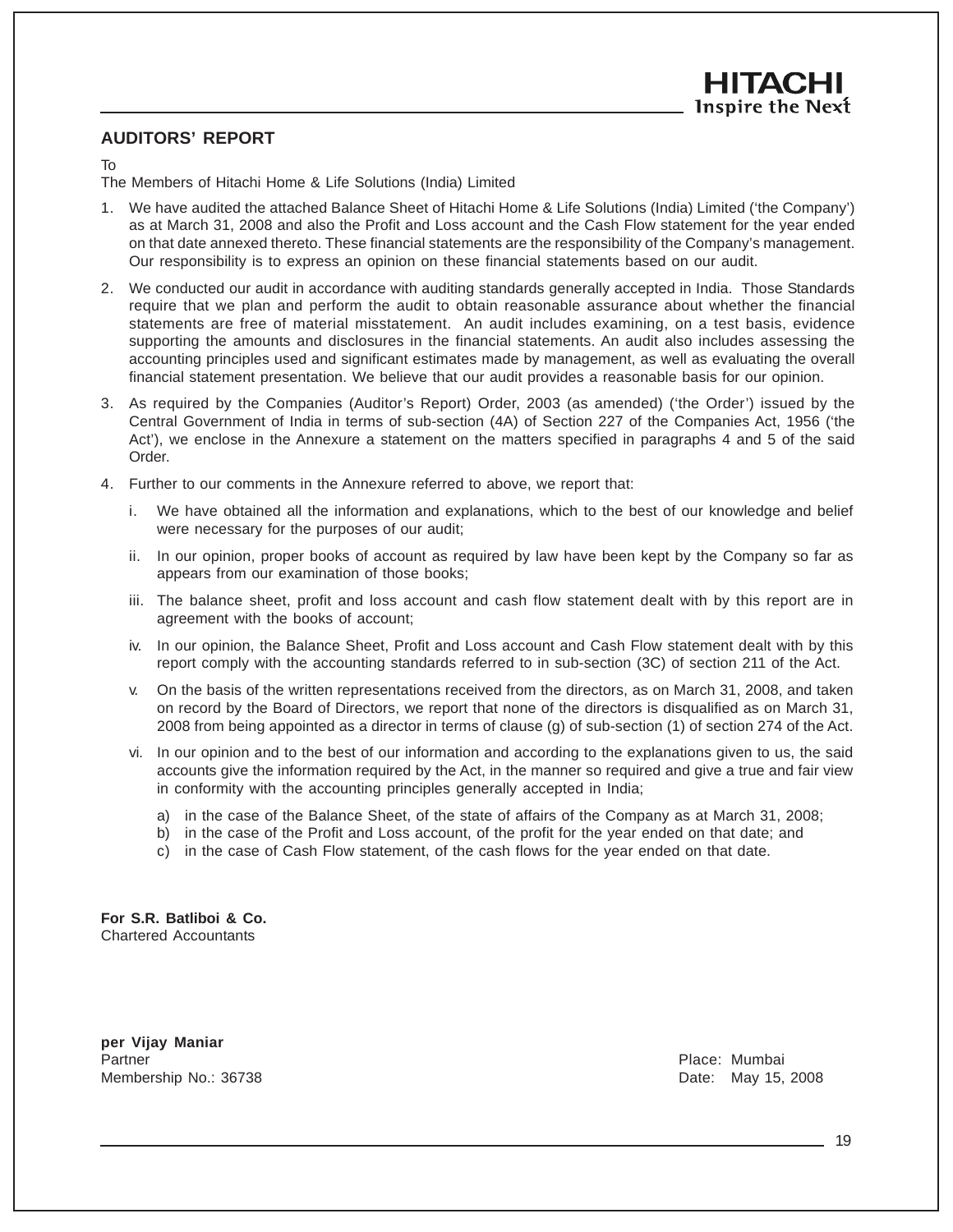# **Annexure referred to in paragraph 3 of our report of even date Re: Hitachi Home & Life Solutions (India) Limited**

- (i) (a) The Company has maintained proper records showing full particulars, including quantitative details and situation of fixed assets.
	- (b) Fixed assets have been physically verified by the management during the year and no material discrepancies were noticed on such verification.
	- (c) There was no substantial disposal of fixed assets during the year.
- (ii) (a) The management has conducted physical verification of inventory at reasonable intervals during the year.
	- (b) The procedures of physical verification of inventory followed by the management are reasonable and adequate in relation to the size of the Company and the nature of its business.
	- (c) The Company is maintaining proper records of inventory and no material discrepancies were noticed on physical verification.
- (iii) As informed, the Company has neither granted nor taken any loans, secured or unsecured to/from companies, firms or other parties covered in the register maintained under section 301 of the Act.
- (iv) In our opinion and according to the information and explanations given to us, there is an adequate internal control system commensurate with the size of the Company and the nature of its business, for the purchase of inventory and fixed assets and for the sale of goods and services. During the course of our audit, no major weakness has been noticed in the internal control system in respect of these areas.
- (v) According to the information and explanations provided by the management, we are of the opinion that there are no contracts or arrangements referred to in section 301 of the Act that need to be entered into the register maintained under section 301.
- (vi) The Company has not accepted any deposits from the public.
- (vii) In our opinion, the Company has an internal audit system commensurate with the size and nature of its business.
- (viii) We have broadly reviewed the books of account maintained by the Company pursuant to the rules made by the Central Government for the maintenance of cost records under section 209(1)(d) of the Act and are of the opinion that prima facie, the prescribed accounts and records have been made and maintained.
- (ix) (a) The Company is generally regular in depositing with appropriate authorities undisputed statutory dues including provident fund, investor education and protection fund, employees' state insurance, income-tax, sales-tax, wealth-tax, service tax, custom duty, excise duty, cess and other material statutory dues applicable to it.
	- (b) According to the information and explanations given to us, no undisputed amounts payable in respect of provident fund, investor education and protection fund, or employees' state insurance, income-tax, wealthtax, service tax, sales-tax, custom duty, excise duty, cess and other undisputed statutory dues were outstanding, at the year end, for a period of more than six months from the date they became payable.
	- (c) According to the records of the Company, the dues outstanding of income tax, sales tax, wealth-tax, service tax, custom duty, excise duty and cess on account of any dispute, are as follows:

| Name of<br>the statute                          | Nature of dues                                         | Amount<br>(Rs. in '000) | <b>Period to which</b><br>the amount relates     | <b>Forum where</b><br>dispute is pending                  |
|-------------------------------------------------|--------------------------------------------------------|-------------------------|--------------------------------------------------|-----------------------------------------------------------|
| Income Tax<br>Act, 1961                         | Disallowance of Certain claims<br>and interest thereon | 336                     | A.Y. 1993-94                                     | <b>High Court</b><br>of Gujarat                           |
| <b>Central Excise</b><br>& Customs<br>Act, 1944 | Allegation of removal<br>not as per rules              | 1.431                   | April 1987 to<br>December 1987<br>and March 1999 | CESTAT and<br><b>High Court</b><br>of Gujarat             |
|                                                 | Valuation of<br>goods u/s 4A                           | 35,121                  | March 2001 to<br>August 2003                     | CESTAT and<br>Commissioner (Appeals)<br>of Central Excise |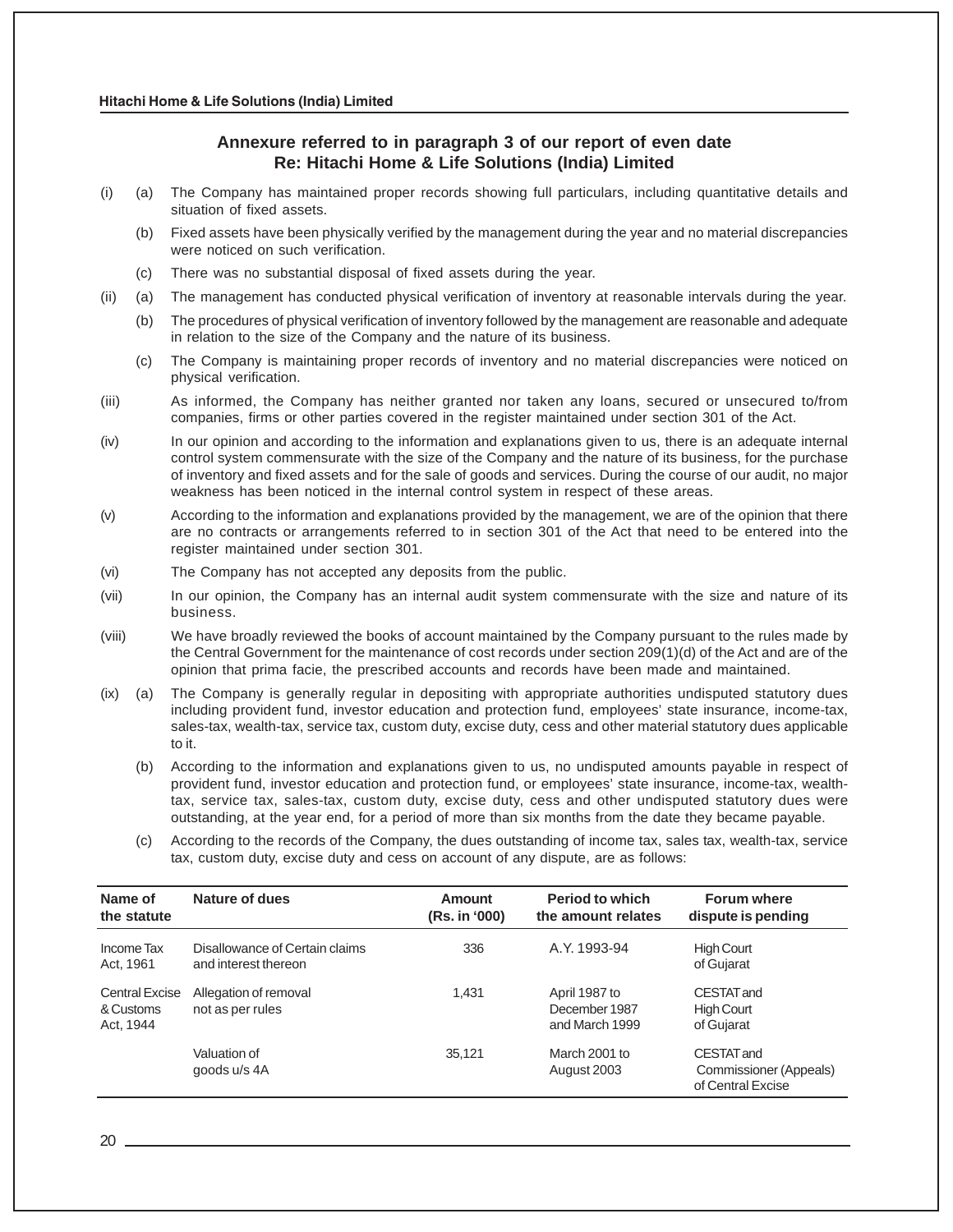# ITACI Inspire the Next

| Name of<br>the statute                 | Nature of dues                                                       | Amount<br>(Rs. in '000) | <b>Period to which</b><br>the amount relates | <b>Forum where</b><br>dispute is pending                                |
|----------------------------------------|----------------------------------------------------------------------|-------------------------|----------------------------------------------|-------------------------------------------------------------------------|
| Sales Tax Act<br>(Central &<br>States) | Penalty for incorrect<br>particulars on<br>transport/other documents | 768                     | Various                                      | Deputy Commissioner<br>Appeals and various<br><b>Assessing Officers</b> |
|                                        | Classification and applicability of<br>exemption notification        | 4,269                   | 1995-96 to 1997-98                           | Sales Tax Tribunal                                                      |
|                                        | Demands raised in assessments at<br>various locations                | 29,238                  | 1998-99 to 2003-04                           | Deputy Commissioner-Appeals/<br>Joint Commissioner-Appeals              |
| Service Tax<br>Act                     | Service Tax on<br>Royalty payments                                   | 2,274                   | 2000-04                                      | <b>Commissioner - Appeals</b>                                           |
|                                        | Service Tax on<br>Commission                                         | 12.716                  | 2004-07                                      | Commissioner - Appeals                                                  |
| Customs Act.<br>1962                   | Dispute over classification                                          | 92                      | Various                                      | <b>Deputy Commissioner</b>                                              |

As Informed there are no disputed wealth tax dues payable.

- (x) The Company has no accumulated losses at the end of the financial year and it has not incurred cash losses in the current and immediately preceding financial year.
- (xi) Based on our audit procedures and as per the information and explanations given by the management, we are of the opinion that the Company has not defaulted in repayment of dues to financial institution or bank. The Company has no outstanding dues to debenture holders.
- (xii) According to the information and explanations given to us and based on the documents and records produced to us, the Company has not granted loans and advances on the basis of security by way of pledge of shares, debentures and other securities.
- (xiii) In our opinion, the Company is not a chit fund or a nidhi/mutual benefit fund/society. Therefore, the provisions of clause 4(xiii) of the Order, 2003 are not applicable to the Company.
- (xiv) In our opinion, the Company is not dealing in shares, securities, debentures and other investments. Accordingly, the provisions of clause 4(xiv) of the Order, are not applicable to the Company.
- (xv) According to the information and explanations given to us, the Company has not given any guarantee for loans taken by others from banks or financial institutions.
- (xvi) Based on information and explanations given to us by the management, term loans were applied for the purpose for which the loans were obtained.
- (xvii) According to the information and explanations given to us and on an overall examination of the balance sheet and cash flow statement of the Company, we report that no funds raised on short-term basis have been used for long-term investment.
- (xviii) The Company has not made any preferential allotment of shares to parties or companies covered in the register maintained under section 301 of the Act.
- (xix) The Company did not have any outstanding secured debentures during the year.
- (xx) The Company has not raised any money through a public issue during the year.
- (xxi) Based upon the audit procedures performed for the purpose of reporting the true and fair view of the financial statements and as per the information and explanations given by the management, we report that no fraud on or by the Company has been noticed or reported during the course of our audit.

**For S.R. Batliboi & Co.** Chartered Accountants

**per Vijay Maniar** Partner Partner Partner Place: Mumbai Membership No.: 36738 **Date: May 15, 2008** Date: May 15, 2008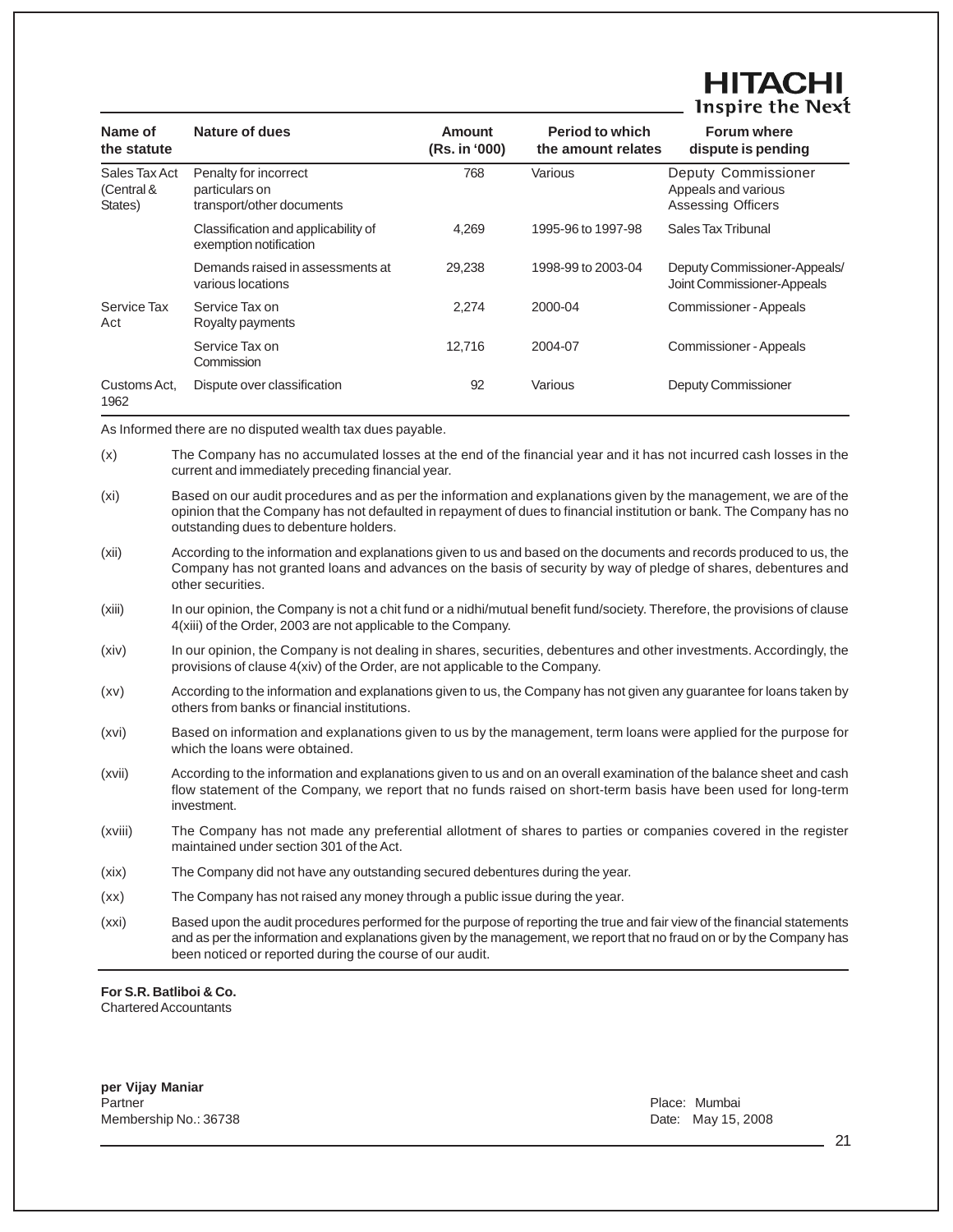# **BALANCE SHEET AS AT MARCH 31, 2008**

|                                                                                                   | (Currency: Rupees in thousands unless otherwise stated) |                           |                         |
|---------------------------------------------------------------------------------------------------|---------------------------------------------------------|---------------------------|-------------------------|
|                                                                                                   | <b>Schedules</b>                                        | As at<br>March 31, 2008   | As at<br>March 31, 2007 |
| <b>SOURCES OF FUNDS</b>                                                                           |                                                         |                           |                         |
| <b>Shareholders' Funds</b>                                                                        |                                                         |                           |                         |
| <b>Share Capital</b>                                                                              | 1                                                       | 229,600                   | 229,600                 |
| Reserves and Surplus                                                                              | 2                                                       | 604,761                   | 388,358                 |
|                                                                                                   |                                                         | 834,361                   | 617,958                 |
| <b>Loan Funds</b>                                                                                 |                                                         |                           |                         |
| Secured Loans                                                                                     | 3                                                       | 286                       | 2,107                   |
| <b>Unsecured Loans</b>                                                                            | 4                                                       | 117,267                   | 332,291                 |
|                                                                                                   |                                                         | 117,553                   | 334,398                 |
| Deferred Tax Liabilities (Net)                                                                    |                                                         | 9,525                     |                         |
| (Refer Note No. 9 of Schedule 21)                                                                 |                                                         |                           |                         |
| <b>TOTAL</b>                                                                                      |                                                         | 961,439                   | 952,356                 |
|                                                                                                   |                                                         |                           |                         |
| <b>APPLICATION OF FUNDS</b>                                                                       |                                                         |                           |                         |
| <b>Fixed Assets</b>                                                                               | 5                                                       |                           |                         |
| Gross Block                                                                                       |                                                         | 733,185                   | 628,487                 |
| Less: Accumulated Depreciation                                                                    |                                                         | 418,445                   | 362,052                 |
| Net Block                                                                                         |                                                         | 314,740                   | 266,435                 |
| Capital Work-in-Progress (including capital advances)                                             |                                                         | 96,561                    | 40,579                  |
|                                                                                                   |                                                         | 411,301                   | 307,014                 |
| <b>Current Assets, Loans and Advances</b>                                                         |                                                         |                           |                         |
| Inventories                                                                                       | 6                                                       | 1,204,561                 | 905,706                 |
| <b>Sundry Debtors</b>                                                                             | 7                                                       | 900,203                   | 594,381                 |
| Cash and Bank Balances                                                                            | 8                                                       | 63,391                    | 37,996                  |
| <b>Other Current Assets</b>                                                                       | 9                                                       | 57,985                    | 15,222                  |
| Loans and Advances                                                                                | 10                                                      | 220,737                   | 155,436                 |
|                                                                                                   |                                                         | 2,446,877                 | 1,708,741               |
| <b>Current Liabilities and Provisions</b>                                                         |                                                         |                           |                         |
| <b>Current Liabilities</b>                                                                        | 11                                                      | 1,848,396                 | 1,218,641               |
| Provisions                                                                                        | 12                                                      | 48,343                    | 50,840                  |
|                                                                                                   |                                                         | 1,896,739                 | 1,269,481               |
| <b>Net Current Assets</b>                                                                         |                                                         | 550,138                   | 439,260                 |
| <b>Profit and Loss Account</b>                                                                    |                                                         |                           | 206,082                 |
| <b>TOTAL</b>                                                                                      |                                                         | 961,439<br>============== | 952,356                 |
| Notes to Accounts                                                                                 | 21                                                      |                           |                         |
| The schedules referred to above and notes to accounts form an integral part of the Balance Sheet. |                                                         |                           |                         |

Chartered Accountants

As per our report of even date

per Vijay Maniar **New York Shinichi Iizuka** Anil Shah Partner **Managing Director** Executive Director Membership No: 36738 **Parag Dave**

Date: May 15, 2008

**For S.R. Batliboi & Co. For and on behalf of the Board of Directors**

Asst. Company Secretary Place: Mumbai <br>
Date: May 15, 2008<br>
Date: May 15, 2008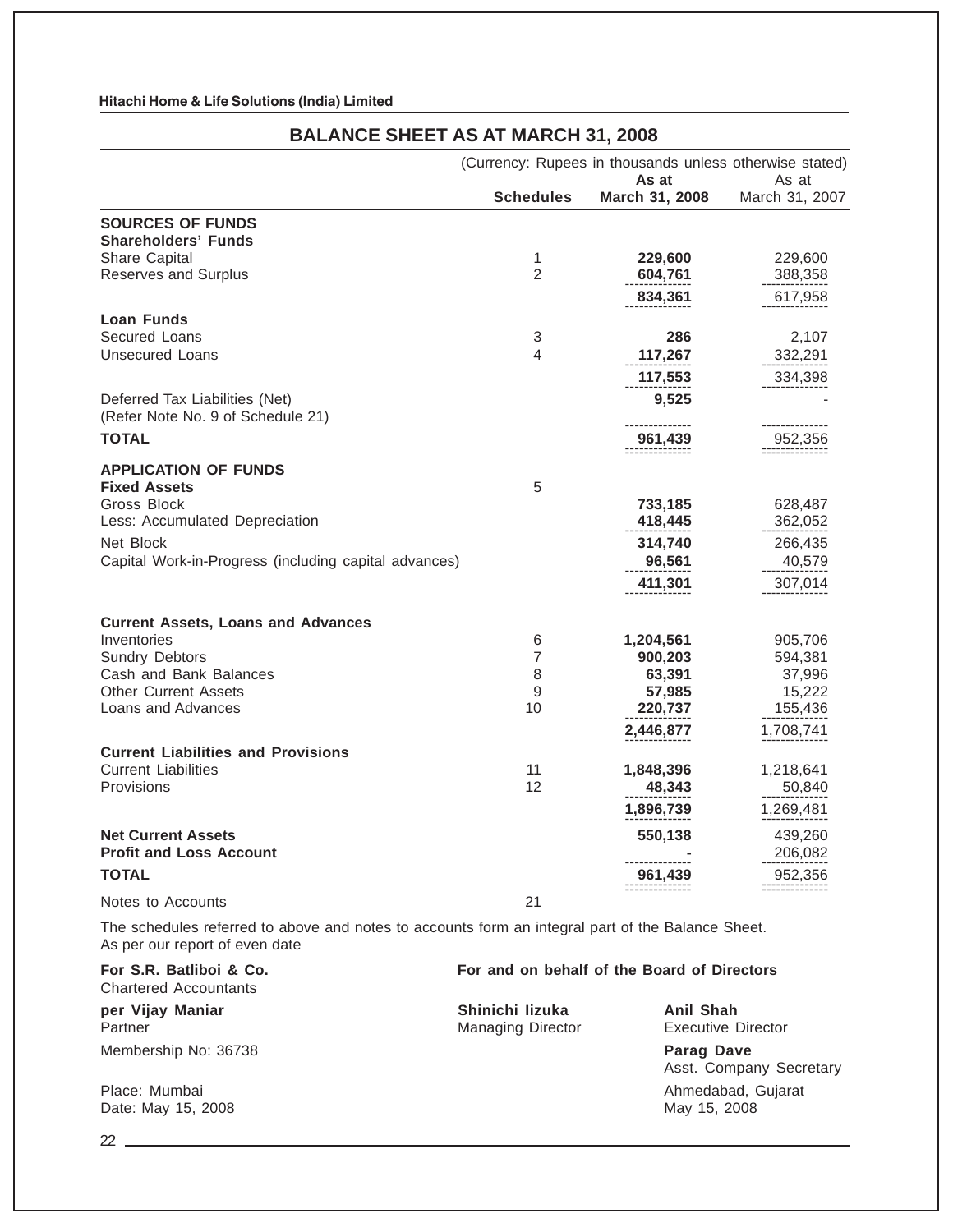# **HITACHI**<br>Inspire the Next

# **PROFIT AND LOSS ACCOUNT FOR THE YEAR ENDED MARCH 31, 2008**

|                                                                                                           |                                             | (Currency: Rupees in thousands unless otherwise stated)<br>For the year<br>ended | For the year<br>ended |
|-----------------------------------------------------------------------------------------------------------|---------------------------------------------|----------------------------------------------------------------------------------|-----------------------|
|                                                                                                           | <b>Schedules</b>                            | March 31, 2008                                                                   | March 31, 2007        |
| <b>INCOME</b>                                                                                             |                                             |                                                                                  |                       |
| Manufacturing Sales - Domestic (Gross)                                                                    |                                             | 4,526,692                                                                        | 3,121,327             |
| Manufacturing Sales - Export (Including Export Benefits)                                                  |                                             | 8,811                                                                            | 9,670                 |
| <b>Trading Sales</b>                                                                                      |                                             | 352,607                                                                          | 385,048               |
| Service Income                                                                                            |                                             | 167,418                                                                          | 141,157               |
| <b>TOTAL</b>                                                                                              |                                             | 5,055,528                                                                        | 3,657,202             |
| Less: Excise Duty Recovered (Refer Note No. 18 of Schedule 21)                                            |                                             | 589,468                                                                          | 408,303               |
|                                                                                                           |                                             | 4,466,060                                                                        | 3,248,899             |
| Other Income                                                                                              | 13                                          | 92,918                                                                           | 53,766                |
| <b>TOTAL</b>                                                                                              |                                             | 4,558,978                                                                        | 3,302,665             |
| <b>EXPENDITURE</b>                                                                                        |                                             |                                                                                  |                       |
| Raw Material and Trading Goods Consumed                                                                   | 14                                          | 2,995,382                                                                        | 2,241,246             |
| Personnel Expenses                                                                                        | 15                                          | 221,919                                                                          | 176,107               |
| Other Manufacturing and Operating Expenses                                                                | 16                                          | 319,353                                                                          | 286,564               |
| Selling and Distribution Expenses<br>(Increase) in Inventories                                            | 17<br>18                                    | 537,611<br>(73, 417)                                                             | 390,710<br>(90, 715)  |
| Provisions, Amortisation and Adjustments                                                                  | 19                                          | 5,050                                                                            | 7,008                 |
| Depreciation and Amortisation                                                                             | 5                                           | 76,171                                                                           | 45,050                |
| Financial Expenses (net)                                                                                  | 20                                          | 8,113                                                                            | 24,400                |
| <b>TOTAL</b>                                                                                              |                                             | 4,090,182                                                                        | 3,080,370             |
| <b>Profit Before Tax</b>                                                                                  |                                             | 468,796                                                                          | 222,295               |
| Provision for Income Tax (Refer Note No. 9 of Schedule 21)                                                |                                             |                                                                                  |                       |
| <b>Current Tax</b><br><b>Deferred Tax Liabilities</b>                                                     |                                             | 59,820                                                                           | 24,435                |
| <b>MAT Credit Entitlement</b>                                                                             |                                             | 9,525<br>(28, 931)                                                               |                       |
| Fringe Benefit Tax                                                                                        |                                             | 5,897                                                                            | 4,595                 |
| Net Profit after Tax                                                                                      |                                             | 422,485                                                                          | 193,265               |
| Balance brought forward from previous year                                                                |                                             | (206, 082)                                                                       | (399, 347)            |
| <b>Balance carried to Balance Sheet</b>                                                                   |                                             | 216,403                                                                          | (206, 082)            |
| Basic and diluted earnings per share (Rs.)<br>(Refer Note No. 8 of Schedule 21)                           |                                             | 18.40                                                                            | 8.42                  |
| Nominal Value of Shares Rs.10 (Previous year: Rs. 10)                                                     |                                             |                                                                                  |                       |
| Notes to Accounts                                                                                         | 21                                          |                                                                                  |                       |
| The schedules referred to above and notes to accounts form an integral part of the Profit & Loss Account. |                                             |                                                                                  |                       |
| As per our report of even date                                                                            |                                             |                                                                                  |                       |
| For S.R. Batliboi & Co.<br>Chartered Accountants                                                          | For and on behalf of the Board of Directors |                                                                                  |                       |

| <b>Chartered Accountants</b>        | י שושטע וש שעושים שווי יש ושטחש ושיוש שווי  |                                        |
|-------------------------------------|---------------------------------------------|----------------------------------------|
| per Vijay Maniar<br>Partner         | Shinichi lizuka<br><b>Managing Director</b> | <b>Anil Shah</b><br>Executive Director |
| Membership No: 36738                |                                             | Parag Dave<br>Asst. Company Secretary  |
| Place: Mumbai<br>Date: May 15, 2008 |                                             | Ahmedabad, Gujarat<br>May 15, 2008     |
|                                     |                                             | 23                                     |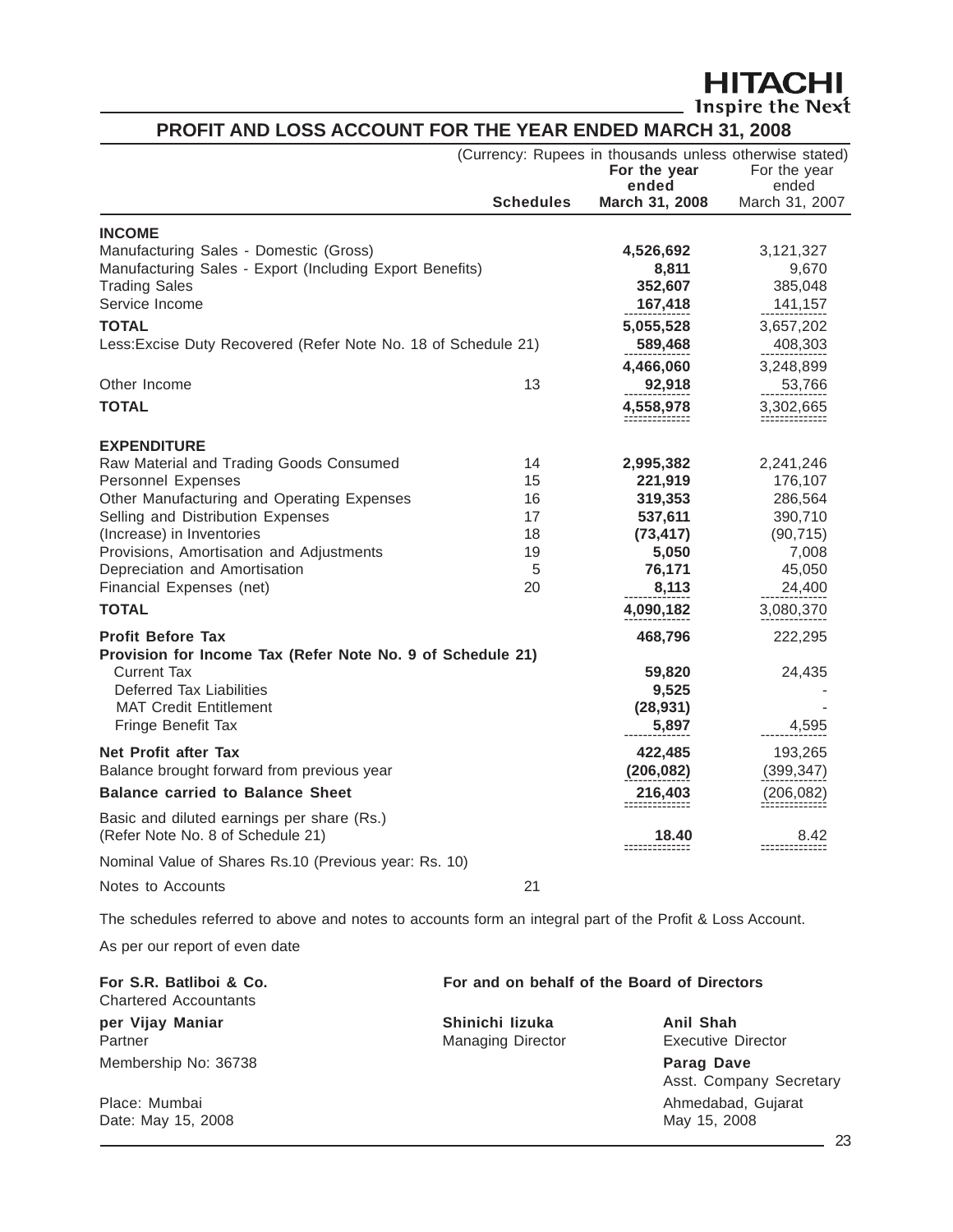# **CASH FLOW STATEMENT FOR THE YEAR ENDED MARCH 31, 2008**

|                                                                                                | (Currency: Rupees in thousands unless otherwise stated) |                 |
|------------------------------------------------------------------------------------------------|---------------------------------------------------------|-----------------|
|                                                                                                | For the year                                            | For the year    |
|                                                                                                | ended                                                   | ended           |
|                                                                                                | March 31, 2008                                          | March 31, 2007  |
| A. Cash flow from Operating Activities                                                         |                                                         |                 |
| Net Profit before Tax                                                                          | 468,796                                                 | 222,295         |
| Adjustments For:                                                                               |                                                         |                 |
| Loss/(Profit) on sale/discard of assets (net)                                                  | (41)                                                    | 1,271           |
| Unrealised foreign exchange (gain) (net)                                                       | (26, 667)                                               | (12, 328)       |
| Depreciation and Amortisation                                                                  | 76,171                                                  | 45,050          |
| Provision for loss on assets held for disposal                                                 | 159                                                     | 4,008           |
| Provision for doubtful debts (net of debts written off)                                        | 4,891                                                   | 3,000<br>24,400 |
| Financial Expenses (net)                                                                       | 8,113                                                   |                 |
| Operating profit before working capital changes                                                | 531,422                                                 | 287,696         |
| Adjustments for:<br>(Increase) in Trade Receivables                                            | (299, 549)                                              | (104, 696)      |
| (Decrease) in provision for doubtful debts on account of bad debts written off during the year | (11, 163)                                               | (11,604)        |
| (Increase) in Loans and Advances                                                               | (47, 985)                                               | (15, 898)       |
| (Increase) in Other Current Assets                                                             | (42, 763)                                               | (15, 222)       |
| (Increase) in Inventories                                                                      | (298, 855)                                              | (86, 411)       |
| Increase in Trade Payables                                                                     | 600,530                                                 | 166,555         |
| (Decrease) in Other Provisions                                                                 | (3,685)                                                 | (309)           |
| <b>Cash from Operating Activities</b>                                                          | 427,952                                                 | 220,111         |
| Fringe Benefit Tax paid                                                                        | (4, 746)                                                | (2, 385)        |
| Direct Taxes paid                                                                              | (48,000)                                                | (19, 562)       |
| Net cash from Operating Activities                                                             | 375,206                                                 | 198,164         |
| <b>B. Cash flow from Investing Activities</b>                                                  |                                                         |                 |
| Purchase of Fixed Assets                                                                       | (135, 104)                                              | (43, 463)       |
| Proceeds from sale of Fixed Assets                                                             | 3,328                                                   | 2,464           |
| Purchase of Intangibles                                                                        | (21, 059)                                               | (33, 880)       |
| Interest received                                                                              | 13,686                                                  | 7,973           |
| Net cash used in investing activities                                                          | (139, 149)                                              | (66, 906)       |
| C. Cash Flow from Financing Activities                                                         |                                                         |                 |
| Repayments of long term / short term borrowings                                                | (187, 835)                                              | (84, 118)       |
| Interest paid                                                                                  | (22, 606)                                               | (32, 876)       |
| Net cash flow (used in) Financing Activities                                                   | (210, 441)                                              | (116, 994)      |
| Net increase in Cash and Cash Equivalents (A+B+C)                                              | 25,616<br>:==========                                   | 14,264          |
| Cash and Cash Equivalents at the beginning (see note)                                          | 36,455                                                  | 22,191          |
| Cash and Cash Equivalents at the end (see note)                                                | 62,071                                                  | 36,455          |
|                                                                                                |                                                         |                 |
| Note:<br>Cash on hand                                                                          |                                                         |                 |
| Bank balances in current accounts                                                              | 257<br>6,916                                            | 303<br>4,280    |
| Balances in cash credit accounts                                                               | 54,898                                                  | 31,872          |
| <b>Total</b>                                                                                   | 62,071                                                  | 36,455          |
|                                                                                                | :========                                               |                 |
| Add:- Balance in margin Accounts                                                               | 1,320                                                   | 1,541           |
| Cash and Bank Balances                                                                         | 63,391<br>==============                                | 37,996          |
| As set out in our attached report                                                              |                                                         |                 |

Chartered Accountants

per Vijay Maniar **New York Shinichi Iizuka** Anil Shah Partner **Managing Director** Executive Director

Date: May 15, 2008

# For S.R. Batliboi & Co. **For and on behalf of the Board of Directors**

Membership No: 36738 **Parag Dave** Asst. Company Secretary Place: Mumbai <br>
Date: May 15, 2008<br>
Date: May 15, 2008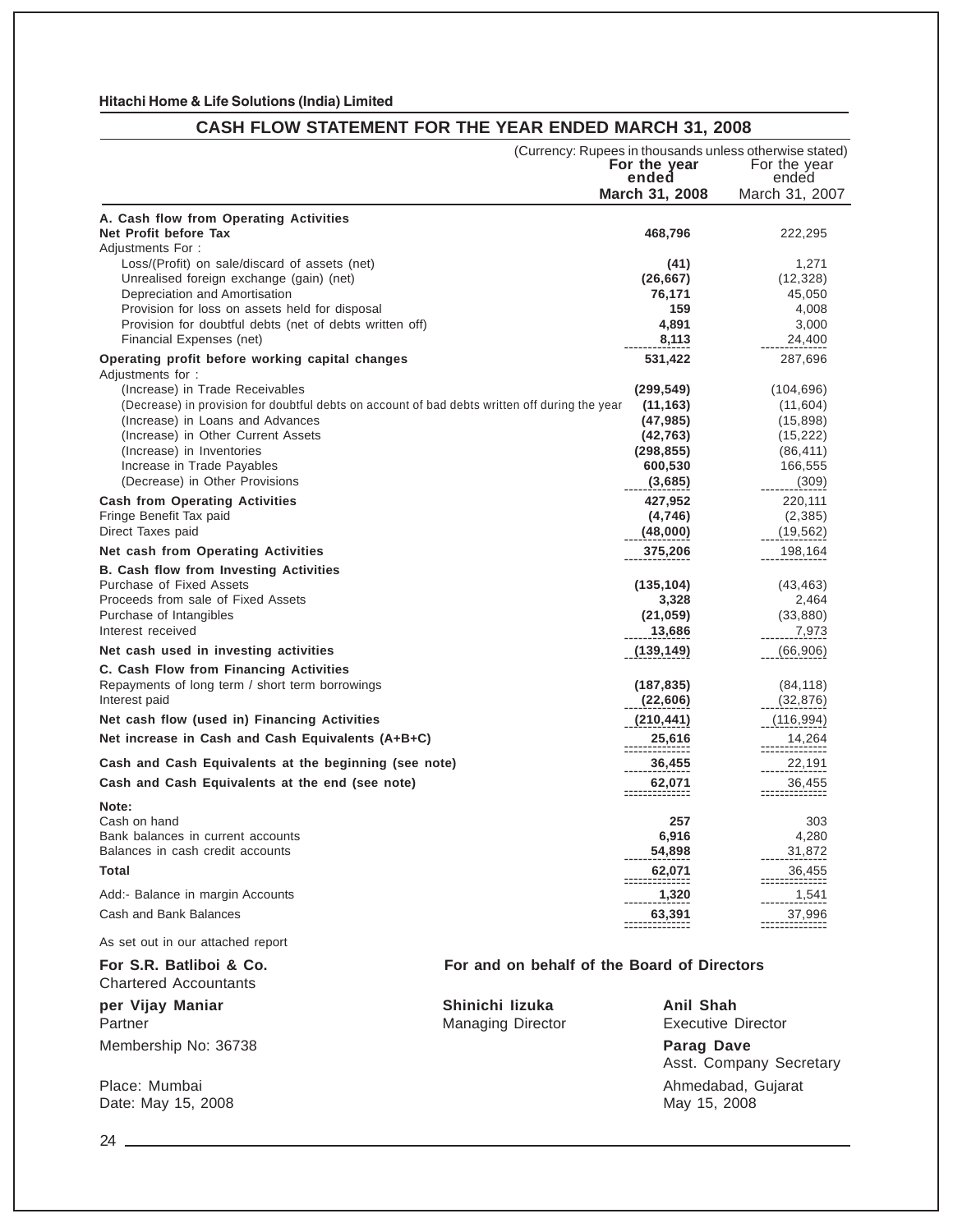**HITACHI** Inspire the Next

# **SCHEDULES ANNEXED TO AND FORMING PART OF THE FINANCIAL STATEMENTS**

|                                            | (Currency: Rupees in thousands unless otherwise stated)<br>As at<br>March 31, 2008 | As at<br>March 31, 2007 |
|--------------------------------------------|------------------------------------------------------------------------------------|-------------------------|
| <b>SCHEDULE 1: SHARE CAPITAL</b>           |                                                                                    |                         |
| <b>Authorised</b>                          |                                                                                    |                         |
| 30,000,000 (Previous year: 30,000,000)     | 300,000                                                                            | 300,000                 |
| Equity shares of Rs. 10 each               |                                                                                    |                         |
|                                            | 300,000                                                                            | 300,000                 |
| <b>Issued, Subscribed and Paid up</b>      |                                                                                    |                         |
| 22,960,008 (Previous year: 22,960,008)     | 229,600                                                                            | 229,600                 |
| Equity shares of Rs. 10 each fully paid up |                                                                                    |                         |
|                                            | 229,600                                                                            | 229,600                 |
| Notes:                                     |                                                                                    |                         |

- 1. Of the above, 15,550,000 (Previous year: 15,550,000) Equity shares of Rs.10 each are held by Hitachi Appliances, Inc., Japan (the Holding Company)(formerly known as Hitachi Home & Life Solutions Inc., Japan).
- 2. 45,671(Previous year: 45,671) Equity shares of Rs.10 each have been kept in abeyance pending final allotment of rights issue.

# **SCHEDULE 2: RESERVES AND SURPLUS**

| <b>Capital Reserve</b>                                                                                                                                                       | 666     | 666     |
|------------------------------------------------------------------------------------------------------------------------------------------------------------------------------|---------|---------|
| Securities Premium account                                                                                                                                                   | 387,692 | 387,692 |
| <b>Profit and Loss Account</b>                                                                                                                                               | 216,403 |         |
|                                                                                                                                                                              | 604,761 | 388,358 |
|                                                                                                                                                                              |         |         |
| <b>SCHEDULE 3: SECURED LOANS</b>                                                                                                                                             |         |         |
| Vehicle Loans                                                                                                                                                                | 286     | 2,107   |
| (Secured by way of hypothecation are fully repayable within<br>one year (Previous year: Rs. 1,656))                                                                          |         |         |
|                                                                                                                                                                              |         |         |
|                                                                                                                                                                              | 286     | 2,107   |
| <b>SCHEDULE 4: UNSECURED LOANS</b>                                                                                                                                           |         |         |
| External commercial borrowings from the Holding Company (Short-term)<br>(Maximum amount outstanding at any time during the year Rs.371,372)<br>(Previous year: Rs. 160,453)) | 117,267 | 78,186  |
| External commercial borrowings from the Holding Company (Long-term)<br>(Due within one year Rs. Nil (Previous year: Rs. 127,053))                                            |         | 254,105 |
|                                                                                                                                                                              | 117,267 | 332,291 |
| Note:                                                                                                                                                                        |         |         |
|                                                                                                                                                                              |         |         |

The above foreign currency loans aggregating to Japanese Yen (JPY) 325,000,000 (Previous year: Japanese Yen (JPY) 850,000,000) and interest thereon has been fully hedged into USD by way of currency swaps. The year end balances have been reinstated at the exchange rate prevailing as at the Balance Sheet date.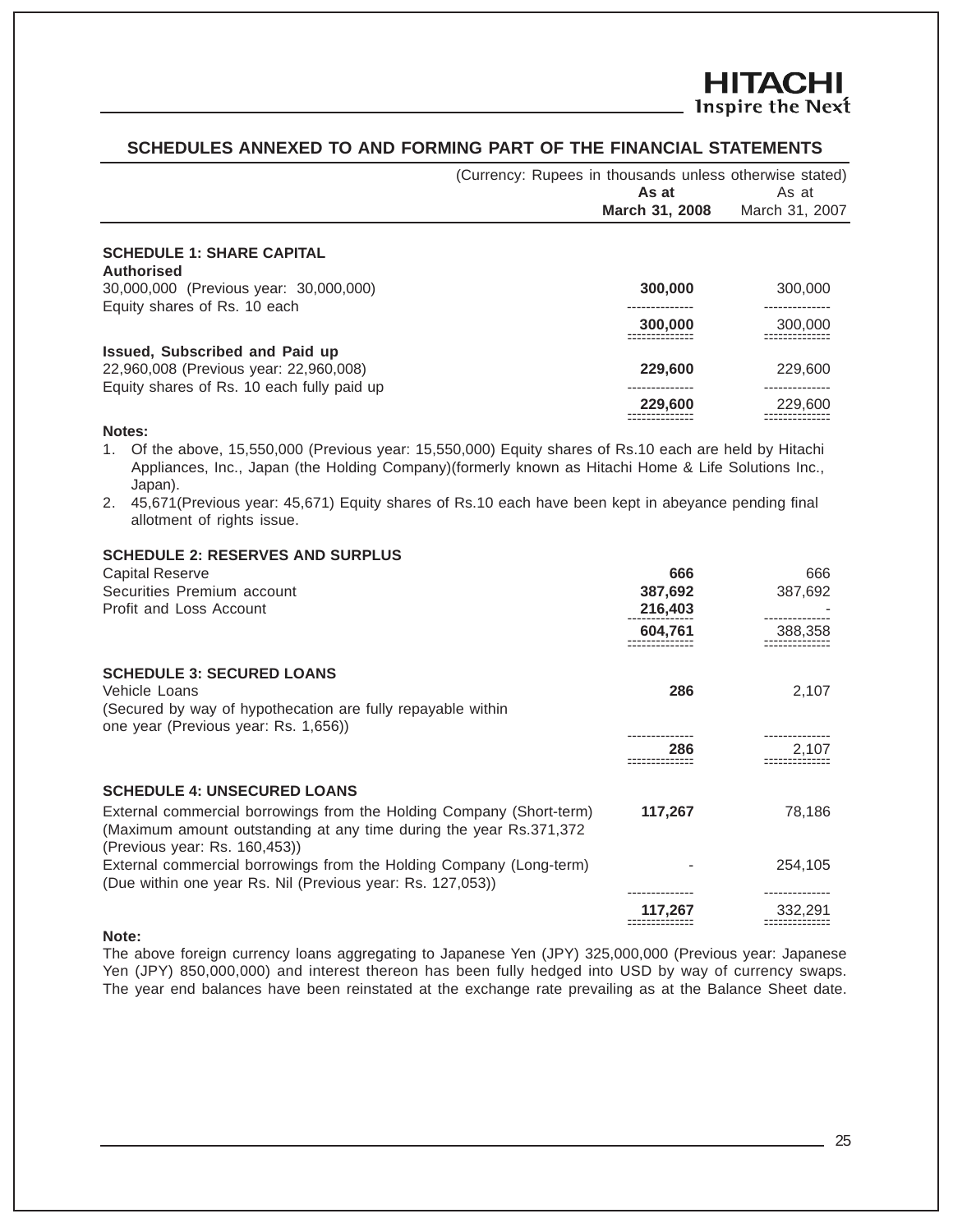**SCHEDULE 5: FIXED ASSETS** (Currency: Rupees in thousands unless otherwise stated)

| <b>Particulars</b>                                                                                                                                                            |                                                                    | <b>Gross Block</b>                                 |                                                   |                                                                    | Depreciation                                            |                       |                                                      | <b>Net Block</b>                |                                         |                    |                                                         |                       |                                                                   |                                                                   |
|-------------------------------------------------------------------------------------------------------------------------------------------------------------------------------|--------------------------------------------------------------------|----------------------------------------------------|---------------------------------------------------|--------------------------------------------------------------------|---------------------------------------------------------|-----------------------|------------------------------------------------------|---------------------------------|-----------------------------------------|--------------------|---------------------------------------------------------|-----------------------|-------------------------------------------------------------------|-------------------------------------------------------------------|
|                                                                                                                                                                               | As on                                                              |                                                    | Additions Deductions                              | As on                                                              |                                                         | As on April 1, 2007   |                                                      | For the year                    |                                         | Deductions         |                                                         | As on March 31, 2008  | As on                                                             | As on                                                             |
|                                                                                                                                                                               | 1-Apr-07                                                           |                                                    |                                                   | 31-Mar-08                                                          |                                                         | Depre-   Provision    | Depre-                                               | Provision                       | Depre-                                  | Provision          | Depre-                                                  | Provision             | 31-Mar-08                                                         | 31-Mar-07                                                         |
|                                                                                                                                                                               |                                                                    |                                                    |                                                   |                                                                    | ciation                                                 |                       | ciation                                              |                                 | ciation                                 |                    | ciation                                                 |                       |                                                                   |                                                                   |
| Intangible assets<br>Trade mark<br>Software capitalisation                                                                                                                    | 21,000<br>32,569                                                   | 3,637                                              | ٠<br>$\overline{\phantom{a}}$                     | 21,000<br>36,206                                                   | 21,000<br>29,217                                        | $\sim$<br>$\sim$      | 2,644                                                |                                 |                                         |                    | 21,000<br>31,861                                        |                       | 4,345                                                             | 3,352                                                             |
| Technical know how                                                                                                                                                            | 28,857                                                             | 41.002                                             | $\overline{a}$                                    | 69,859                                                             | 12,583                                                  | $\overline{a}$        | 7,278                                                |                                 |                                         |                    | 19,861                                                  |                       | 49,998                                                            | 16,274                                                            |
| Tangible assets<br>Land<br><b>Buildings</b><br>Plant and machinery<br>Computers<br>Furniture, fixture<br>and office equipments<br><b>Electrical installations</b><br>Vehicles | 2,734<br>61,993<br>354,711<br>57,550<br>34,502<br>10,486<br>24,085 | 1.195<br>59,169<br>4,098<br>6,227<br>582<br>12,012 | ٠<br>٠<br>6,414<br>7,127<br>3,808<br>689<br>5,186 | 2,734<br>63,188<br>407,466<br>54,521<br>36,921<br>10.379<br>30,911 | 14.614<br>192,312<br>39,669<br>13,161<br>2,845<br>9,151 | 24,577<br>2,899<br>24 | 1,834<br>38,914<br>7,226<br>11,325<br>2.431<br>4,519 | 159<br>$\overline{\phantom{a}}$ | 5,344<br>6,634<br>2,977<br>636<br>3,854 | ٠<br>٠<br>۰<br>492 | 16,448<br>225,882<br>40,261<br>21,509<br>4,640<br>9,816 | 24,736<br>2,407<br>24 | 2,734<br>46,740<br>156,848<br>14,260<br>13,005<br>5,715<br>21,095 | 2,734<br>47,379<br>137,822<br>17,881<br>18,442<br>7,617<br>14,934 |
| <b>TOTAL</b>                                                                                                                                                                  | 628,487                                                            | 127,922                                            | 23,224                                            | 733,185                                                            | 334,552                                                 | 27,500                | 76,171                                               | 159                             | 19,445                                  | 492                | 391,278                                                 | 27,167                | 314,740                                                           | 266,435                                                           |
| Previous year                                                                                                                                                                 | 590,980                                                            | 47,043                                             | 9,536                                             | 628,487                                                            | 294,487                                                 | 24,308                | 45,050                                               | 4,008                           | 4,985                                   | 816                | 334,552                                                 | 27,500                | 266,435                                                           |                                                                   |
| Capital work in progress                                                                                                                                                      |                                                                    |                                                    |                                                   |                                                                    |                                                         |                       |                                                      |                                 |                                         |                    |                                                         |                       | 96,561                                                            | 40,579                                                            |
| <b>Total</b>                                                                                                                                                                  |                                                                    |                                                    |                                                   |                                                                    |                                                         |                       |                                                      |                                 |                                         |                    |                                                         |                       | 411,301                                                           | 307,014                                                           |

### **Notes:**

1. Plant and Machinery includes testing equipments and moulds with net block of Rs. 70,190 (Previous year: Rs. 41,123).

- 2. Building includes Rs. 1,381 (Previous year: Rs. 1,381) in respect of ownership of flats in co-operative housing society.
- 3. Capital work in progress includes Rs. 6,966 towards capital advance (Previous year Rs. 1,456).
- 4. Plant and Machinery includes machinery with gross block of Rs. 64,133 (Previous year: Rs. 61,170) at net block value of Rs. 369 (Previous year: Rs. 368) which are held for disposal. Net Block value represents estimated realisable value, as determined by the management.

|                                                                                               | As at          | As at          |
|-----------------------------------------------------------------------------------------------|----------------|----------------|
|                                                                                               | March 31, 2008 | March 31, 2007 |
| <b>SCHEDULE 6: INVENTORIES</b>                                                                |                |                |
| <b>Raw Materials</b>                                                                          | 442,641        | 305,182        |
| Work-in-Progress                                                                              | 79.213         | 74,851         |
| <b>Finished Goods</b>                                                                         | 289.566        | 220,511        |
| <b>Trading Goods</b>                                                                          | 117,086        | 106,339        |
| Stores and Spares                                                                             | 1,755          | 2,506          |
| Loose Tools                                                                                   |                | 27             |
|                                                                                               | 930,261        | 709,416        |
| Goods in transit                                                                              | 274,300        | 196,290        |
|                                                                                               | 1,204,561      | 905,706        |
| <b>SCHEDULE 7: SUNDRY DEBTORS</b>                                                             |                |                |
| Debts outstanding for a period exceeding six months                                           |                |                |
| Unsecured, Considered good                                                                    | 16,655         | 20,630         |
| Considered doubtful                                                                           | 18,953         | 25,225         |
|                                                                                               | 35,608         | 45,855         |
| Other debts                                                                                   |                |                |
| Secured, Considered good                                                                      | 14,433         | 12,672         |
| Unsecured, Considered good                                                                    | 869,115        | 561,079        |
|                                                                                               | 919,156        | 619,606        |
| Less: Provision for doubtful debts                                                            | 18,953         | 25,225         |
| Of the total provision existing as at March 31, 2007, the management has                      | 900,203        | 594,381        |
| identified and written off bad debts aggregating to Rs. 11,163<br>(Previous year: Rs. 11,604) |                |                |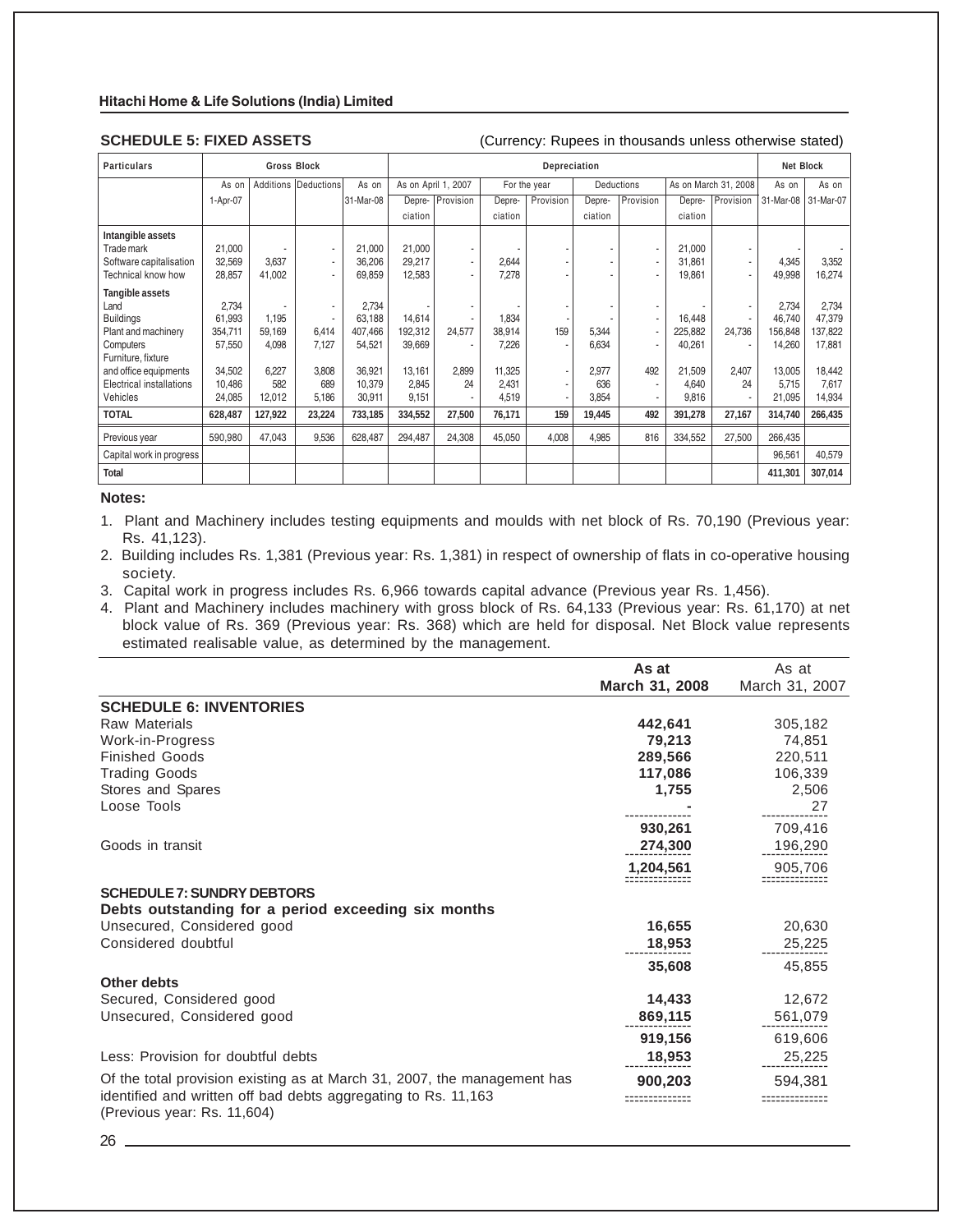|                                                                                                                                                                              |                | <b>HITACHI</b><br>Inspire the Next |
|------------------------------------------------------------------------------------------------------------------------------------------------------------------------------|----------------|------------------------------------|
| (Currency: Rupees in thousands unless otherwise stated)                                                                                                                      | As at          | As at                              |
|                                                                                                                                                                              | March 31, 2008 | March 31, 2007                     |
| <b>SCHEDULE 8: CASH AND BANK BALANCES</b>                                                                                                                                    |                |                                    |
| Cash on hand                                                                                                                                                                 | 257            | 303                                |
| Bank balance with scheduled banks<br>on current accounts                                                                                                                     | 6,916          | 4,280                              |
| on cash credit accounts                                                                                                                                                      | 54,898         | 31,872                             |
| on margin accounts                                                                                                                                                           | 1,320          | 1,541                              |
|                                                                                                                                                                              |                |                                    |
|                                                                                                                                                                              | 63,391         | 37,996                             |
| <b>SCHEDULE 9: OTHER CURRENT ASSETS</b>                                                                                                                                      |                |                                    |
|                                                                                                                                                                              | 51             |                                    |
| Unamortised premium on forward contracts<br>Foreign currency receivable                                                                                                      | 57,934         | 28<br>15,194                       |
|                                                                                                                                                                              |                |                                    |
|                                                                                                                                                                              | 57,985         | 15,222                             |
| <b>SCHEDULE 10: LOANS AND ADVANCES</b>                                                                                                                                       |                |                                    |
| (Unsecured)<br>Advances recoverable in cash or in kind or for value to be received<br>- Considered good                                                                      | 177,550        | 144,989                            |
| - Considered doubtful                                                                                                                                                        | 4,032          | 5,256                              |
|                                                                                                                                                                              | 181,582        | 150,245                            |
| Less: Provision for doubtful advances                                                                                                                                        | 4,032          | 5,256                              |
| Of the total provision existing as at March 31, 2007, the management has<br>identified and written off doubtful advances aggregating to Rs.1,224<br>(Previous year: Rs. 379) | 177,550        | 144,989                            |
| <b>MAT Credit Entitlement</b>                                                                                                                                                | 28,931         |                                    |
| Less: MAT Credit Availed                                                                                                                                                     | 7,374          |                                    |
|                                                                                                                                                                              | 21,557         |                                    |
|                                                                                                                                                                              |                |                                    |
| Advance payment of tax                                                                                                                                                       | 87,344         | 33,247                             |
| Add: MAT Credit Availed                                                                                                                                                      | 7,374          |                                    |
| Less: Provision for tax                                                                                                                                                      | 86,984         | 27,164                             |
|                                                                                                                                                                              | 7,734          | 6,083                              |
| Balances with excise, customs and port trust authorities                                                                                                                     | 13,896         | 4,173                              |
| Recoverable against Assets given under Finance Lease                                                                                                                         |                | 191                                |
|                                                                                                                                                                              | 220,737        | 155,436                            |

Advances considered good includes due from Principal Officers Rs.15 (Previous year: Rs.41) and Directors Rs.420 (Previous year: Rs. 331). Maximum amount outstanding during the period from Principal Officer Rs. 42 (Previous year: Rs. 67) and Directors Rs.973 (Previous year: Rs.1,512).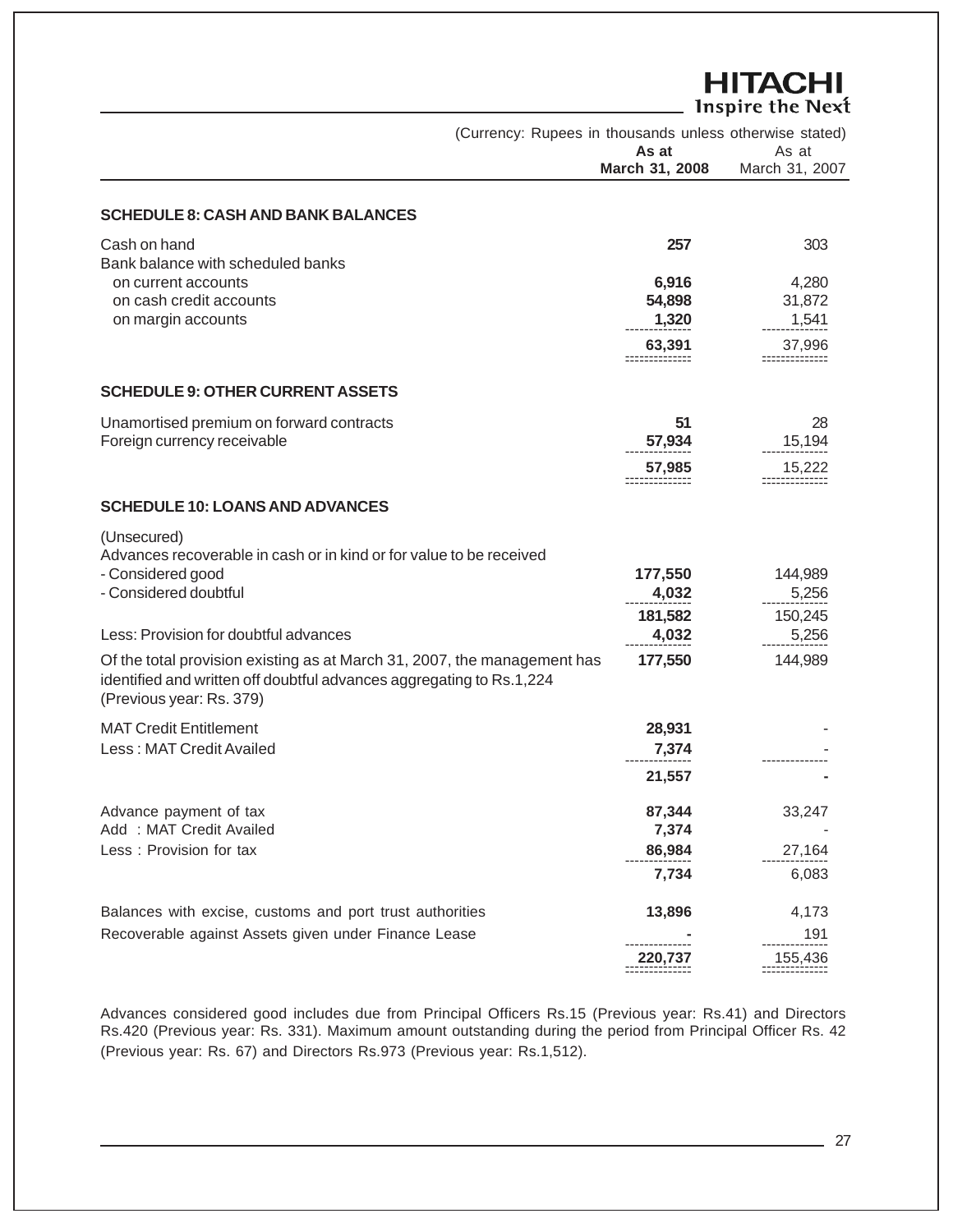| March 31, 2008<br>March 31, 2007<br><b>SCHEDULE 11: CURRENT LIABILITIES</b><br>348,048<br>208,785<br>Acceptances<br>Sundry creditors:<br>- Total outstanding dues of micro enterprises and small enterprises<br>(Refer Note No. 7 of Schedule 21)<br>- Total outstanding dues of creditors other than micro enterprises and<br>607,514<br>389,055<br>small enterprises<br>Advance from customers<br>45,621<br>25,008<br>Income received in advance<br>27,954<br>26,740<br>Investor Education and Protection Fund shall be credited by unclaimed<br>dividend as and when due<br>246<br>Unclaimed fixed deposits (including interest accrued but not due)<br>144<br>129<br>Other liabilities<br>746,718<br>539,272<br>Dealership deposits<br>14,433<br>12,672<br>Interest accrued but not due on loans<br>513<br>1,389<br>Forward contracts<br>15,330<br>57,466<br>1,848,396<br>1,218,641<br><b>SCHEDULE 12: PROVISIONS</b><br>Gratuity<br>5,307<br>4,646<br>Superannuation<br>1,022<br>875<br>Leave encashment<br>14,014<br>11,071<br>26,812<br>5 Years warranty<br>32,038<br>1,188<br>2,210<br>Fringe benefit tax (net of advance tax)<br>48,343<br>50,840<br>------------<br>For the year ended<br>For the year ended<br>March 31, 2008<br>March 31, 2007<br><b>SCHEDULE 13: OTHER INCOME</b><br>3,006<br>Sundry credit balances written back<br>5,802<br>Commission income<br>31,513<br>33,868<br>Miscellaneous income<br>6,569<br>1,507<br>49,434<br>14,944<br>Gain on foreign exchange fluctuation (net)<br>Profit on sale of fixed assets (net)<br>41<br>53,766<br>92,918<br><b>SCHEDULE 14: RAW MATERIAL AND TRADING GOODS CONSUMED</b><br>Raw Material (including processing charges)<br>2,692,950<br>1,890,362<br><b>Trading Goods consumed</b><br>251,912<br>300,427<br>Project Installation Cost<br>50,520<br>50,457<br>2,995,382<br>2,241,246<br>=============<br><b>SCHEDULE 15: PERSONNEL EXPENSES</b><br>Salaries, wages and bonus<br>202,732<br>166,017<br>Contribution to provident fund<br>7,858<br>6,150<br>Workmen and staff welfare expenses<br>4,749<br>2,228<br>787<br>Gratuity expenses<br>5,558<br>Superannuation expenses<br>925<br>1,022<br>221,919<br>176,107 |  |       | (Currency: Rupees in thousands unless otherwise stated) |
|------------------------------------------------------------------------------------------------------------------------------------------------------------------------------------------------------------------------------------------------------------------------------------------------------------------------------------------------------------------------------------------------------------------------------------------------------------------------------------------------------------------------------------------------------------------------------------------------------------------------------------------------------------------------------------------------------------------------------------------------------------------------------------------------------------------------------------------------------------------------------------------------------------------------------------------------------------------------------------------------------------------------------------------------------------------------------------------------------------------------------------------------------------------------------------------------------------------------------------------------------------------------------------------------------------------------------------------------------------------------------------------------------------------------------------------------------------------------------------------------------------------------------------------------------------------------------------------------------------------------------------------------------------------------------------------------------------------------------------------------------------------------------------------------------------------------------------------------------------------------------------------------------------------------------------------------------------------------------------------------------------------------------------------------------------------------------------------------------------------------------------------------------------------------------------------|--|-------|---------------------------------------------------------|
|                                                                                                                                                                                                                                                                                                                                                                                                                                                                                                                                                                                                                                                                                                                                                                                                                                                                                                                                                                                                                                                                                                                                                                                                                                                                                                                                                                                                                                                                                                                                                                                                                                                                                                                                                                                                                                                                                                                                                                                                                                                                                                                                                                                          |  | As at | As at                                                   |
|                                                                                                                                                                                                                                                                                                                                                                                                                                                                                                                                                                                                                                                                                                                                                                                                                                                                                                                                                                                                                                                                                                                                                                                                                                                                                                                                                                                                                                                                                                                                                                                                                                                                                                                                                                                                                                                                                                                                                                                                                                                                                                                                                                                          |  |       |                                                         |
|                                                                                                                                                                                                                                                                                                                                                                                                                                                                                                                                                                                                                                                                                                                                                                                                                                                                                                                                                                                                                                                                                                                                                                                                                                                                                                                                                                                                                                                                                                                                                                                                                                                                                                                                                                                                                                                                                                                                                                                                                                                                                                                                                                                          |  |       |                                                         |
|                                                                                                                                                                                                                                                                                                                                                                                                                                                                                                                                                                                                                                                                                                                                                                                                                                                                                                                                                                                                                                                                                                                                                                                                                                                                                                                                                                                                                                                                                                                                                                                                                                                                                                                                                                                                                                                                                                                                                                                                                                                                                                                                                                                          |  |       |                                                         |
|                                                                                                                                                                                                                                                                                                                                                                                                                                                                                                                                                                                                                                                                                                                                                                                                                                                                                                                                                                                                                                                                                                                                                                                                                                                                                                                                                                                                                                                                                                                                                                                                                                                                                                                                                                                                                                                                                                                                                                                                                                                                                                                                                                                          |  |       |                                                         |
|                                                                                                                                                                                                                                                                                                                                                                                                                                                                                                                                                                                                                                                                                                                                                                                                                                                                                                                                                                                                                                                                                                                                                                                                                                                                                                                                                                                                                                                                                                                                                                                                                                                                                                                                                                                                                                                                                                                                                                                                                                                                                                                                                                                          |  |       |                                                         |
|                                                                                                                                                                                                                                                                                                                                                                                                                                                                                                                                                                                                                                                                                                                                                                                                                                                                                                                                                                                                                                                                                                                                                                                                                                                                                                                                                                                                                                                                                                                                                                                                                                                                                                                                                                                                                                                                                                                                                                                                                                                                                                                                                                                          |  |       |                                                         |
|                                                                                                                                                                                                                                                                                                                                                                                                                                                                                                                                                                                                                                                                                                                                                                                                                                                                                                                                                                                                                                                                                                                                                                                                                                                                                                                                                                                                                                                                                                                                                                                                                                                                                                                                                                                                                                                                                                                                                                                                                                                                                                                                                                                          |  |       |                                                         |
|                                                                                                                                                                                                                                                                                                                                                                                                                                                                                                                                                                                                                                                                                                                                                                                                                                                                                                                                                                                                                                                                                                                                                                                                                                                                                                                                                                                                                                                                                                                                                                                                                                                                                                                                                                                                                                                                                                                                                                                                                                                                                                                                                                                          |  |       |                                                         |
|                                                                                                                                                                                                                                                                                                                                                                                                                                                                                                                                                                                                                                                                                                                                                                                                                                                                                                                                                                                                                                                                                                                                                                                                                                                                                                                                                                                                                                                                                                                                                                                                                                                                                                                                                                                                                                                                                                                                                                                                                                                                                                                                                                                          |  |       |                                                         |
|                                                                                                                                                                                                                                                                                                                                                                                                                                                                                                                                                                                                                                                                                                                                                                                                                                                                                                                                                                                                                                                                                                                                                                                                                                                                                                                                                                                                                                                                                                                                                                                                                                                                                                                                                                                                                                                                                                                                                                                                                                                                                                                                                                                          |  |       |                                                         |
|                                                                                                                                                                                                                                                                                                                                                                                                                                                                                                                                                                                                                                                                                                                                                                                                                                                                                                                                                                                                                                                                                                                                                                                                                                                                                                                                                                                                                                                                                                                                                                                                                                                                                                                                                                                                                                                                                                                                                                                                                                                                                                                                                                                          |  |       |                                                         |
|                                                                                                                                                                                                                                                                                                                                                                                                                                                                                                                                                                                                                                                                                                                                                                                                                                                                                                                                                                                                                                                                                                                                                                                                                                                                                                                                                                                                                                                                                                                                                                                                                                                                                                                                                                                                                                                                                                                                                                                                                                                                                                                                                                                          |  |       |                                                         |
|                                                                                                                                                                                                                                                                                                                                                                                                                                                                                                                                                                                                                                                                                                                                                                                                                                                                                                                                                                                                                                                                                                                                                                                                                                                                                                                                                                                                                                                                                                                                                                                                                                                                                                                                                                                                                                                                                                                                                                                                                                                                                                                                                                                          |  |       |                                                         |
|                                                                                                                                                                                                                                                                                                                                                                                                                                                                                                                                                                                                                                                                                                                                                                                                                                                                                                                                                                                                                                                                                                                                                                                                                                                                                                                                                                                                                                                                                                                                                                                                                                                                                                                                                                                                                                                                                                                                                                                                                                                                                                                                                                                          |  |       |                                                         |
|                                                                                                                                                                                                                                                                                                                                                                                                                                                                                                                                                                                                                                                                                                                                                                                                                                                                                                                                                                                                                                                                                                                                                                                                                                                                                                                                                                                                                                                                                                                                                                                                                                                                                                                                                                                                                                                                                                                                                                                                                                                                                                                                                                                          |  |       |                                                         |
|                                                                                                                                                                                                                                                                                                                                                                                                                                                                                                                                                                                                                                                                                                                                                                                                                                                                                                                                                                                                                                                                                                                                                                                                                                                                                                                                                                                                                                                                                                                                                                                                                                                                                                                                                                                                                                                                                                                                                                                                                                                                                                                                                                                          |  |       |                                                         |
|                                                                                                                                                                                                                                                                                                                                                                                                                                                                                                                                                                                                                                                                                                                                                                                                                                                                                                                                                                                                                                                                                                                                                                                                                                                                                                                                                                                                                                                                                                                                                                                                                                                                                                                                                                                                                                                                                                                                                                                                                                                                                                                                                                                          |  |       |                                                         |
|                                                                                                                                                                                                                                                                                                                                                                                                                                                                                                                                                                                                                                                                                                                                                                                                                                                                                                                                                                                                                                                                                                                                                                                                                                                                                                                                                                                                                                                                                                                                                                                                                                                                                                                                                                                                                                                                                                                                                                                                                                                                                                                                                                                          |  |       |                                                         |
|                                                                                                                                                                                                                                                                                                                                                                                                                                                                                                                                                                                                                                                                                                                                                                                                                                                                                                                                                                                                                                                                                                                                                                                                                                                                                                                                                                                                                                                                                                                                                                                                                                                                                                                                                                                                                                                                                                                                                                                                                                                                                                                                                                                          |  |       |                                                         |
|                                                                                                                                                                                                                                                                                                                                                                                                                                                                                                                                                                                                                                                                                                                                                                                                                                                                                                                                                                                                                                                                                                                                                                                                                                                                                                                                                                                                                                                                                                                                                                                                                                                                                                                                                                                                                                                                                                                                                                                                                                                                                                                                                                                          |  |       |                                                         |
|                                                                                                                                                                                                                                                                                                                                                                                                                                                                                                                                                                                                                                                                                                                                                                                                                                                                                                                                                                                                                                                                                                                                                                                                                                                                                                                                                                                                                                                                                                                                                                                                                                                                                                                                                                                                                                                                                                                                                                                                                                                                                                                                                                                          |  |       |                                                         |
|                                                                                                                                                                                                                                                                                                                                                                                                                                                                                                                                                                                                                                                                                                                                                                                                                                                                                                                                                                                                                                                                                                                                                                                                                                                                                                                                                                                                                                                                                                                                                                                                                                                                                                                                                                                                                                                                                                                                                                                                                                                                                                                                                                                          |  |       |                                                         |
|                                                                                                                                                                                                                                                                                                                                                                                                                                                                                                                                                                                                                                                                                                                                                                                                                                                                                                                                                                                                                                                                                                                                                                                                                                                                                                                                                                                                                                                                                                                                                                                                                                                                                                                                                                                                                                                                                                                                                                                                                                                                                                                                                                                          |  |       |                                                         |
|                                                                                                                                                                                                                                                                                                                                                                                                                                                                                                                                                                                                                                                                                                                                                                                                                                                                                                                                                                                                                                                                                                                                                                                                                                                                                                                                                                                                                                                                                                                                                                                                                                                                                                                                                                                                                                                                                                                                                                                                                                                                                                                                                                                          |  |       |                                                         |
|                                                                                                                                                                                                                                                                                                                                                                                                                                                                                                                                                                                                                                                                                                                                                                                                                                                                                                                                                                                                                                                                                                                                                                                                                                                                                                                                                                                                                                                                                                                                                                                                                                                                                                                                                                                                                                                                                                                                                                                                                                                                                                                                                                                          |  |       |                                                         |
|                                                                                                                                                                                                                                                                                                                                                                                                                                                                                                                                                                                                                                                                                                                                                                                                                                                                                                                                                                                                                                                                                                                                                                                                                                                                                                                                                                                                                                                                                                                                                                                                                                                                                                                                                                                                                                                                                                                                                                                                                                                                                                                                                                                          |  |       |                                                         |
|                                                                                                                                                                                                                                                                                                                                                                                                                                                                                                                                                                                                                                                                                                                                                                                                                                                                                                                                                                                                                                                                                                                                                                                                                                                                                                                                                                                                                                                                                                                                                                                                                                                                                                                                                                                                                                                                                                                                                                                                                                                                                                                                                                                          |  |       |                                                         |
|                                                                                                                                                                                                                                                                                                                                                                                                                                                                                                                                                                                                                                                                                                                                                                                                                                                                                                                                                                                                                                                                                                                                                                                                                                                                                                                                                                                                                                                                                                                                                                                                                                                                                                                                                                                                                                                                                                                                                                                                                                                                                                                                                                                          |  |       |                                                         |
|                                                                                                                                                                                                                                                                                                                                                                                                                                                                                                                                                                                                                                                                                                                                                                                                                                                                                                                                                                                                                                                                                                                                                                                                                                                                                                                                                                                                                                                                                                                                                                                                                                                                                                                                                                                                                                                                                                                                                                                                                                                                                                                                                                                          |  |       |                                                         |
|                                                                                                                                                                                                                                                                                                                                                                                                                                                                                                                                                                                                                                                                                                                                                                                                                                                                                                                                                                                                                                                                                                                                                                                                                                                                                                                                                                                                                                                                                                                                                                                                                                                                                                                                                                                                                                                                                                                                                                                                                                                                                                                                                                                          |  |       |                                                         |
|                                                                                                                                                                                                                                                                                                                                                                                                                                                                                                                                                                                                                                                                                                                                                                                                                                                                                                                                                                                                                                                                                                                                                                                                                                                                                                                                                                                                                                                                                                                                                                                                                                                                                                                                                                                                                                                                                                                                                                                                                                                                                                                                                                                          |  |       |                                                         |
|                                                                                                                                                                                                                                                                                                                                                                                                                                                                                                                                                                                                                                                                                                                                                                                                                                                                                                                                                                                                                                                                                                                                                                                                                                                                                                                                                                                                                                                                                                                                                                                                                                                                                                                                                                                                                                                                                                                                                                                                                                                                                                                                                                                          |  |       |                                                         |
|                                                                                                                                                                                                                                                                                                                                                                                                                                                                                                                                                                                                                                                                                                                                                                                                                                                                                                                                                                                                                                                                                                                                                                                                                                                                                                                                                                                                                                                                                                                                                                                                                                                                                                                                                                                                                                                                                                                                                                                                                                                                                                                                                                                          |  |       |                                                         |
|                                                                                                                                                                                                                                                                                                                                                                                                                                                                                                                                                                                                                                                                                                                                                                                                                                                                                                                                                                                                                                                                                                                                                                                                                                                                                                                                                                                                                                                                                                                                                                                                                                                                                                                                                                                                                                                                                                                                                                                                                                                                                                                                                                                          |  |       |                                                         |
|                                                                                                                                                                                                                                                                                                                                                                                                                                                                                                                                                                                                                                                                                                                                                                                                                                                                                                                                                                                                                                                                                                                                                                                                                                                                                                                                                                                                                                                                                                                                                                                                                                                                                                                                                                                                                                                                                                                                                                                                                                                                                                                                                                                          |  |       |                                                         |
|                                                                                                                                                                                                                                                                                                                                                                                                                                                                                                                                                                                                                                                                                                                                                                                                                                                                                                                                                                                                                                                                                                                                                                                                                                                                                                                                                                                                                                                                                                                                                                                                                                                                                                                                                                                                                                                                                                                                                                                                                                                                                                                                                                                          |  |       |                                                         |
|                                                                                                                                                                                                                                                                                                                                                                                                                                                                                                                                                                                                                                                                                                                                                                                                                                                                                                                                                                                                                                                                                                                                                                                                                                                                                                                                                                                                                                                                                                                                                                                                                                                                                                                                                                                                                                                                                                                                                                                                                                                                                                                                                                                          |  |       |                                                         |
|                                                                                                                                                                                                                                                                                                                                                                                                                                                                                                                                                                                                                                                                                                                                                                                                                                                                                                                                                                                                                                                                                                                                                                                                                                                                                                                                                                                                                                                                                                                                                                                                                                                                                                                                                                                                                                                                                                                                                                                                                                                                                                                                                                                          |  |       |                                                         |
|                                                                                                                                                                                                                                                                                                                                                                                                                                                                                                                                                                                                                                                                                                                                                                                                                                                                                                                                                                                                                                                                                                                                                                                                                                                                                                                                                                                                                                                                                                                                                                                                                                                                                                                                                                                                                                                                                                                                                                                                                                                                                                                                                                                          |  |       |                                                         |
|                                                                                                                                                                                                                                                                                                                                                                                                                                                                                                                                                                                                                                                                                                                                                                                                                                                                                                                                                                                                                                                                                                                                                                                                                                                                                                                                                                                                                                                                                                                                                                                                                                                                                                                                                                                                                                                                                                                                                                                                                                                                                                                                                                                          |  |       |                                                         |
|                                                                                                                                                                                                                                                                                                                                                                                                                                                                                                                                                                                                                                                                                                                                                                                                                                                                                                                                                                                                                                                                                                                                                                                                                                                                                                                                                                                                                                                                                                                                                                                                                                                                                                                                                                                                                                                                                                                                                                                                                                                                                                                                                                                          |  |       |                                                         |
|                                                                                                                                                                                                                                                                                                                                                                                                                                                                                                                                                                                                                                                                                                                                                                                                                                                                                                                                                                                                                                                                                                                                                                                                                                                                                                                                                                                                                                                                                                                                                                                                                                                                                                                                                                                                                                                                                                                                                                                                                                                                                                                                                                                          |  |       |                                                         |
|                                                                                                                                                                                                                                                                                                                                                                                                                                                                                                                                                                                                                                                                                                                                                                                                                                                                                                                                                                                                                                                                                                                                                                                                                                                                                                                                                                                                                                                                                                                                                                                                                                                                                                                                                                                                                                                                                                                                                                                                                                                                                                                                                                                          |  |       |                                                         |
|                                                                                                                                                                                                                                                                                                                                                                                                                                                                                                                                                                                                                                                                                                                                                                                                                                                                                                                                                                                                                                                                                                                                                                                                                                                                                                                                                                                                                                                                                                                                                                                                                                                                                                                                                                                                                                                                                                                                                                                                                                                                                                                                                                                          |  |       |                                                         |
|                                                                                                                                                                                                                                                                                                                                                                                                                                                                                                                                                                                                                                                                                                                                                                                                                                                                                                                                                                                                                                                                                                                                                                                                                                                                                                                                                                                                                                                                                                                                                                                                                                                                                                                                                                                                                                                                                                                                                                                                                                                                                                                                                                                          |  |       |                                                         |
|                                                                                                                                                                                                                                                                                                                                                                                                                                                                                                                                                                                                                                                                                                                                                                                                                                                                                                                                                                                                                                                                                                                                                                                                                                                                                                                                                                                                                                                                                                                                                                                                                                                                                                                                                                                                                                                                                                                                                                                                                                                                                                                                                                                          |  |       |                                                         |
|                                                                                                                                                                                                                                                                                                                                                                                                                                                                                                                                                                                                                                                                                                                                                                                                                                                                                                                                                                                                                                                                                                                                                                                                                                                                                                                                                                                                                                                                                                                                                                                                                                                                                                                                                                                                                                                                                                                                                                                                                                                                                                                                                                                          |  |       |                                                         |
|                                                                                                                                                                                                                                                                                                                                                                                                                                                                                                                                                                                                                                                                                                                                                                                                                                                                                                                                                                                                                                                                                                                                                                                                                                                                                                                                                                                                                                                                                                                                                                                                                                                                                                                                                                                                                                                                                                                                                                                                                                                                                                                                                                                          |  |       |                                                         |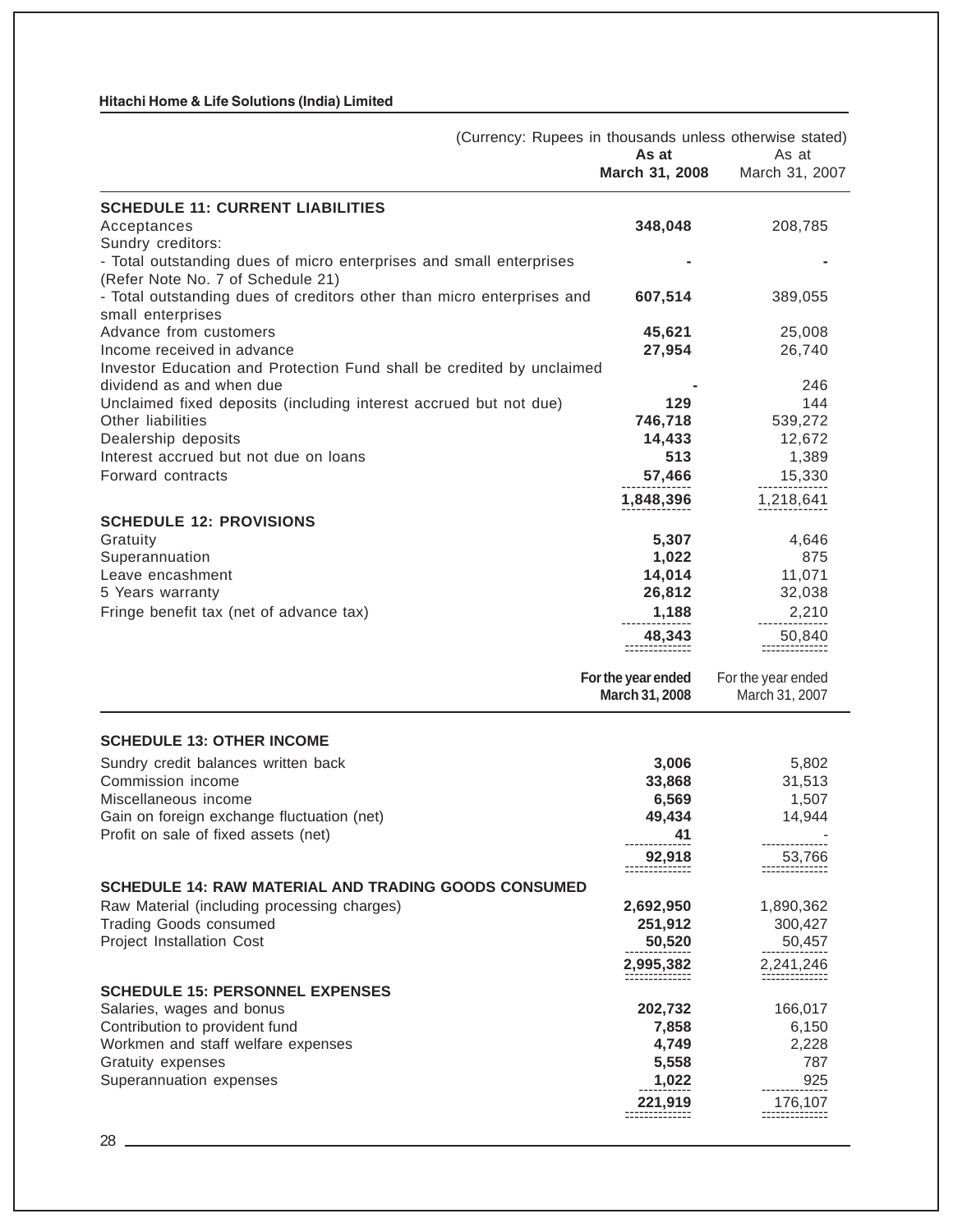# **HITACHI**<br>Inspire the Next

| (Currency: Rupees in thousands unless otherwise stated)                 |                                       |                          |
|-------------------------------------------------------------------------|---------------------------------------|--------------------------|
|                                                                         | For the year ended For the year ended |                          |
|                                                                         | March 31, 2008                        | March 31, 2007           |
| SCHEDULE 16: OTHER MANUFACTURING AND OPERATING EXPENSES                 |                                       |                          |
| AMC (Annual Maintenance Contracts) expenses                             | 114,184                               | 90,277                   |
| Other expenses of service operations                                    | 57,528                                | 33,900                   |
| Travelling and conveyance                                               | 23,908                                | 17,106                   |
| Legal and professional fees (Refer Note No. 17 (i) of Schedule 21)      | 10,391                                | 11,641                   |
| Power and fuel                                                          | 19,795                                | 19,881                   |
| Telephone and communication                                             | 10,950                                | 10,766                   |
| Rent (Refer Note No. 11 (b) of Schedule 21)                             | 11,463                                | 9,100                    |
| Repairs and maintenance                                                 |                                       |                          |
| - Plant and machinery                                                   | 11,841                                | 9,890                    |
| - Building<br>- Others                                                  | 2,727                                 | 2,982                    |
| Rates and taxes                                                         | 5,684<br>6,992                        | 4,879<br>8,316           |
| Insurance                                                               | 3,669                                 | 3,676                    |
| Printing and stationery expenses                                        | 2,604                                 | 2,569                    |
| Loss on sale/discard of fixed assets                                    |                                       | 1,271                    |
| Loose tools consumed                                                    | 3,747                                 | 2,858                    |
| Increase/(decrease) of excise duty on inventories                       | 642                                   | (192)                    |
| Miscellaneous expenses                                                  | 33,228                                | 57,644                   |
|                                                                         | 319,353                               | 286,564                  |
|                                                                         | ==============                        | --------------           |
| <b>SCHEDULE 17: SELLING AND DISTRIBUTION EXPENSES</b>                   |                                       |                          |
| Sales commission and warranty expenses (other than sole selling agents) | 140,428                               | 94,174                   |
| Advertisement and sales promotion                                       | 172,553                               | 144,662                  |
| Freight outward<br>Royalty                                              | 188,145<br>36,485                     | 140,225<br>11,649        |
|                                                                         |                                       |                          |
|                                                                         | 537,611                               | 390,710                  |
| <b>SCHEDULE 18: (INCREASE) IN INVENTORIES</b>                           |                                       |                          |
| <b>Closing Inventories</b>                                              |                                       |                          |
| Work in Progress                                                        | 79,213                                | 74,851                   |
| <b>Finished Goods</b>                                                   | 289,566                               | 220,511                  |
| Total                                                                   | 368,779                               | 295,362                  |
| <b>Opening Inventories</b>                                              |                                       |                          |
| Work in Progress                                                        | 74,851                                | 34,072                   |
| <b>Finished Goods</b>                                                   | 220,511                               | 170,575                  |
| Total                                                                   | 295,362                               | 204,647                  |
|                                                                         |                                       |                          |
| (Increase) in Inventories                                               | (73, 417)                             | (90, 715)                |
| <b>SCHEDULE 19: PROVISIONS, AMORTISATION AND ADJUSTMENTS</b>            |                                       |                          |
| Provision for doubtful debts                                            | 4,891                                 | 3,000                    |
| Provision for loss on assets held for disposal                          | 159                                   | 4,008                    |
|                                                                         | 5,050                                 | 7,008                    |
| <b>SCHEDULE 20: FINANCIAL EXPENSES (NET)</b>                            | :::::::::::::                         | ==============           |
| Interest on fixed loans                                                 | 4,219                                 | 6,981                    |
| Interest others                                                         | 4,444                                 | 7,012                    |
| Bank charges                                                            | 13,103                                | 18,389                   |
|                                                                         | 21,766                                | 32,382                   |
| Less: Interest income (gross)                                           | 13,653                                | 7,982                    |
| (Tax deducted at source Rs. 3,042 (Previous Year: Rs. 1,671)            |                                       |                          |
|                                                                         | 8,113                                 | --------------<br>24,400 |
|                                                                         | ===============                       |                          |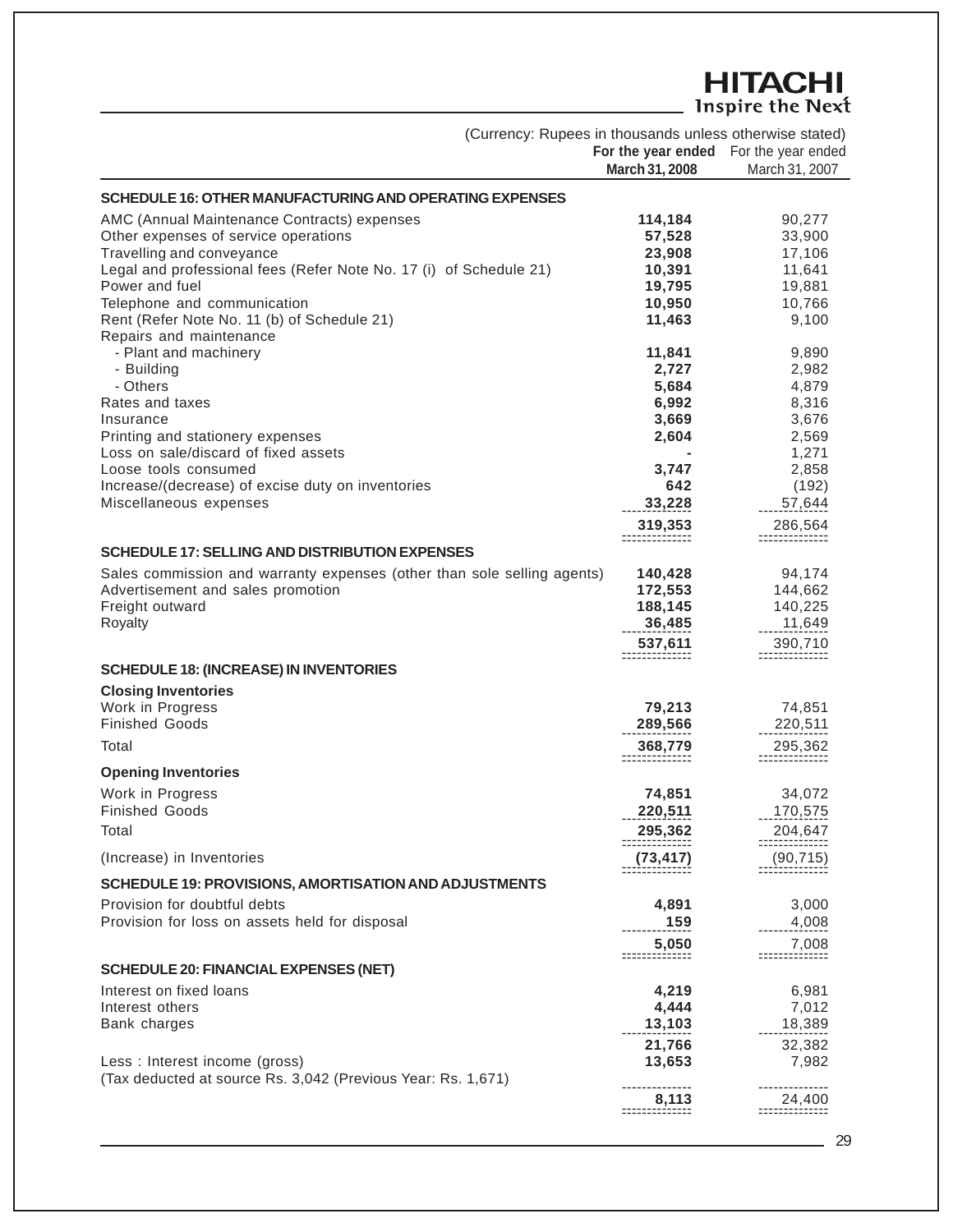#### **SCHEDULE 21: NOTES TO ACCOUNTS**

For the year ended March 31, 2008

(Currency: Rupees in thousands unless otherwise stated)

### **1. Background**

Hitachi Home and Life Solutions (India) Limited ('the Company') was incorporated in December 1984 as "Acquest Air conditioning Systems Private Limited" under the provisions of Companies Act, 1956.

The Company is primarily engaged in the business of manufacturing and trading of Hitachi brand of Home Appliances. Manufacturing facility for air conditioners is set up at Kadi (North Gujarat) and Jammu. The Company performs its marketing activities through seventeen branches.

The Company is a subsidiary of Hitachi Appliances, Inc., Japan.

#### **2. Statement of Significant Accounting Policies**

#### **2.1 Basis of preparation**

The financial statements have been prepared to comply in all material respects with the notified accounting standards by Companies Accounting Standards Rules, 2006 and the relevant provisions of the Companies Act, 1956. The accounting policies applied by the Company are consistent with those used in the previous year.

### **2.2 Accounting estimates**

The preparation of the financial statements in accordance with generally accepted accounting principles ('GAAP') requires that management makes estimates and assumptions that affect the reported amount of assets and liabilities and disclosure of contingent liabilities as of the date of financial statements and the reported amounts of revenue and expenses during the reporting period. Management believes that the estimates used in the preparation of the financial statements are prudent and reasonable. Actual results could differ from these estimates. Any difference between the actual result and estimates are recognised in the period in which the results are known or materialise.

#### **2.3 Fixed assets and depreciation**

Fixed assets are stated at cost less accumulated depreciation and impairment losses, if any. Cost comprises the purchase price and any attributable cost of bringing the asset to its working condition for its intended use. Financing costs relating to acquisition of fixed assets which takes substantial period of time to get ready for its intended use are also included to the extent they relate to the period till such assets are ready to be put to use.

Machine spares which are specific to a particular item of fixed asset and their use is expected to be irregular have been capitalized.

Depreciation is provided using the Straight Line Method as per the useful life of the assets estimated by the management, or at the rates prescribed under schedule XIV of the Companies Act, 1956 whichever is higher, except following assets which are depreciated considering their useful life as under:

| a. Moulds               | : 3 years | b. Computers         | : 4 years |
|-------------------------|-----------|----------------------|-----------|
| c. Furniture & Fittings | : 7 years | d. Office Equipments | : 5 years |
| e. Electrical Fittings  | : 7 years |                      |           |

For the assets added during the financial year under review, depreciation is charged on pro-rata basis from the date of commissioning.

Intangible assets are amortised, based on management's estimate of its useful economic life, on pro-rata basis as under :

a. Technical Know-how fees : 5 years b. Software : 3 years

#### Impairment

The carrying amounts of assets are reviewed at each balance sheet date if there is any indication of impairment based on internal or external factors. An impairment loss is recognised wherever the carrying amount of an asset exceeds its recoverable amount. The recoverable amount is the greater of the asset's net selling price and value in use. In assessing value in use, the estimated future cash flows are discounted to their present value at the weighted average cost of capital.

After impairment, depreciation is provided on the revised carrying amount of the asset over its remaining useful life.

#### **2.4 Inventories**

Inventories are valued at lower of cost and estimated net realisable value after providing for cost of obsolescence as detailed under:

- (i) Raw materials, stores and spare parts, packing materials, fuel and oil are valued at cost and appropriated direct expenses. However, materials and other items held for use in the production of inventories are not written down below cost if the finished products in which they will be utilised are expected to be sold at or above cost.
- (ii) Work in progress is valued at cost, which includes material cost, direct expenses and appropriate overheads.
- (iii) Manufactured finished goods are valued at lower of cost and estimated net realisable value. Cost includes material cost, excise duty, direct expenses and appropriate overheads. Traded finished goods are valued at lower of cost and estimated net realisable value.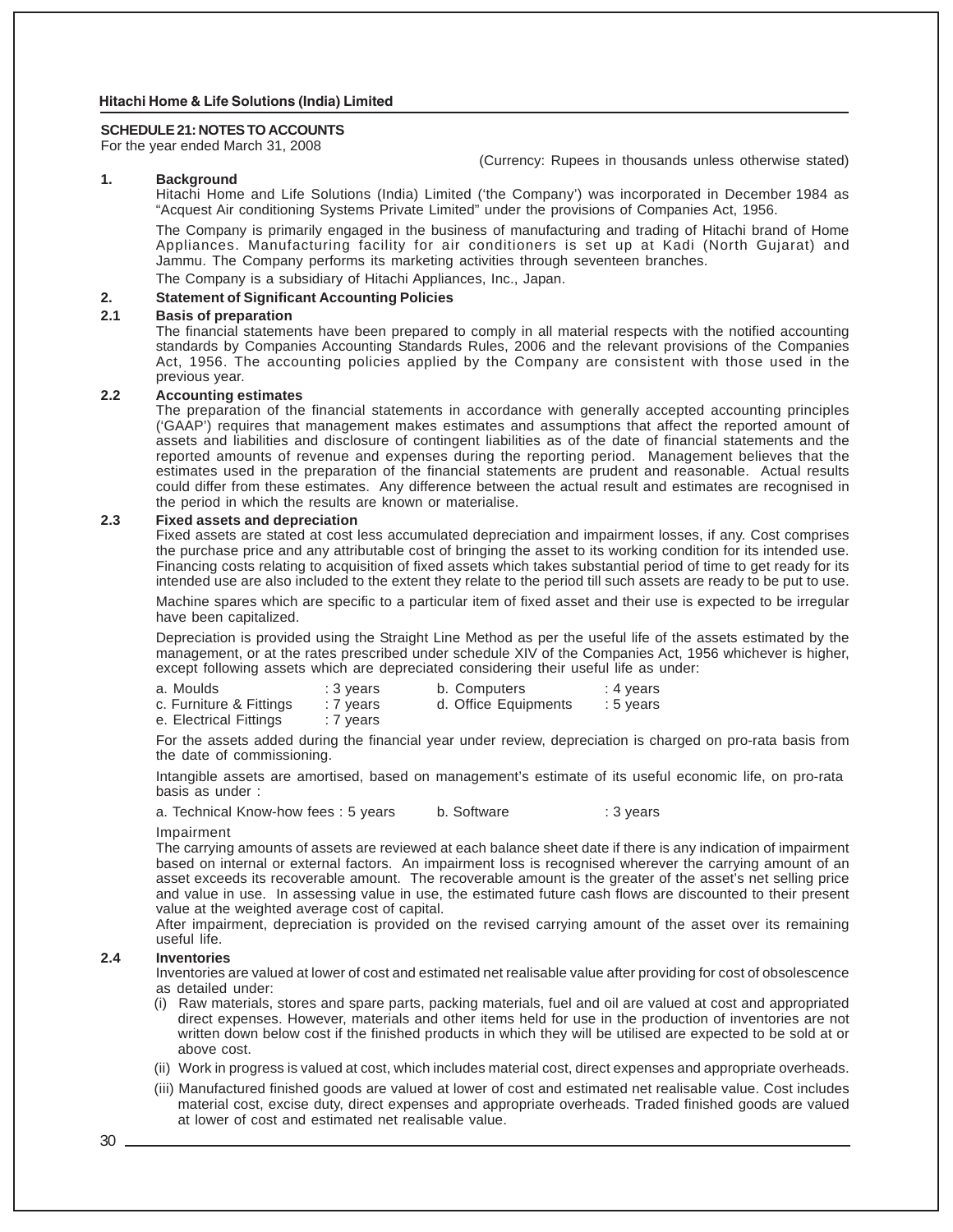Cost is determined on the basis of weighted average method and includes all costs incurred in bringing the inventories to their present location and condition. Net realisable value is the estimated selling price in the ordinary course of business, less estimated cost necessary to make the sale.

- (iv) Goods in transit is valued at cost incurred till date.
- (v) Loose tools are amortised over a period of three years from the date of purchase.
- (vi) Custom duty on goods where title has been passed to the Company is included in the value of inventories.

#### **2.5 Revenue recognition**

Revenue is recognised to the extent it is probable that the economic benefits will flow to the Company and the revenue can be reliably measured.

(i) Sale of Goods

Revenue is recognised upon dispatch of goods to customers. Sales are inclusive of excise duty, freight, octroi and insurance, installation charges in some cases, export incentives and net of sales returns, value-added tax, sales tax and trade discounts. Excise duty recovered is not the entire liability arised during the year. Export sales is recognised on the date of bill of lading.

(ii) Service Income

Revenue from service operations is recognised as and when services are rendered in accordance with the terms of the contract. Maintenance revenue is recognised over the period of respective contracts.

(iii) Interest

Interest Income is recognised on a time proportion basis taking into account the outstanding amount and the applicable rate.

#### **2.6 Retirement benefits**

- (i) Retirement benefits in the form of Provident and superannuation Fund is a defined contribution scheme and the contributions are charged to the Profit and Loss Account. There are no other obligations other than the contribution payable to the respective fund.
- (ii) Gratuity liability is defined benefit obligations and are provided for on the basis of an actuarial valuation on projected unit credit method made at the end of each financial year.
- (iii) Short term compensated absences are provided for based on estimates. Long term compensated absences are provided for based on actuarial valuation. The actuarial valuation is done as per projected unit credit method.
- (iv) Actuarial gains/losses are immediately taken to Profit and Loss Account and are not deferred.

#### **2.7 Foreign currency transactions**

(i) Initial Recognition

Foreign currency transactions are recorded in the reporting currency, by applying to the foreign currency amount the exchange rate between the reporting currency and the foreign currency at the date of the transaction.

(ii) Conversion

Foreign currency monetary items are reported using the closing rate. Non-monetary items which are carried in terms of historical cost denominated in a foreign currency are reported using the exchange rate at the date of the transaction; and non-monetary items which are carried at fair value or other similar valuation denominated in a foreign currency are reported using the exchange rates that existed when the values were determined.

(iii) Exchange Differences

Exchange differences arising on account of settlement of monetary items or exchange differences arising on monetary items at rates different from those at which they were initially recorded during the year, or reported in previous financial statements, are recognised as income or as expenses in the year in which they arise.

(iv) Forward exchange contracts not intended for trading or speculation purpose

The premium or discount arising at the inception of forward exchange contracts is amortised as expense or income over the life of the contract. Exchange differences on such contracts are recognised in the statement of profit and loss in the year in which the exchange rates change. Any profit or loss arising on cancellation or renewal of forward exchange contract is recognised as income or as expense for the year.

#### (v) Accounting for Derivatives

As per the ICAI Announcement, accounting for derivative contracts, other than those covered under AS-11, are marked to market and the net loss after considering the offsetting effect on the underlying hedge item is charged to the income statement, net gains on derivative contracts are ignored.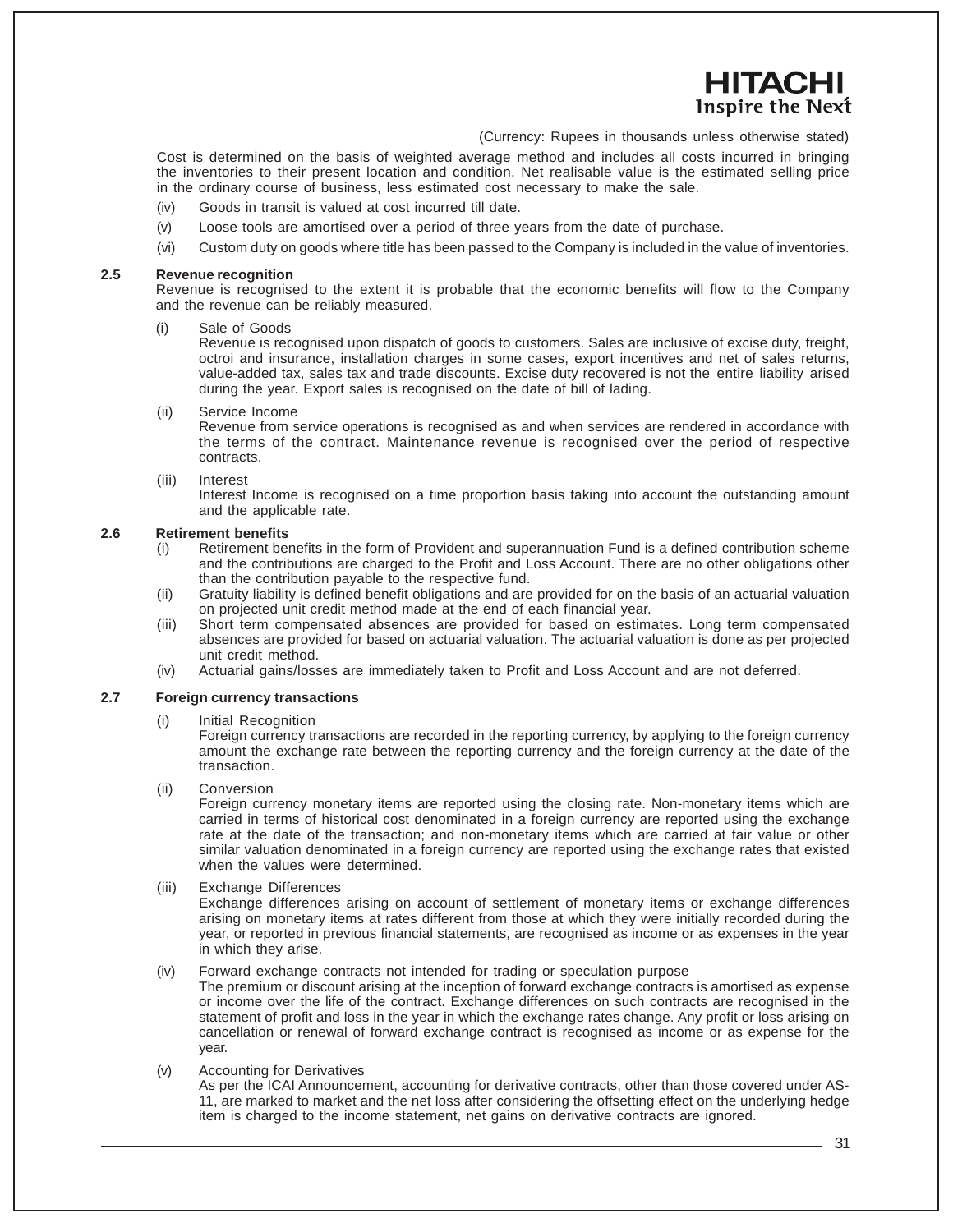# **2.8 Provisions**

A provision is recognised when an enterprise has a present obligation as a result of past event; it is probable that an outflow of resources will be required to settle the obligation, in respect of which a reliable estimate can be made. Provisions are not discounted to its present value and are determined based on best estimate required to settle the obligation at the balance sheet date. These are reviewed at each balance sheet date and adjusted to reflect the current best estimates.

#### **2.9 Income Taxes**

Tax expense comprises current, deferred and fringe benefit tax. Current income-tax and fringe benefit tax is measured at the amount expected to be paid to the tax authorities in accordance with the Indian Income Tax Act. Deferred income tax reflects the impact of current year timing differences between taxable income and accounting income for the year and reversal of timing differences of earlier years. Deferred tax is measured based on the tax rates and the tax laws enacted or substantively enacted at the balance sheet date.

Deferred tax assets are recognised only to the extent that there is reasonable certainty that sufficient future taxable income will be available against which such deferred tax assets can be realised. If the company has carry forward of unabsorbed depreciation and tax losses, deferred tax assets are recognised only if there is virtual certainty backed by convincing evidence that such deferred tax assets can be realised against future taxable profits. Unrecognised deferred tax assets of earlier years are re-assessed and recognised to the extent that it has become reasonably certain that future taxable income will be available against which such deferred tax assets can be realized.

#### **2.10 Minimum Alternate Tax (MAT) Credit**

MAT credit is recognised as an asset only when and to the extent there is convincing evidence that the company will pay normal income tax during the specified period. In the year in which the Minimum Alternate tax (MAT) credit becomes eligible to be recognized as an asset in accordance with the recommendations contained in guidance Note issued by the Institute of Chartered Accountants of India, the said asset is created by way of a credit to the Profit and Loss Account and shown as MAT Credit Entitlement. The Company reviews the same at each balance sheet date and writes down the carrying amount of MAT Credit Entitlement to the extent there is no longer convincing evidence to the effect that Company will pay normal Income Tax during the specified period.

#### **2.11 Earnings Per Share (EPS)**

Basic earnings per share are calculated by dividing the net profit or loss for the period attributable to equity shareholders by the weighted average number of equity shares outstanding during the period.

For the purpose of calculating diluted earnings per share, the net profit or loss for the period attributable to equity shareholders and the weighted average number of shares outstanding during the period are adjusted for the effects of all dilutive potential equity shares.

#### **2.12 Leases**

Leases where the lessor effectively retains substantially all the risks and benefits of ownership of the leased term, are classified as operating leases. Operating lease payments are recognised as an expense in the Profit and Loss Account on a straight-line basis over the lease term.

Assets given under a finance lease are recognised as a receivable at an amount equal to the net investment in the lease. The principal amount received reduces the net investment in the lease. Initial direct cost such as legal cost, brokerage costs, etc. are recognised in the Profit and Loss Account.

#### **2.13 Cash and Cash equivalents**

Cash and cash equivalents in the balance sheet comprise cash at bank and in hand and short-term investments with an original maturity of three months or less.

#### **2.14 Segment Reporting**

#### Identification of Segment

The Company's operating businesses are organised and managed separately according to the nature of products and services provided, with each segment representing a strategic business unit that offers different products and serves different markets. The analysis of geographical segments is based on the areas in which major operating divisions of the Company operate.

#### **2.15 Government grants and subsidies**

Grants and subsidies from the government are recognised when there is reasonable assurance that the grant or subsidy will be received and all attaching conditions will be complied with.

When the grant or subsidy relates to an expense item, such grant or subsidy is reduced from the expense item which it is intended to compensate.

#### **2.16 Capital work in progress**

All expenditure, including advances given during the project construction period, are accumulated and shown as capital work in progress until the assets are ready for commercial use. Assets under construction are not depreciated.

32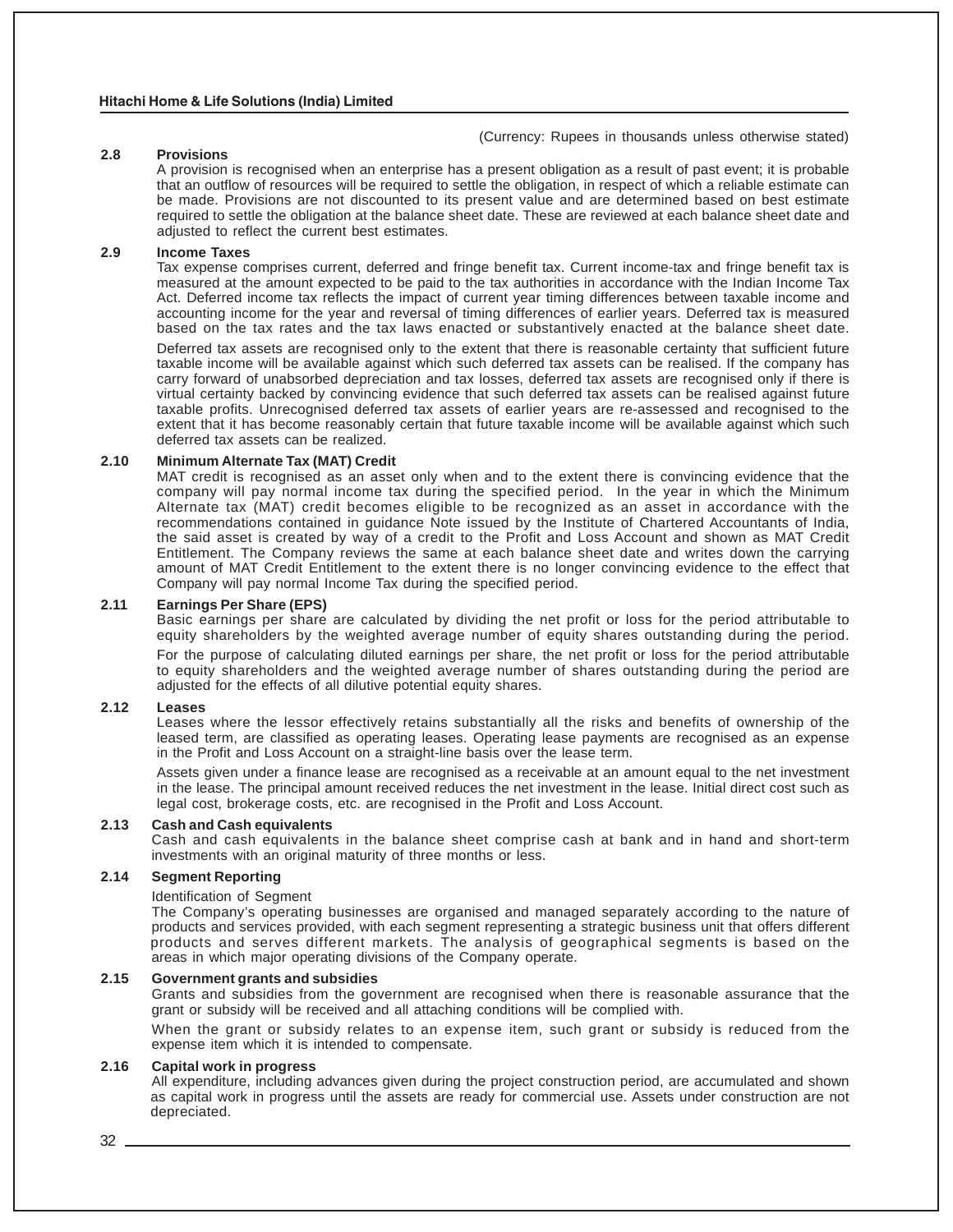# **3. Segment Reporting**

# **Business Segment:**

The Company's business consists manufacture, sales and trading of Home Appliances. Since the Company's business falls within a single reportable business segment, disclosure requirements of Accounting Standard (AS) 17 – Segment Reporting are not reported upon separately.

## **Geographical Segment:**

Secondary segmental reporting is based on the geographical location of customers. The geographical segments have been disclosed based on revenues within India (sales to customers within India) and revenues outside India (sales to customers located outside India). Secondary segment assets are based on the location of such asset.

(Figures in parenthesis represent previous year numbers)

| <b>Segment Revenues</b>                     | <b>India</b> |             |        | <b>Outside India</b> | Total     |                       |
|---------------------------------------------|--------------|-------------|--------|----------------------|-----------|-----------------------|
| Sales                                       | 4,289,831    | (3.098.072) | 8.811  | (9,670)              |           | 4,298,642 (3,107,742) |
| (including export benefits)                 |              |             |        |                      |           |                       |
| Service Income                              | 167,418      | (141, 157)  |        | $(-)$                | 167,418   | (141, 157)            |
| Other Income                                | 59,050       | (22, 253)   | 33,868 | (31, 513)            | 92,918    | (53, 766)             |
| <b>Total</b>                                | 4,516,299    | (3,261,482) | 42,679 | (41, 183)            | 4,558,978 | (3,302,665)           |
| <b>Segment Assets</b><br>Carrying amount of |              |             |        |                      |           |                       |
| segment assets                              | 2,854,993    | (2,015,561) | 3,185  | (195)                | 2,858,178 | (2,015,756)           |
| Addition to fixed assets                    | 127,922      | (47, 043)   |        | $(\textnormal{-})$   | 127,922   | (47, 043)             |

### **4. Related Party Transactions**

(a) List of related Parties and Relationship

|    | <b>Relation</b>                                       | <b>Party</b>                                                                                                                                                                                                                                                                                                                                                                                                                                                                                                                                                                                                                                                                                                                                                                                                                                                                                                            |
|----|-------------------------------------------------------|-------------------------------------------------------------------------------------------------------------------------------------------------------------------------------------------------------------------------------------------------------------------------------------------------------------------------------------------------------------------------------------------------------------------------------------------------------------------------------------------------------------------------------------------------------------------------------------------------------------------------------------------------------------------------------------------------------------------------------------------------------------------------------------------------------------------------------------------------------------------------------------------------------------------------|
| А. | Related parties<br>exercising control                 | Hitachi Ltd., Japan, (ultimate Holding Company)<br>Hitachi Appliances Inc., Japan (Holding Company)                                                                                                                                                                                                                                                                                                                                                                                                                                                                                                                                                                                                                                                                                                                                                                                                                     |
| В. | Parties under common control<br>(Fellow Subsidiaries) | Hitachi Air Conditioning Products (M) Bhd<br>Hitachi Asia Ltd. - Singapore<br>Hitachi Asia Ltd. - Hongkong<br>Hitachi Household Appliances (Wuhu) Co. Ltd.<br>Hitachi Procurement Service Co. Ltd.<br>Hitachi Metglas (India) Pvt. Ltd.<br>Luvata Hitachi Cable (Thailand) Ltd.<br>Shanghai Hitachi Electrical Appliances Co. Ltd.<br>Shanghai Hitachi Household Appliances Co.<br>Hitachi Consumer Products (Thailand) Ltd.<br>Taiwan Hitachi Co. Ltd.<br>Renesas Technology Singapore Pte. Ltd.<br>Hitachi Home Electronics Asia (S) Pte. Ltd.<br>Hitachi Data Systems<br>Hitachi Koki India Ltd.<br>Hitachi Air Conditioning & Refrigerating Products<br>(Guangzhou) Co. Ltd.<br>Hitachi India Trading Pvt. Ltd.<br>Hitachi India Pvt. Ltd.<br>Hitachi Air Conditioning Systems Co. Ltd.<br>Hitachi Lift India Private Ltd.<br>Hitachi Transport System (Asia) Pte. Ltd.<br>Hitachi Transport System India Pvt. Ltd. |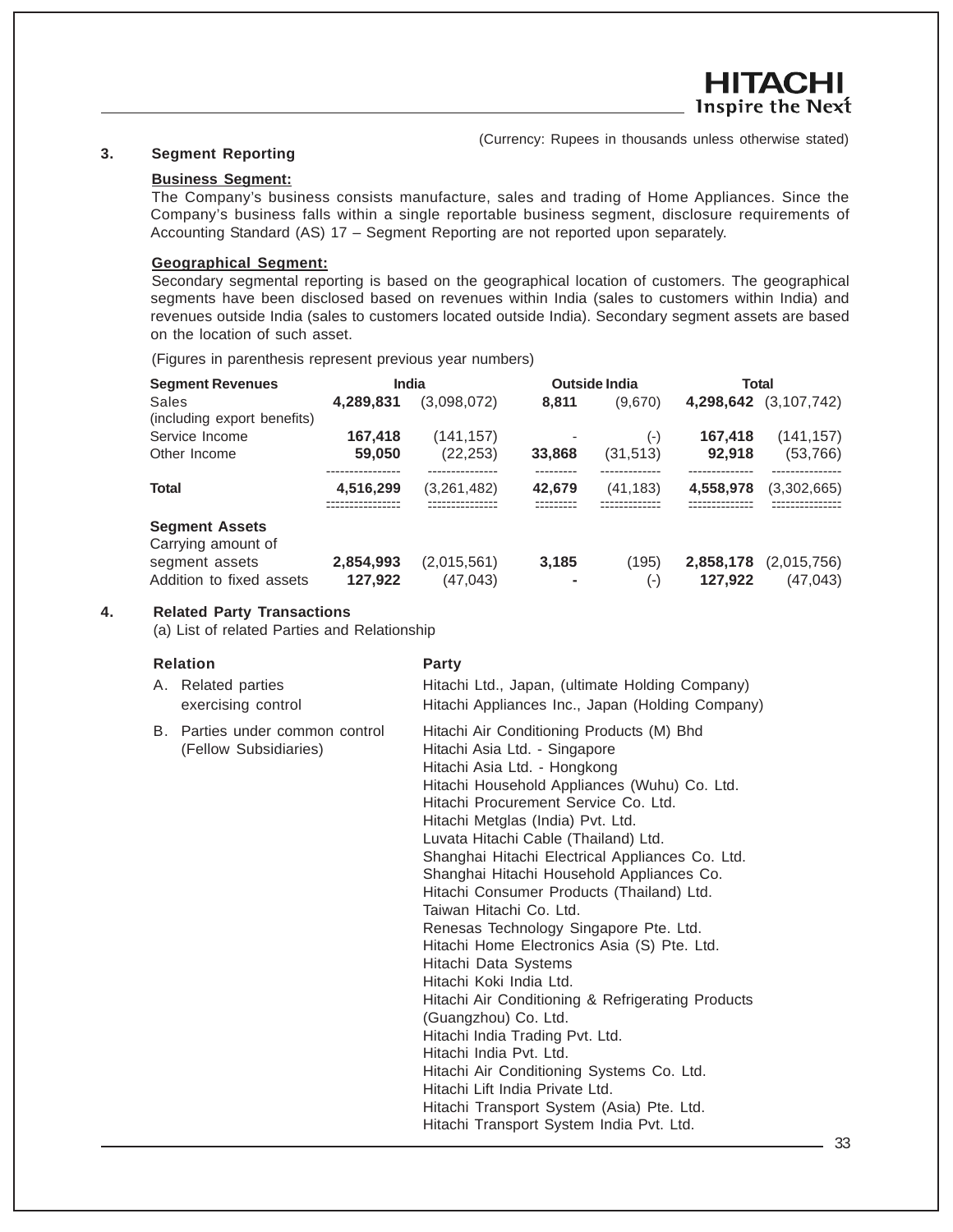|  | C. Key Managerial personnel |  |
|--|-----------------------------|--|
|  |                             |  |

| C. Key Managerial personnel | Mr. Kenichi Munakata | (Chairman since Feb 1, 2008)             |
|-----------------------------|----------------------|------------------------------------------|
|                             | Mr. Akira Kamitani   | (Chairman upto Feb 1, 2008)              |
|                             | Mr. Shinichi lizuka  | (Managing Director)                      |
|                             | Mr. Rakesh Khanna    | (Executive Director upto April 30, 2007) |
|                             | Mr. Vinay Chauhan    | (Executive Director)                     |
|                             | Mr. Amit Doshi       | (Executive Director since June 1, 2007)  |
|                             | Mr. Anil Shah        | (Executive Director since June 1, 2007)  |

Related Parties defined under clause 3 of AS – 18 "Related Party Disclosures" have been identified on the basis of representation made by the management and information available with the Company.

(b) Related Party Transactions (Figures in parenthesis represent previous year numbers)

| Sr.<br>No.   | <b>Transactions</b>                                                                                                                                                                                                |                            | <b>Holding</b><br>Company                          | <b>Fellow</b><br><b>Subsidiaries</b> |                                                  | <b>Key</b><br><b>Management</b><br><b>Personnel</b>                                                      |                                                    |
|--------------|--------------------------------------------------------------------------------------------------------------------------------------------------------------------------------------------------------------------|----------------------------|----------------------------------------------------|--------------------------------------|--------------------------------------------------|----------------------------------------------------------------------------------------------------------|----------------------------------------------------|
| $\mathbf{1}$ | <b>Purchase of Raw Material</b><br>Shanghai Hitachi Electrical Appl. Co. Ltd.                                                                                                                                      |                            | $(-)$                                              | 384,642                              | (186, 542)                                       | $\overline{\phantom{0}}$                                                                                 | $(-)$                                              |
|              | Hitachi Household Appliances (Wuhu) Co. Ltd.<br>Luvata Hitachi Cable (Thailand) Ltd.<br>Others                                                                                                                     |                            | $(-)$<br>$(-)$<br>$(-)$                            | 89,130<br>181,974<br>71,703          | (57, 131)<br>(130, 340)<br>(20, 826)             | ÷,                                                                                                       | $(-)$<br>$(-)$<br>$(-)$                            |
| $\mathbf{2}$ | <b>Purchase of Trading Material</b><br>Hitachi Asia Ltd.<br>Hitachi Consumer Products (Thailand) Ltd.<br><b>Others</b>                                                                                             | ä,                         | $(-)$<br>$(-)$<br>$(-)$                            | 32,016<br>129,543                    | (20, 159)<br>(119, 683)<br>(4, 540)              | ÷,<br>$\blacksquare$                                                                                     | $(-)$<br>$(-)$<br>$(-)$                            |
| 3            | <b>Purchase of Material for Developmental work</b><br>Hitachi Household Appliances (Wuhu) Co. Ltd.<br>Hitachi Airconditioning Products (M) Bhd<br>Shanghai Hitachi Electrical Appliances Co. Ltd.<br><b>Others</b> | ÷,                         | $(\text{-})$<br>$(-)$<br>$(-)$<br>$(-)$            | 100<br>20                            | $(-)$<br>(32)<br>(180)<br>(3)                    | $\overline{\phantom{m}}$<br>$\frac{1}{2}$<br>$\overline{\phantom{0}}$<br>÷,                              | $(\cdot)$<br>$(-)$<br>$(-)$<br>$(-)$               |
| 4            | <b>Training Expenses</b><br>Hitachi Appliances Inc.                                                                                                                                                                | 290                        | $(-)$                                              |                                      | $(-)$                                            | Ĭ.                                                                                                       | $(-)$                                              |
| 5            | <b>Technical know-how</b><br>Hitachi Appliances Inc.                                                                                                                                                               |                            | 43,275 (41,256)                                    |                                      | $(-)$                                            |                                                                                                          | $(-)$                                              |
| 6            | <b>Engineer Despatch Fees</b><br>Hitachi Appliances Inc.                                                                                                                                                           |                            | (208)                                              |                                      | $(-)$                                            |                                                                                                          | $(-)$                                              |
| 7            | <b>Commission Income</b><br>Hitachi Asia Ltd.                                                                                                                                                                      |                            | $(-)$                                              | 33,868                               | (31, 513)                                        |                                                                                                          | $(-)$                                              |
| 8            | Sale of Goods<br>Hitachi Home Electronics Asia (S) Pte. Ltd.<br>Hitachi Appliances Inc.<br>Hitachi Air Conditioning & Refrigerating                                                                                | ÷,                         | $(-)$<br>(53)                                      |                                      | (1,525)<br>$(-)$                                 | Ĭ.                                                                                                       | $(-)$<br>$(-)$                                     |
|              | Products (Guangzhou) Co. Ltd.<br>Hitachi Koki India Ltd.<br>Hitachi Lift India Pyt. Ltd.<br>Shanghai Hitachi Electrical Appliances Co. Ltd.<br>Hitachi India Trading Pvt. Ltd.<br><b>Others</b>                    | L,<br>L,<br>L,<br>ä,<br>ä, | $(-)$<br>$(-)$<br>$(-)$<br>$(-)$<br>$(-)$<br>$(-)$ | (53)<br>467<br>681<br>37<br>88       | (53)<br>(191)<br>$(-)$<br>$(-)$<br>$(-)$<br>(30) | $\overline{\phantom{0}}$<br>$\overline{\phantom{0}}$<br>$\blacksquare$<br>ä,<br>$\overline{\phantom{0}}$ | $(-)$<br>$(-)$<br>$(-)$<br>$(-)$<br>$(-)$<br>$(-)$ |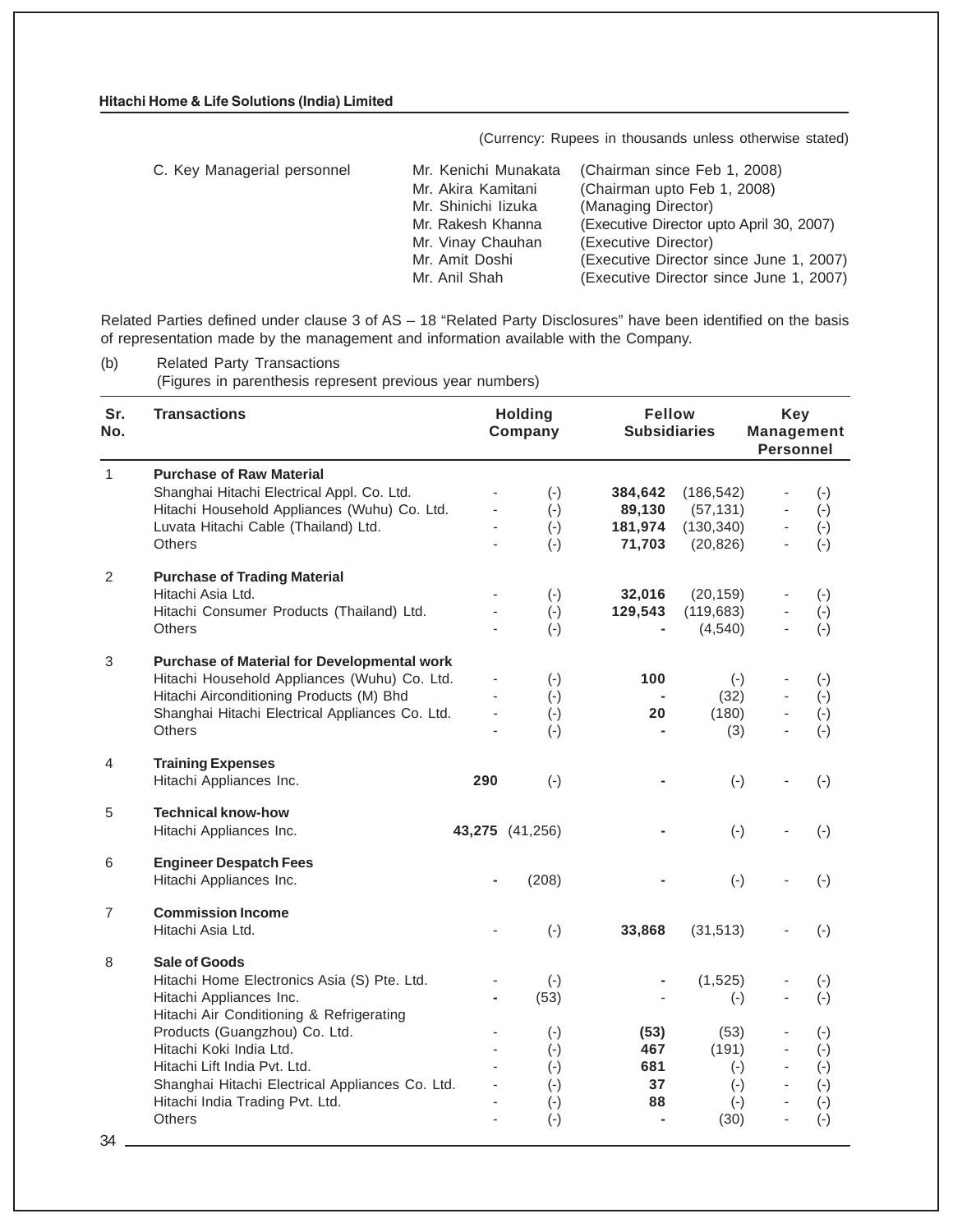| Sr.<br>No.       | <b>Transactions</b>                                                                                                                              |         | <b>Holding</b><br>Company                                 |                          | <b>Fellow</b><br><b>Subsidiaries</b>                       |                                                                     | <b>Key</b><br><b>Management</b><br><b>Personnel</b>                      |
|------------------|--------------------------------------------------------------------------------------------------------------------------------------------------|---------|-----------------------------------------------------------|--------------------------|------------------------------------------------------------|---------------------------------------------------------------------|--------------------------------------------------------------------------|
| $\boldsymbol{9}$ | <b>Rendering of Services</b><br>Hitachi India Trading Pvt. Ltd.                                                                                  |         | $(-)$                                                     | 19                       | (4)                                                        |                                                                     | $(-)$                                                                    |
| 10               | <b>Interest Expenses (Including Interest on</b><br>external commercial borrowings)<br>Hitachi Appliances Inc.                                    | 4,219   | (6,981)                                                   |                          | $(-)$                                                      |                                                                     | $(-)$                                                                    |
| 11               | <b>Advertisement Recovery</b><br>Hitachi Asia Ltd.                                                                                               |         | $(-)$                                                     | 582                      | (432)                                                      |                                                                     | $(-)$                                                                    |
| 12               | <b>Sales commission</b><br>Hitachi Appliances Inc.                                                                                               | 340     | (304)                                                     | ÷,                       | $(-)$                                                      |                                                                     | $(-)$                                                                    |
| 13               | <b>Remuneration paid</b><br>Mr. Akira Kamitani<br>Mr. Shinichi lizuka<br>Mr. Vinay Chauhan<br>Mr. Rakesh Khanna<br>Mr Amit Doshi<br>Mr Anil Shah |         | $(-)$<br>$(-)$<br>$(-)$<br>$(-)$<br>$(\text{-})$<br>$(-)$ | -                        | $(\cdot)$<br>$(-)$<br>$(-)$<br>$(\cdot)$<br>$(-)$<br>$(-)$ | $\overline{\phantom{a}}$<br>3,553<br>3,153<br>439<br>2,403<br>2,383 | (1,628)<br>(3, 556)<br>(2,591)<br>(2,703)<br>$(\textnormal{-})$<br>$(-)$ |
| 14               | <b>Other Misc. Expenses</b><br>Hitachi Appliances Inc.                                                                                           |         | (1,663)                                                   |                          | $(-)$                                                      |                                                                     | $(-)$                                                                    |
| 15               | <b>Royalty</b><br>Hitachi Appliances Inc.                                                                                                        | 35,785  | (11, 452)                                                 |                          | $(-)$                                                      |                                                                     | $(-)$                                                                    |
| 16               | <b>Foreign Travel</b><br>Hitachi Appliances Inc.                                                                                                 | 391     | $(-)$                                                     |                          | $(-)$                                                      |                                                                     | $(-)$                                                                    |
| 17               | <b>Purchase of capital goods</b><br>Hitachi Appliances Inc.<br>Hitachi Asia Ltd.                                                                 | 19,147  | $(\textnormal{-})$<br>$(-)$                               | 35,713                   | $(\text{-})$<br>$(-)$                                      |                                                                     | $(\text{-})$<br>$(-)$                                                    |
| 18               | <b>Reimbursement Received</b><br>Hitachi Appliances Inc.<br>Hitachi Asia Ltd.<br>Hitachi Transport Systems<br>(Asia) Pte. Ltd.                   | 246     | $(-)$<br>$(-)$<br>$(-)$                                   | 512<br>68                | $(\text{-})$<br>$(-)$<br>$(-)$                             |                                                                     | $(\text{-})$<br>$(-)$<br>$(-)$                                           |
| 19               | Import freight, local freight and<br>custom clearing expenses<br>Hitachi Transport Systems India Pvt. Ltd.                                       |         | $(-)$                                                     | 2,350                    | $(-)$                                                      |                                                                     | $(-)$                                                                    |
| 20               | Repayment of long term loan<br>Hitachi Appliances Inc.                                                                                           | 186,014 | (79, 675)                                                 | $\overline{\phantom{a}}$ | $(-)$                                                      |                                                                     | $(-)$                                                                    |
|                  | <b>Debit Balance Outstanding</b><br>as on March 31, 2008                                                                                         |         | $(-)$                                                     |                          | 40,778 (22,794)                                            | 420                                                                 | (372)                                                                    |
|                  | <b>Credit Balance Outstanding</b><br>as on March 31, 2008                                                                                        |         | 171,389 (349,289)                                         |                          | 104,443 (72,776)                                           | 8                                                                   | $(\text{-})$                                                             |

Note: The Company does not have transactions with enterprises over which key management personnel can exercise significant influence.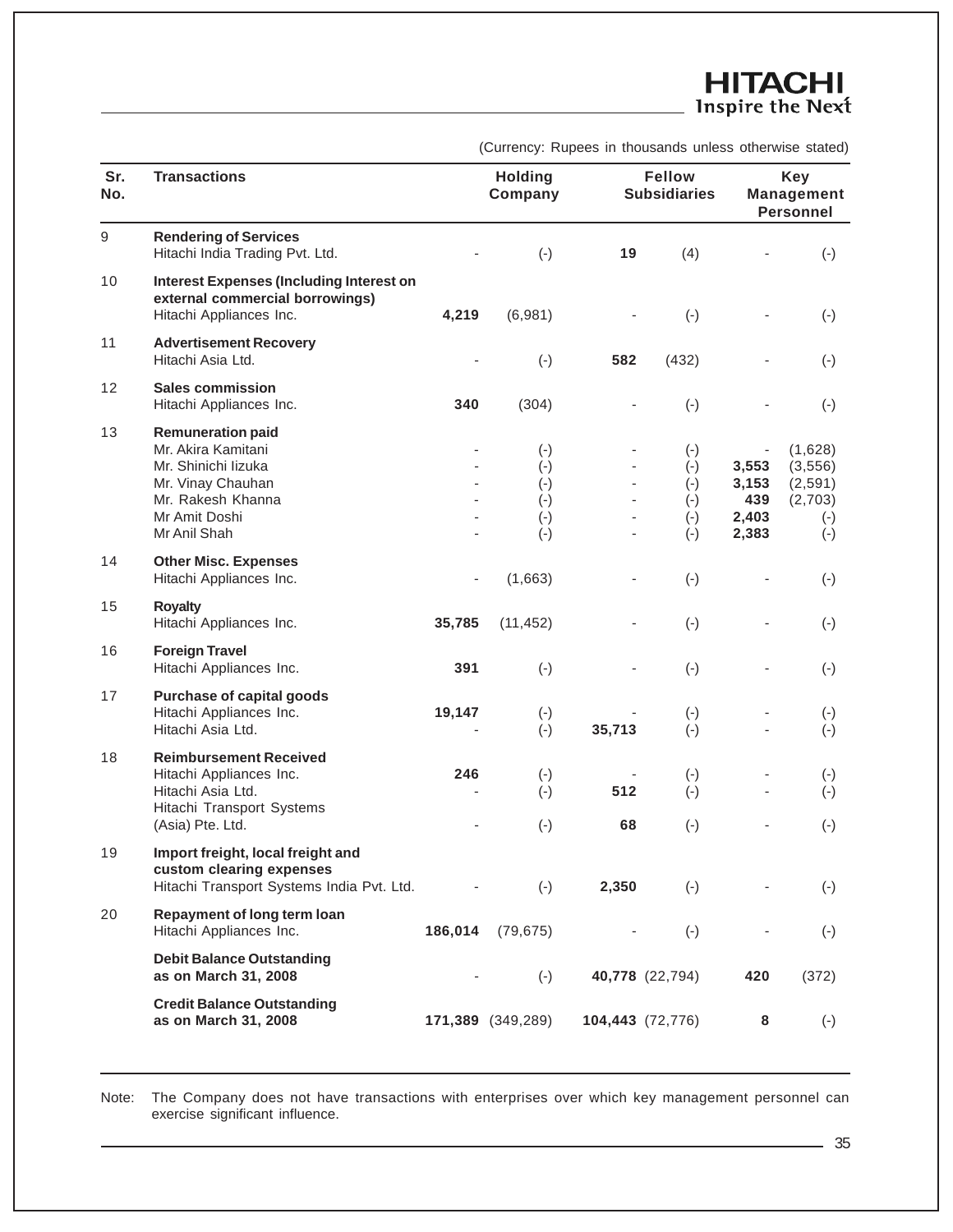| 5. Contingent liabilities                              |                |                       |
|--------------------------------------------------------|----------------|-----------------------|
| <b>Particulars</b>                                     | As at          | As at                 |
|                                                        | March 31, 2008 | March 31, 2007        |
| Income tax matters                                     | 3,207          | 3,207                 |
| Excise duty, service tax, sales tax and customs        |                |                       |
| duty matters under dispute:                            |                |                       |
| Excise duty                                            | 37,881         | 38,260                |
| Service tax                                            | 14,990         |                       |
| Sales tax                                              | 41,721         | 49.285                |
| Customs duty                                           | 92             | 92                    |
| Guarantees given by the bankers to various authorities |                |                       |
| on behalf of the Company                               | 24,796         | 31,782                |
| Claims against the Company not acknowledged as debts   | 7,032          | 5.504                 |
| Total                                                  | <br>129.719    | ----------<br>128,130 |
|                                                        |                |                       |

#### 6. Capital Commitments

The estimated amount of contracts remaining to be executed on capital account and not provided for (net of advances) Rs. 14,958 (Previous year: Rs. 662).

**7.** Based on information available with the Company, there are no suppliers who are registered as micro, small or medium enterprise under "The Micro, Small and Medium Enterprise Development Act, 2006" as at March 31, 2008.

# **8. Earnings per share (EPS) Year Ended** Year Ended **March 31, 2008** March 31, 2007 Net profit as per Profit and Loss Account (Rs. In 000's) **422,485** 193,265 Weighted average number of equity shares considered in calculating basic EPS **22,960,008** 22,960,008 Weighted average number of equity shares considered in calculating diluted EPS **22,960,008** 22,960,008 Basic earnings per share **18.40** 8.42 Diluted earnings per share **18.40** 8.42

# **9. Income Tax**

#### **Current Tax -**

The Company has earned taxable income in the current year. Provision for tax has been computed under normal taxation whereas in previous year, provision for tax has been computed under MAT in accordance with section 115 JB of the Income Tax Act, 1961.

#### **Deferred Tax -**

Components of deferred tax are as under:

| As at                                                              | As at          |
|--------------------------------------------------------------------|----------------|
| March 31, 2008                                                     | March 31, 2007 |
| Deferred Tax Liabilities recognised for timing difference due to : |                |
| (18, 101)                                                          | (25, 298)      |
| (18, 101)                                                          | (25, 298)      |
| Deferred Tax Assets recognised for timing difference due to :      |                |
|                                                                    | 25.298         |
| 1,663                                                              |                |
| 1,803                                                              |                |
| 4.763                                                              |                |
| 347                                                                |                |
| 8.576                                                              | 25.298         |
| (9, 525)                                                           |                |
|                                                                    |                |

(Currency: Rupees in thousands unless otherwise stated)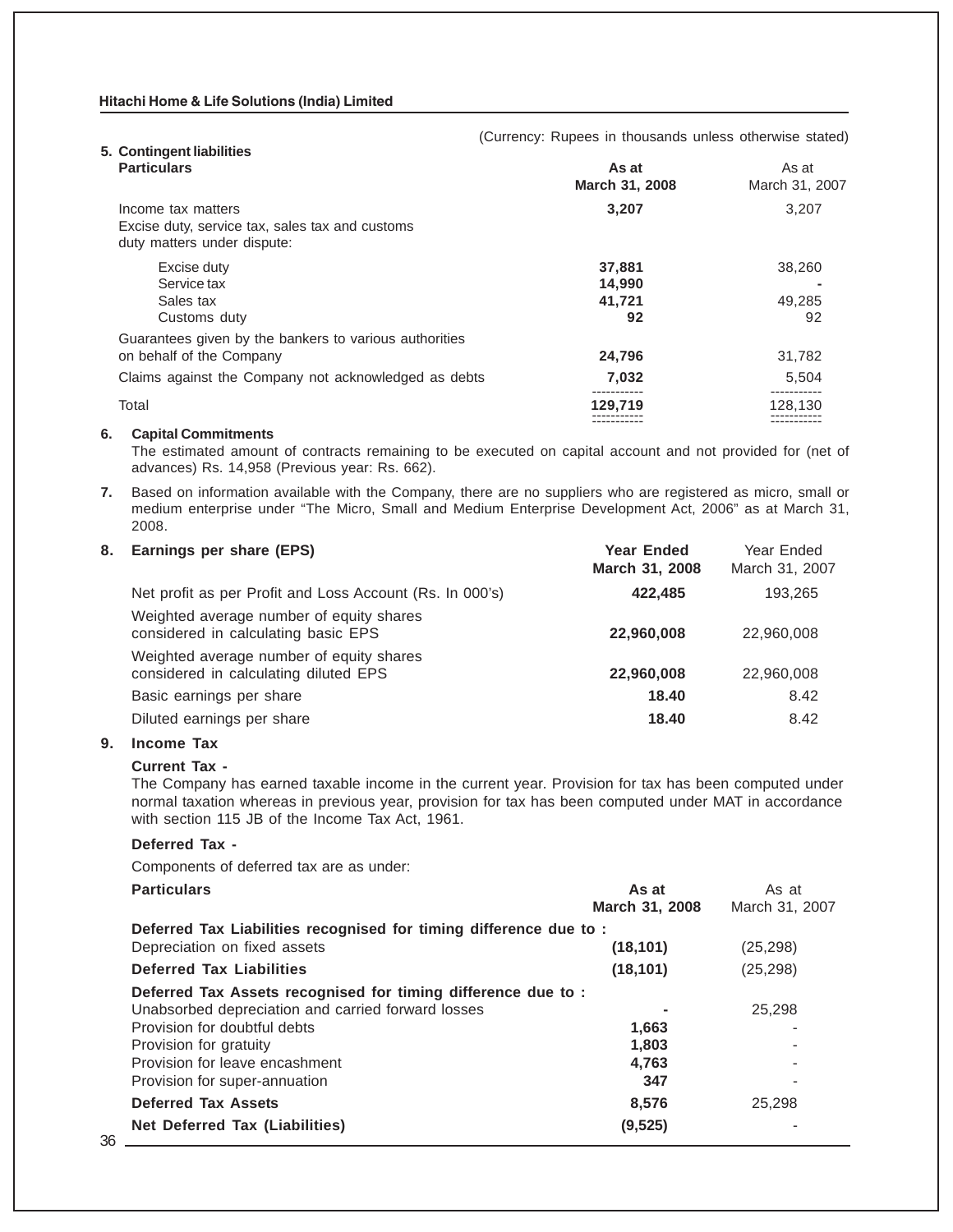# **10. 5 Years Warranty Provision**

The Company gives 5 years warranty at the time of sale to purchasers of its products. Product warranty expense is calculated based on past historical data of replacement of compressors and cost incurred thereon and is provided for in the year of sale. The movement in the product warranty expense account during the year is as under:

(Figures in parenthesis represent previous year numbers)

| Balance as on<br>March 31, 2007 | <b>Provision during</b><br>the year | Utilised during<br>the year | <b>Reversal during</b><br>the year | <b>Balance as on</b><br>March 31, 2008 |
|---------------------------------|-------------------------------------|-----------------------------|------------------------------------|----------------------------------------|
| (Rs.)                           | (Rs.)                               | (Rs.)                       | (Rs.)                              | (Rs.)                                  |
| 32.038                          | 8.919                               | 9.567                       | 4.578                              | 26,812                                 |
| (31,666)                        | (7.749)                             | (7, 377)                    | $(-)$                              | (32,038)                               |

# **11. Lease**

(a) The Company had leased out plant & machinery on finance lease. The lease term was for 2 years. There was no escalation clause in the lease agreement. There were no restrictions imposed by lease arrangements.

|                                                   | <b>Finance Lease</b> |                |  |
|---------------------------------------------------|----------------------|----------------|--|
|                                                   | As at                | As at          |  |
|                                                   | March 31, 2008       | March 31, 2007 |  |
| Total Gross investment in lease                   |                      | 191            |  |
| Unguaranteed residual value                       |                      |                |  |
| Present value of minimum lease payments           |                      | 191            |  |
| Gross investment in the lease for the year:       |                      |                |  |
| Not later than one year                           |                      | 191            |  |
| Later than one year but not later than five years |                      |                |  |
| Unearned finance income                           |                      |                |  |

b) Assets taken under operating leases are cancelable leases. Amount debited to Profit and Loss Account for the year Rs. 11,463 (Previous year: Rs. 9,100).

#### **12. Forward contracts outstanding as at Balance Sheet date**

|                    |                 | (Currency in thousands) |
|--------------------|-----------------|-------------------------|
| <b>Particulars</b> | As at           | As at                   |
|                    | March 31, 2008  | March 31, 2007          |
| Import Creditors   | <b>US\$ 944</b> | <b>US\$ 278</b>         |
| Acceptances        | <b>US\$ 499</b> | <b>US\$72</b>           |

#### **13. Particulars of unhedged foreign currency exposure as at the balance sheet date**

|                                       |            |                | (Currency in thousands) |
|---------------------------------------|------------|----------------|-------------------------|
| <b>Particulars</b>                    | Currency   | As at          | As at                   |
|                                       |            | March 31, 2008 | March 31, 2007          |
| <b>Import Creditors</b>               | US\$       | 6,328          | 4.779                   |
| <b>Import Creditors</b>               | <b>JPY</b> | 2,060          | 14,037                  |
| Acceptances                           | US\$       | 5,873          | 3,206                   |
| Technical Know How fees               | <b>JPY</b> | 95,445         | 31,500                  |
| Creditors for commission payment      | US\$       |                | 5                       |
| Advance to vendors                    | US\$       | 1,303          | 966                     |
| Advance to vendors                    | Euro       |                | 2                       |
| Advance to vendors                    | <b>JPY</b> | 16             | 116                     |
| <b>Export Debtors</b>                 | US\$       | 4              | 4                       |
| Advance from customer                 | US\$       |                |                         |
| Commission receivables                | US\$       | 76             |                         |
| Commission receivables                | <b>JPY</b> |                |                         |
| <b>External Commercial Borrowings</b> | US\$       | 2,921          | 7,640                   |
| Swap cost payable                     | US\$       | 29             | 69                      |
| ECB Interest (accrued but not due)    | US\$       | 13             | 32                      |
|                                       |            |                |                         |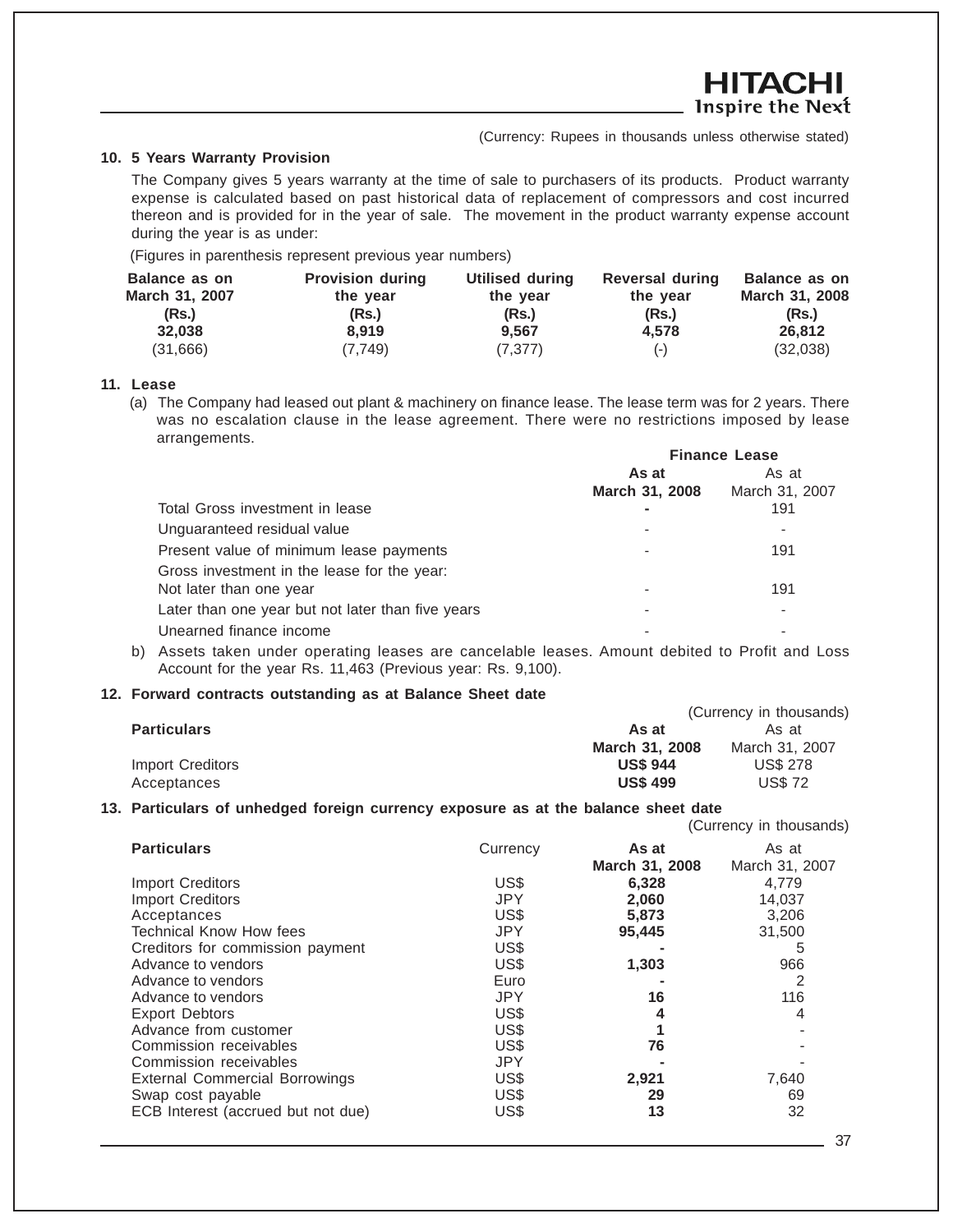(Currency: Rupees in thousands unless otherwise stated)

- **14.** Selling & Distribution Expenses and Other Manufacturing & Operating Expenses are net of write back of excess provision of earlier years amounting to Rs. 7,553 (Previous year: Rs. 21,217) and Rs. 1,950 (Previous year: Rs. 9,419) respectively.
- **15.** The cash flow statement has been prepared under the indirect method.
- **16.** Disclosure as per Accounting Standard-15(Revised) on Retirement Benefit. The Company has a defined benefit gratuity plan. Every employee who has completed five years or more of service gets a gratuity on departure at 15 days salary (last drawn salary) for each completed year of service. The scheme is funded with an insurance company in the form of a qualifying insurance policy.

The following tables summarise the components of net benefit expense recognised in the Profit and Loss Account and the funded status and amounts recognised in the balance sheet for the plan.

### Profit and Loss Account

Net employee benefit expense (recognised in Employee Cost)

| As at          | As at          |
|----------------|----------------|
| March 31, 2008 | March 31, 2007 |
| 2,034          | 1.591          |
| 1.019          | 1,031          |
| (848)          | (501)          |
| 3,353          | (1,785)        |
|                |                |
| 5,558          | 336            |
| 883            | 489            |
|                |                |

Balance sheet

#### Details of Provision for gratuity

|                                      | As at          | As at          |
|--------------------------------------|----------------|----------------|
|                                      | March 31, 2008 | March 31, 2007 |
| Defined benefit obligation           | 17.989         | 12.739         |
| Less: Fair value of plan assets      | (12,682)       | (8, 158)       |
| <b>Net</b>                           | 5.307          | 4.581          |
| Less: Unrecognised past service cost | -              |                |
| Plan asset / (liability)             | (5, 307)       | (4,581)        |

Changes in the present value of the defined benefit obligation are as follows:

|                                                          | As at          | As at          |
|----------------------------------------------------------|----------------|----------------|
|                                                          | March 31, 2008 | March 31, 2007 |
| Opening defined benefit obligation                       | 12.739         | 12,883         |
| Add: Interest cost                                       | 1.019          | 1.031          |
| Add: Current service cost                                | 2.034          | 1.591          |
| Less: Benefits paid                                      | (1, 190)       | (97)           |
| Add: Actuarial (gains) / losses on obligation            | 3,387          | (2,669)        |
| Closing defined benefit obligation                       | 17.989         | 12.739         |
| Changes in the fair value of plan assets are as follows: |                |                |

|                                   | As at          | As at          |
|-----------------------------------|----------------|----------------|
|                                   | March 31, 2008 | March 31, 2007 |
| Opening fair value of plan assets | 8.158          | 4.864          |
| Add: Expected return              | 848            | 501            |
| Add: Contributions by employer    | 3.641          | 3.774          |
| Less: Benefits paid               |                | (97)           |
| Add: Actuarial gains / (losses)   | 35             | (884)          |
| Closing fair value of plan assets | 12.682         | 8.158          |

The Company expects to contribute Rs.4,000\* to gratuity fund in 2008-09.

\* Estimated at 8.36% of Projected Annual Salary Bill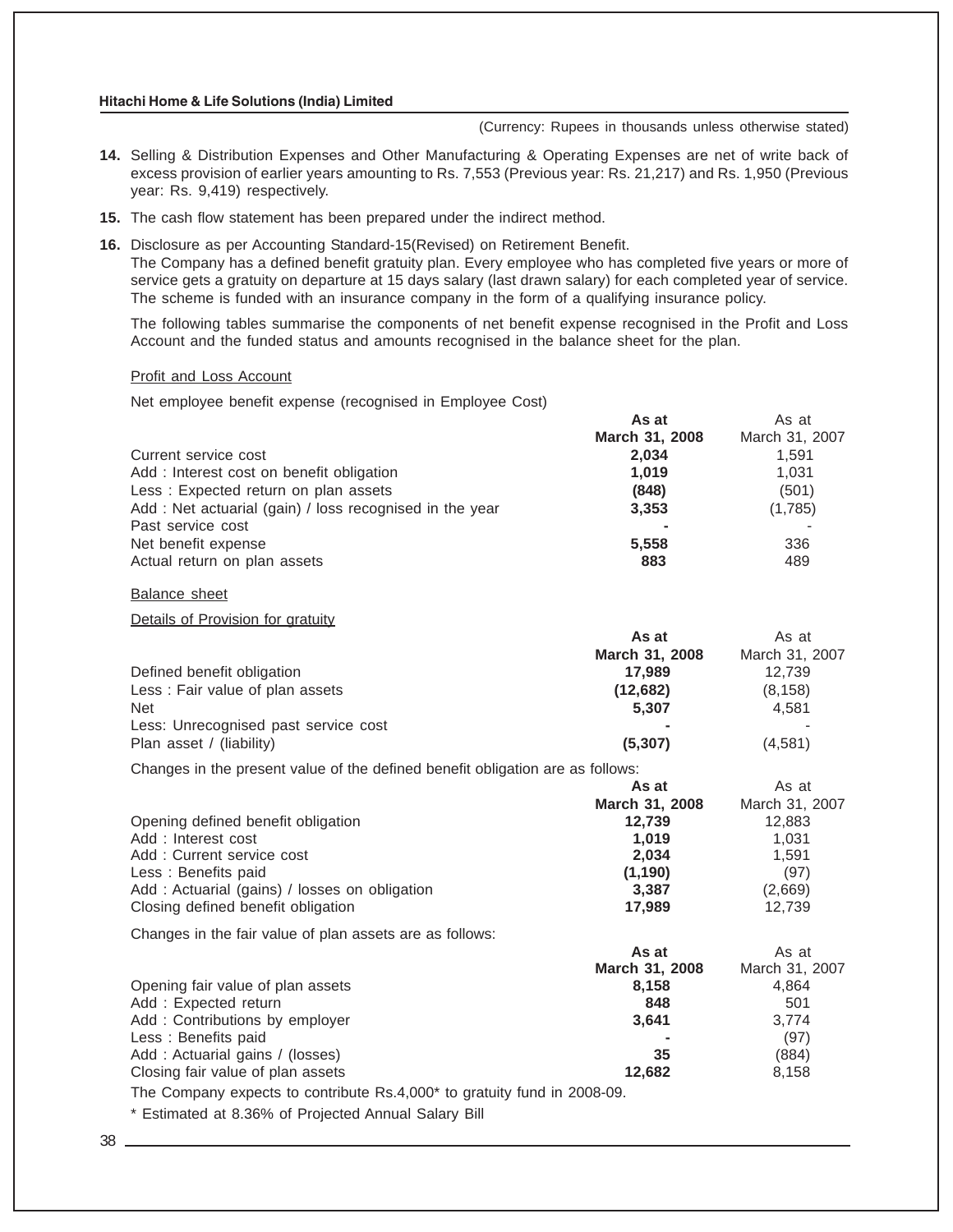HITACHI Inspire the Next

(Currency: Rupees in thousands unless otherwise stated)

The major categories of plan assets as a percentage of the fair value of total plan assets are as follows:

|                          | As at          | As at          |
|--------------------------|----------------|----------------|
|                          | March 31, 2008 | March 31, 2007 |
| Investments with insurer | 100%           | 100%           |

The overall expected rate of return on assets is determined based on the market prices prevailing on that date, applicable to the period over which the obligation is to be settled.

The principal assumptions used in determining gratuity obligations for the Company's plans are shown below:

|                                   | As at          | As at              |
|-----------------------------------|----------------|--------------------|
|                                   | March 31, 2008 | March 31, 2007     |
| Discount rate                     | 8%             | 8%                 |
| Expected rate of return on assets | 8.5%           | 8%                 |
| Increase in Compensation cost     | 7%             | 7%                 |
| Employee turnover                 | 3%             | $3\%$ <sup>*</sup> |

\* 3% at younger ages reducing to 1% at older ages.

The estimates of future salary increases, considered in actuarial valuation, take account of inflation, seniority, promotion and other relevant factors, such as supply and demand in the employment market.

| Amounts for the current year are as follows: | As at<br>March 31, 2008 | As at<br>March 31, 2007 |
|----------------------------------------------|-------------------------|-------------------------|
| Defined benefit obligation                   | 17.989                  | 12.738                  |
| Plan assets                                  | 12.682                  | 8,158                   |
| Surplus / (deficit)                          | (5, 307)                | (4,580)                 |
| Experience adjustments on plan liabilities   | N.A                     | N.A                     |
| Experience adjustments on plan assets        | N.A                     | N.A                     |

#### **17. Supplementary statutory information**

| (i) | Auditors' remuneration (excluding Service Tax)<br>(included in legal and professional fees) | For the year ended<br>March 31, 2008 | For the year ended<br>March 31, 2007 |
|-----|---------------------------------------------------------------------------------------------|--------------------------------------|--------------------------------------|
|     | Audit fees                                                                                  | 850                                  | 850                                  |
|     | Tax audit fees                                                                              | 300                                  | 300                                  |
|     | Other services (limited reviews)                                                            | 750                                  | 750                                  |
|     | Out of pocket expenses                                                                      | 132                                  | 126                                  |
|     | Total                                                                                       | 2.032                                | 2.026                                |
|     | (ii) Managerial remuneration                                                                |                                      |                                      |

Personnel Expenses include managerial remuneration for directors as set out below:

| Salary                            | 5.209  | 6.010  |
|-----------------------------------|--------|--------|
| Allowance and Perguisites         | 5.962  | 4.172  |
| Provident Fund and Superannuation | 760    | 296    |
| Total                             | 11.931 | 10.478 |

As the future liability for Gratuity and leave encashment is provided on an actuarial basis for the Company as a whole, the amount pertaining to the directors is not ascertainable and therefore not included above.

As there is no commission payable to the directors, the computation of profits under section 198 and 350 of the Companies act, 1956 has not been disclosed.

#### (iii) **Research and development expenditure incurred and**

| charged to the Profit and Loss Account | 23,330 | 19,712 |
|----------------------------------------|--------|--------|
|                                        |        |        |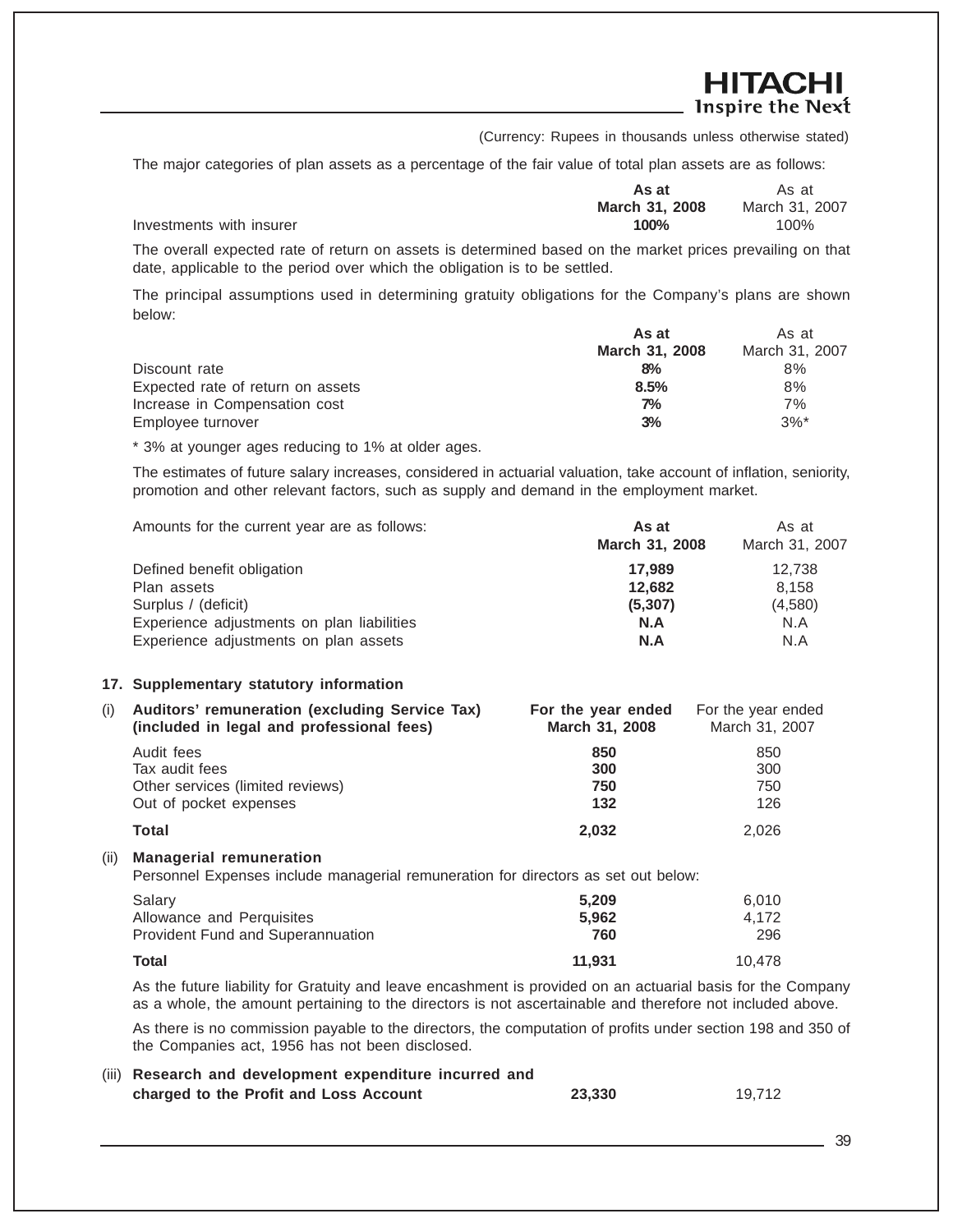(Currency: Rupees in thousands unless otherwise stated)

| (iv) | Earnings and expenditure in foreign exchange         | For the year ended<br>March 31, 2008 | For the year ended<br>March 31, 2007 |
|------|------------------------------------------------------|--------------------------------------|--------------------------------------|
|      | (a) Earnings in foreign currency on accrual basis    |                                      |                                      |
|      | Export of goods (on FOB basis)                       | 8,782                                | 10,138                               |
|      | Commission Income                                    | 33,868                               | 31,513                               |
|      | Total                                                | 42,650                               | 41,651                               |
|      | (b) Expenditure in foreign exchange on accrual basis |                                      |                                      |
|      | Interest                                             | 3,807                                | 6,223                                |
|      | Royalty                                              | 32,206                               | 9,804                                |
|      | Travelling                                           | 2,607                                | 2,156                                |
|      | Commission                                           | 340                                  | 343                                  |
|      | Technical know how (capitalised)                     | 38,947                               | 37,156                               |
|      | <b>Others</b>                                        | 3,630                                | 1,153                                |
|      | <b>Total</b>                                         | 81,537                               | 56,835                               |
|      | (c) Value of imports calculated on CIF basis         |                                      |                                      |
|      | Capital goods                                        | 81,209                               | 1,700                                |
|      | Raw materials, components & spares parts             | 1,144,889                            | 679,877                              |
|      | <b>Trading Goods</b>                                 | 177,322                              | 164,639                              |
|      | Total                                                | 1,403,420                            | 846,216                              |

**18.** The Company is eligible for refund of excise duty paid on goods manufactured and removed from Jammu unit, other than the amount of duty paid by utilisation of CENVAT credit, in terms of Notification No. 56/2002-CE dated 14-11-2002. Excise duty recovered as disclosed in the Profit and Loss Account is net of such refund of Rs. 58,347 (Previous year: Rs. 39,876).

**19.** In the current year, the Company re-estimated useful life of certain assets vide Para 2.3. Had the Company continued to use earlier basis of providing depreciation, the charge to the Profit and Loss Account before taxation for the current year would have been lower by Rs. 19,318 and the net block of fixed assets would correspondingly be higher by the same amount.

**20.** The company has working capital facilities from banks secured by hypothecation of inventories, book debts and movable fixed assets and by equitable mortgage of certain immovable fixed assets of the Company.

**21.** Pursuant to the announcement made by the ICAI on March 29, 2008 on "Accounting for Derivatives", derivative contracts are marked to market at the reporting date and resulting loss, if any, is recognised in the Profit and Loss Account. For the current year, there is no marked to market loss charged to the Profit and Loss Account.

- **22. Additional information pursuant to the provisions of paragraphs 3, 4C and 4D of Part II of Schedule VI to the Companies Act, 1956:**
- *(i) Capacities and Production* **March 31, 2008** March 31, 2007 **Class of goods Annual Annual Actual** Annual Annual Actual **manufactured licensed installed production** licensed installed production **capacity capacity\*** and capacity capacity capacity capacity capacity capacity capacity Airconditioners **Delicensed 150,000 137,436** Delicensed 150,000 102,143 Sub Assembly **Delicensed J Contract Contract Contract Contract Contract Contract Contract Contract Contract Contract Contract Contract Contract Contract Contract Contract Contract Contract Contract Contract Contract Cont**  $\left\{\n \begin{array}{ccc}\n 150,000 & 137,436 & \text{Delicensed} \\
 - & \text{Delicensed}\n \end{array}\n \right\}$

\* The installed capacity has been certified by the management, which the auditors have relied on without verification as this is a technical matter and is calculated based on the single shift Working.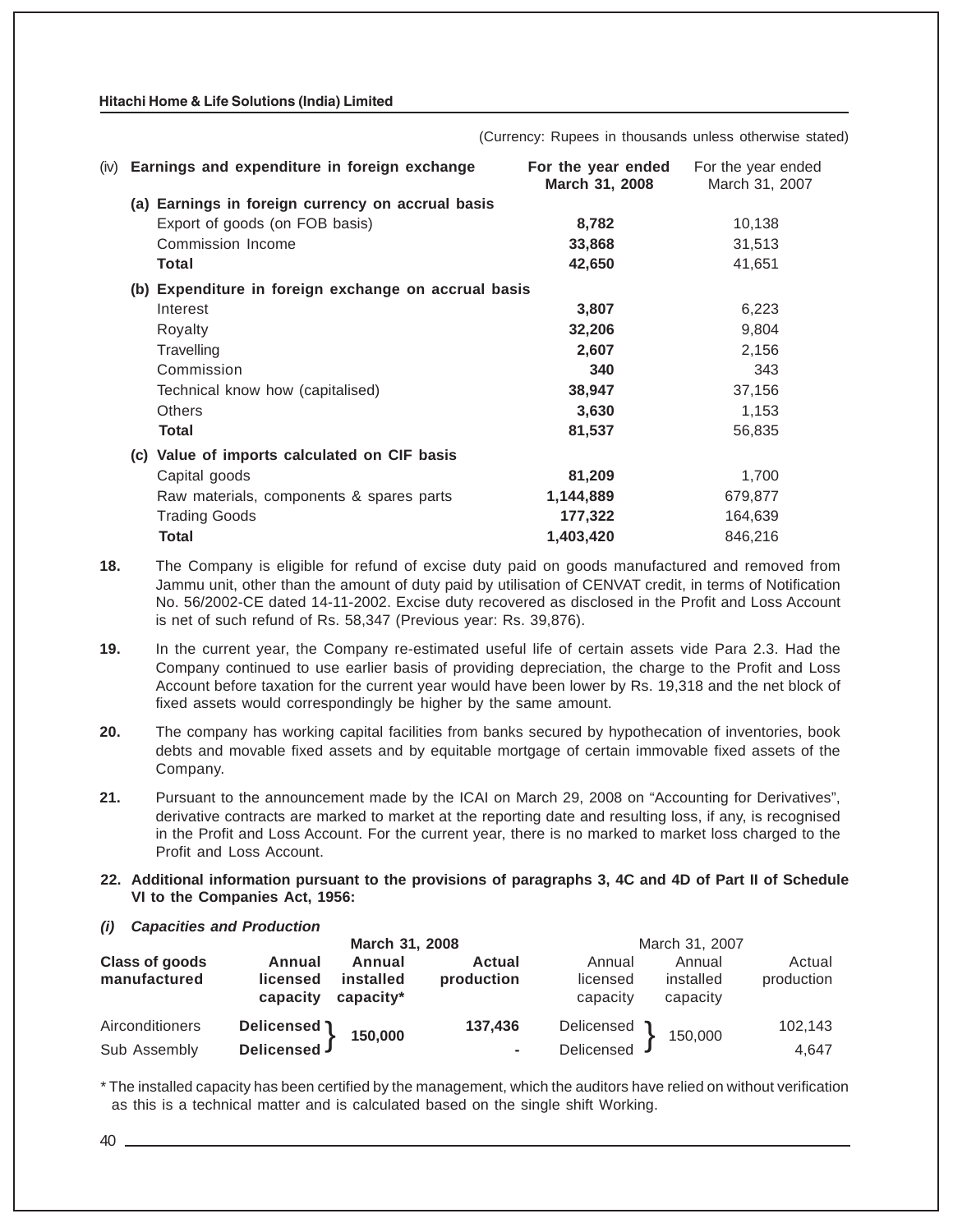# **HITACHI**<br>Inspire the Next

(Currency: Rupees in thousands unless otherwise stated)

| <b>Sales of Goods</b><br>(ii) |                 | Year ended     |          | Year ended     |
|-------------------------------|-----------------|----------------|----------|----------------|
|                               |                 | March 31, 2008 |          | March 31, 2007 |
|                               | Quantity        | Value          | Quantity | Value          |
| <b>Manufacturing Items</b>    | (Nos.)          |                | (Nos.)   |                |
| (Including of excise duty)    |                 |                |          |                |
| Air conditioners              | 134,344         | 4,505,171      | 100,380  | 3,109,780      |
| Sub Assembly #                |                 |                | 4,647    |                |
|                               |                 |                | $53*$    |                |
| Visi coolers                  |                 |                |          |                |
| Scrap Sales                   | <b>Assorted</b> | 30,332         | Assorted | 21,217         |
| Total                         |                 | 4,535,503      |          | 3,130,997      |
| <b>Trading Items</b>          |                 |                |          |                |
| Air conditioners              | 443             | 9,614          | 5,087    | 115,457        |
| Spares-Air conditioner        | <b>Assorted</b> | 27,233         | Assorted | 21,728         |
| Air conditioning Systems      | <b>Assorted</b> | 36,052         | Assorted | 18,223         |
| <b>Dispensers</b>             |                 |                | 88*      |                |
| <b>Stabilisers</b>            | <b>Assorted</b> | 20,670         | Assorted | 20,365         |
| Jet Spray                     |                 |                | 6*       |                |
| Deep Freezers                 |                 |                | $4^*$    |                |
| Gas tables                    | 3               | 3              | 22       | 6              |
| Refrigerators                 | 7,087           | 228,274        | 5,724    | 174,389        |
| <b>Washing Machines</b>       | 1,757           | 30,761         | 2,013    | 34,880         |
| Total                         |                 | 352,607        |          | 385,048        |

# The OEM sales and related consumption has been adjusted against sales and consumption. \*Discarded during the year.

| (iii) Trading Items             |                    | Year ended<br>March 31, 2008 | Year ended<br>March 31, 2007 |          |
|---------------------------------|--------------------|------------------------------|------------------------------|----------|
|                                 | Quantity<br>(Nos.) | Value                        | Quantity<br>(Nos.)           | Value    |
| <b>Opening Stocks</b>           |                    |                              |                              |          |
| Air conditioners                | 9                  | 341                          | 451                          | 4,881    |
| Spares-Air conditioner          | <b>Assorted</b>    | 16,823                       | Assorted                     | 13,228   |
| Air conditioning Systems        | <b>Assorted</b>    | 16,857                       | Assorted                     | 7,180    |
| Dispensers                      |                    |                              | 88                           | 3,081    |
| <b>Stabilisers</b>              | <b>Assorted</b>    | 1,721                        | Assorted                     | 1,091    |
| Spares-Commercial Refrigeration | <b>Assorted</b>    |                              | Assorted                     |          |
| Jet Spray                       |                    |                              | 6                            |          |
| Deep Freezers                   |                    |                              | 4                            |          |
| Gas tables                      | 108                | 155                          | 130                          | 191      |
| Refrigerators                   | 2,071              | 50,271                       | 1,842                        | 40,731   |
| <b>Washing Machines</b>         | 1,393              | 20,171                       | 646                          | 8,984    |
| <b>Total</b>                    |                    | 106,339                      |                              | 79,367   |
| <b>Purchases</b>                |                    |                              |                              |          |
| Air conditioners                | 439                | 5,339                        | 4,645                        | 66,891   |
| Spares-Air conditioner          | <b>Assorted</b>    | 23,582                       | Assorted                     | 16,112   |
| Air conditioning Systems        | <b>Assorted</b>    | 40,848                       | Assorted                     | 33,497   |
| <b>Stabilisers</b>              | <b>Assorted</b>    | 15,472                       | Assorted                     | 17,839   |
| Dispensers                      |                    |                              |                              | (3,081)  |
| Refrigerators                   | 7,002              | 165,408                      | 5,953                        | 1,57,149 |
| <b>Washing Machines</b>         | 854                | 12,010                       | 2,760                        | 38,992   |
| Total                           |                    | 262,659                      |                              | 327,399  |
| <b>Closing Stocks</b>           |                    |                              |                              |          |
| Air conditioners                | 5                  | 222                          | 9                            | 341      |
| Spares-Air conditioner          | <b>Assorted</b>    | 33,007                       | Assorted                     | 16,823   |
| Air conditioning Systems        | <b>Assorted</b>    | 26,559                       | Assorted                     | 16,857   |
| <b>Stabilisers</b>              | <b>Assorted</b>    | 1,436                        | Assorted                     | 1,721    |
| Gas tables                      | 105                | 151                          | 108                          | 155      |
| Refrigerators                   | 1,986              | 47,712                       | 2,071                        | 50,271   |
| <b>Washing Machines</b>         | 490                | 7,999                        | 1,393                        | 20,171   |
| <b>Total</b>                    |                    | 117,086                      |                              | 106,339  |
|                                 |                    |                              |                              |          |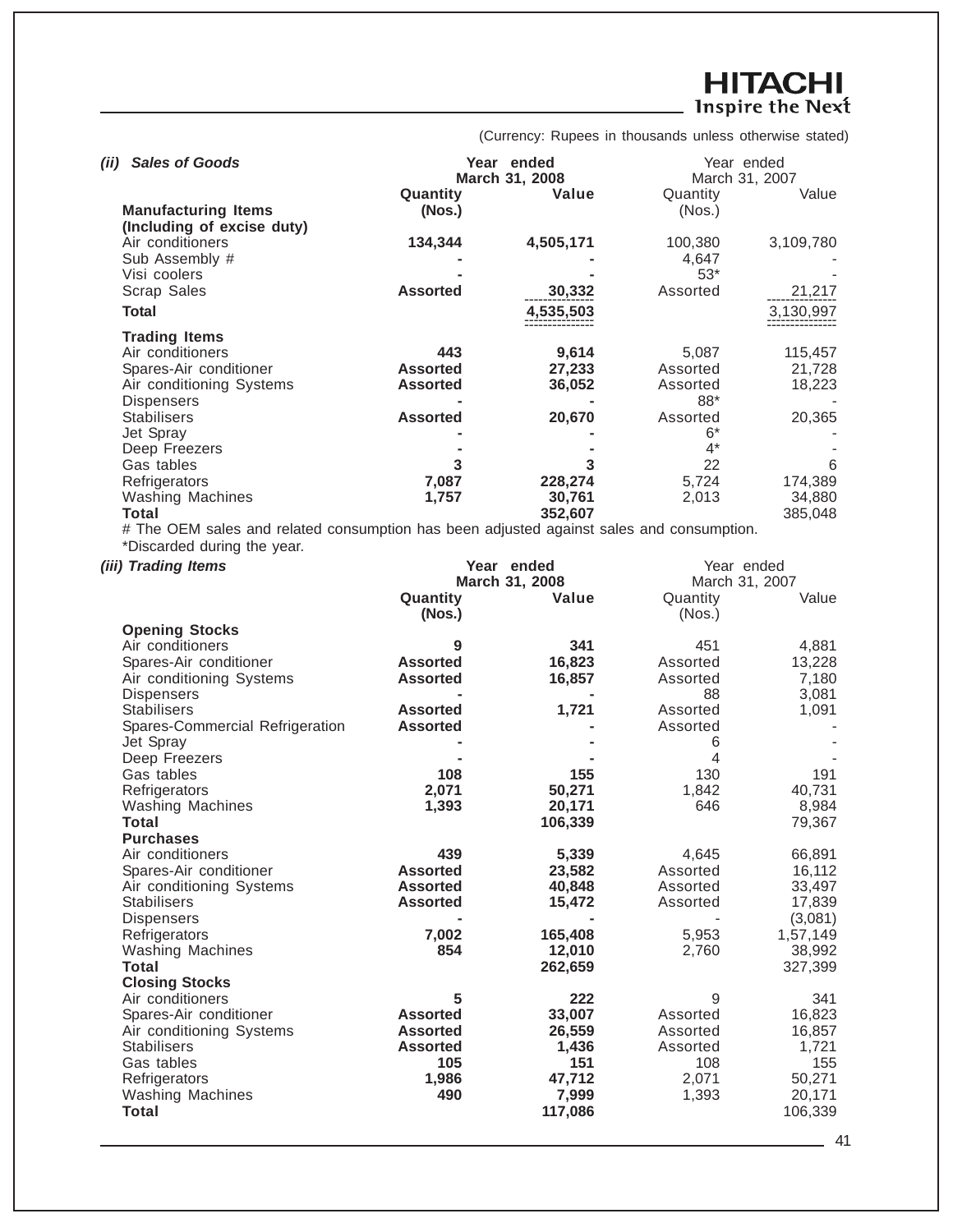*(iv) Inventories* **Class of Goods Year ended** Year ended **March 31, 2008** March 31, 2007 **Quantity Value** Quantity Value **(Nos.)** (Nos.) **Finished Goods (Closing Stocks) Manufacturing Items** Air conditioners **13,744 289,566** 10,652 220,511 **Finished goods (Opening Stocks) Manufacturing Items** Air conditioners **10,652 220,511** 8,889 170,246 Visi Coolers **- -** 53 329 **Total 220,511** 170,575 *(v) Raw materials, bought out components and spare parts consumed #* **Year ended Year ended**<br>**March 31, 2008 March 31, 2007 March 31, 2008 Unit Quantity Value Quantity** Value Compressors Nos **164,812 529,955** 115,888 453,971 Fan Motors Nos **228,612 205,915** 156,208 139,598 CRCA / GP Sheets Kgs **4,581,823 204,258** 3,658,574 151,377 Paints Kgs **112,518 14,643** 81,394 9,695 Aluminum Kgs **635,303 99,451** 465,884 78,608 Copper Kgs **834,937 305,214** 621,413 244,057 Others (Including packing material) Assorted **Assorted 1,333,514** 813,056 **Total 2,692,950** 1,890,362

*# includes consumption against production of Sub-assemblies.*

*(vi) Imported and indigenous raw materials and spare parts consumed (including trading goods consumed)*

|            | Year           | ended       |                | Year ended  |
|------------|----------------|-------------|----------------|-------------|
|            | March 31, 2008 |             | March 31, 2007 |             |
|            | Value          | % of total  | Value          | % of total  |
|            |                | consumption |                | consumption |
| Imported   | 1,297,888      | 44          | 858,431        | 39          |
| Indigenous | 1.646.974      | 56          | 1,332,358      | 61          |
| Total      | 2,944,862      | 100         | 2,190,789      | 100         |

#### **23. Prior year comparatives**

The previous year figures have been regrouped wherever necessary to confirm to current year's classification.

**For S.R. Batliboi & Co. For and on behalf of the Board of Directors**

(Currency: Rupees in thousands unless otherwise stated)

Chartered Accountants

**per Vijay Maniar Shinichi Iizuka Anil Shah** Partner **Managing Director** Executive Director **Executive Director Partner** Membership No: 36738

**Parag Dave** Asst. Company Secretary

Place: Mumbai Ahmedabad, Gujarat Ahmedabad, Gujarat Ahmedabad, Gujarat Ahmedabad, Gujarat Ahmedabad, Gujarat Ahmedabad, Gujarat Ahmedabad, Gujarat Ahmedabad, Gujarat Ahmedabad, Gujarat Ahmedabad, Gujarat Ahmedabad, Gujarat

Date: May 15, 2008 May 15, 2008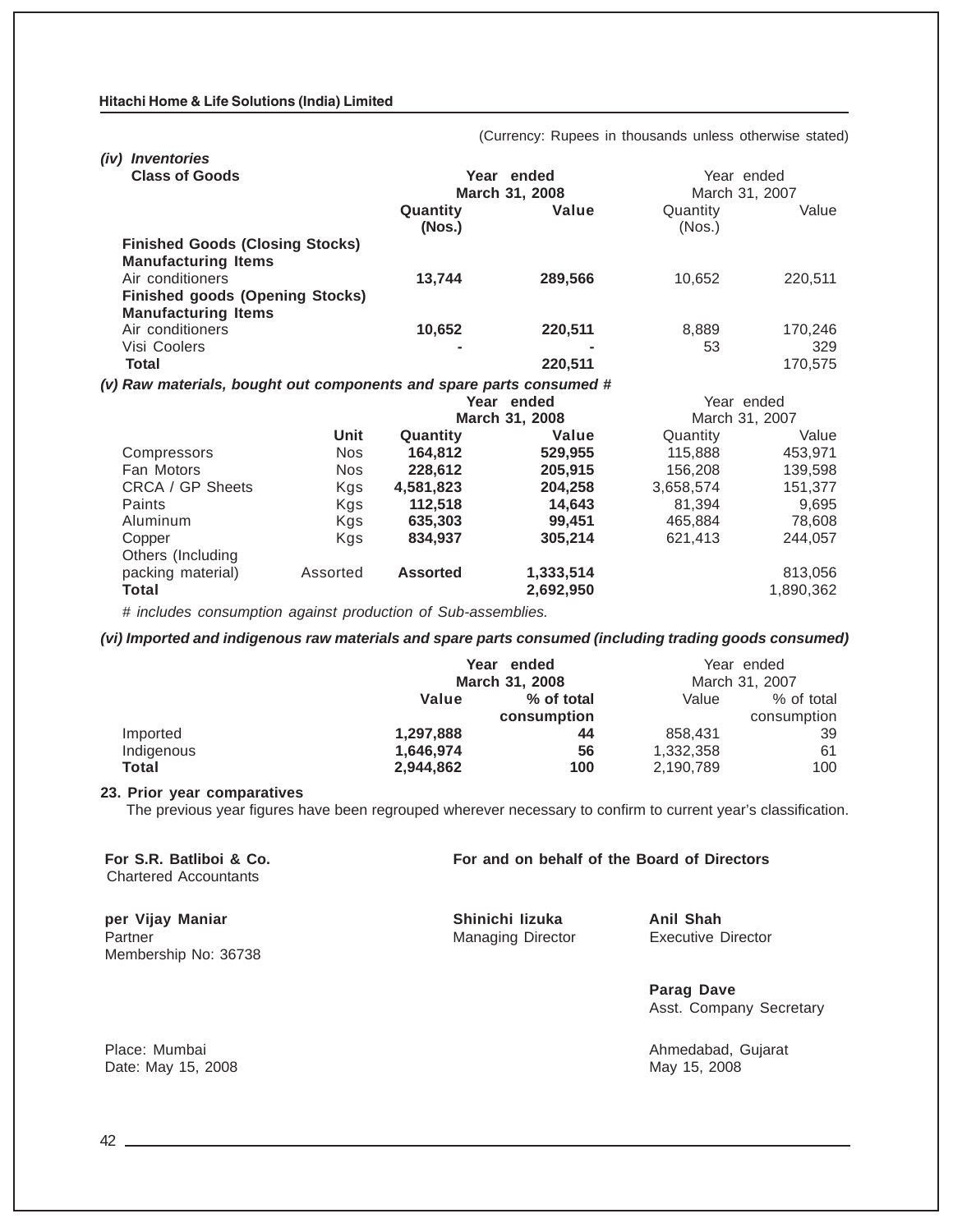**HITACHI** Inspire the Next

(Currency: Rupees in thousands unless otherwise stated)

# **BALANCE SHEET ABSTRACT AND COMPANY'S GENERAL BUSINESS PROFILE**

| <b>Registration Details</b>                          |            |
|------------------------------------------------------|------------|
| Registration No.                                     | 07470      |
| <b>State Code</b>                                    | 04         |
| <b>Balance Sheet Date</b>                            | 31.03.2008 |
| II Capital raised during the year                    |            |
| Public Issue                                         |            |
| Rights Issue                                         |            |
| Bonus Issue                                          |            |
| <b>Private Placement</b>                             |            |
| Naked warrants Pref. offer                           |            |
| III Position of mobilisation and deployment of funds |            |
| <b>Total Liabilities</b>                             | 961,439    |
| <b>Total Assets</b>                                  | 961,439    |
|                                                      |            |
| <b>Sources of Funds</b>                              |            |
| Paid up Capital                                      | 229,600    |
| Reserves and surplus                                 | 604,761    |
| Secured Loans                                        | 286        |
| <b>Unsecured Loans</b>                               | 117,267    |
| Deferred Tax Liabilities                             | 9,525      |
| <b>Application of Funds</b>                          |            |
| Net fixed assets                                     | 411,301    |
| Net current assets                                   | 550,138    |
|                                                      |            |
| <b>IV Performance of Company</b>                     |            |
| Total income                                         | 4,558,978  |
| Total expenditure                                    | 4,090,182  |
| Profit before tax                                    | 468,796    |
| Profit after tax                                     | 422,485    |
| Earning per share (Rs.)                              | 18.40      |
| Dividend rate %                                      |            |

**V Generic names of three principal products/ services of Company (As per monetary terms)**

| Item Code No. (ITC Code) | <b>Product Description</b>                                        |
|--------------------------|-------------------------------------------------------------------|
| 8415                     | Room Air Conditioners & Packaged Air Conditioners                 |
| 8418                     | Refrigerated beverages fountain and visicoolers and chest coolers |
| 8450                     | Washing Machine                                                   |

# **For and on behalf of the Board of Directors**

**Shinichi Iizuka** Managing Director

**Anil Shah** Executive Director

Place: Ahmedabad, Gujarat **Parag Dave Parag Dave** Date: May 15, 2008 **Asst. Company Secretary**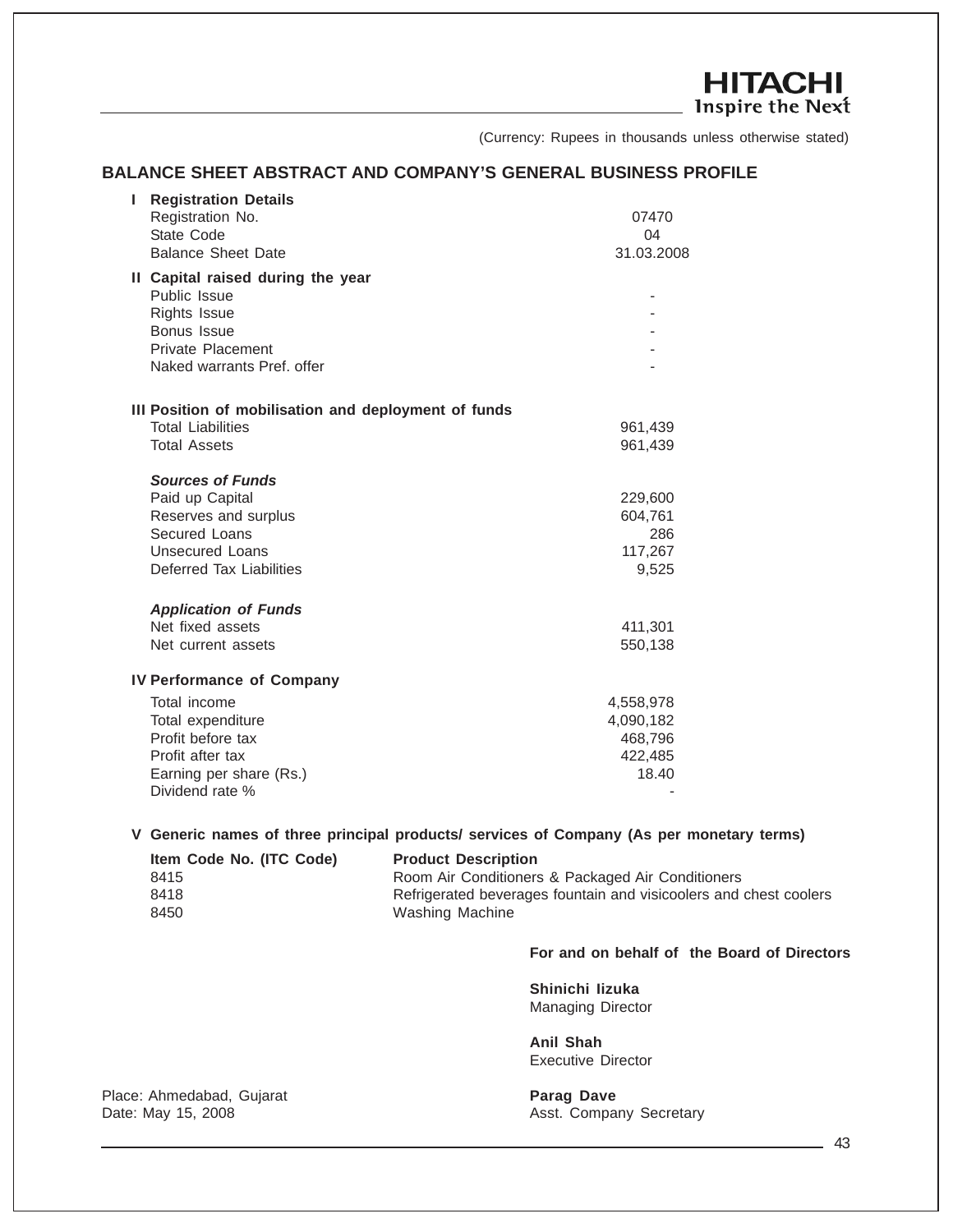# GLIMPSES OF THE YEAR



VISIT OF PRESIDENT - HITACHI LIMITED



INSPIRATION OF THE YEAR AWARD



**ACREX EXHIBITION** 







PROGRAMME AT IIM-AHMEDABAD



BEST KAIZEN AWARD



ANNUAL DAY CELEBRATION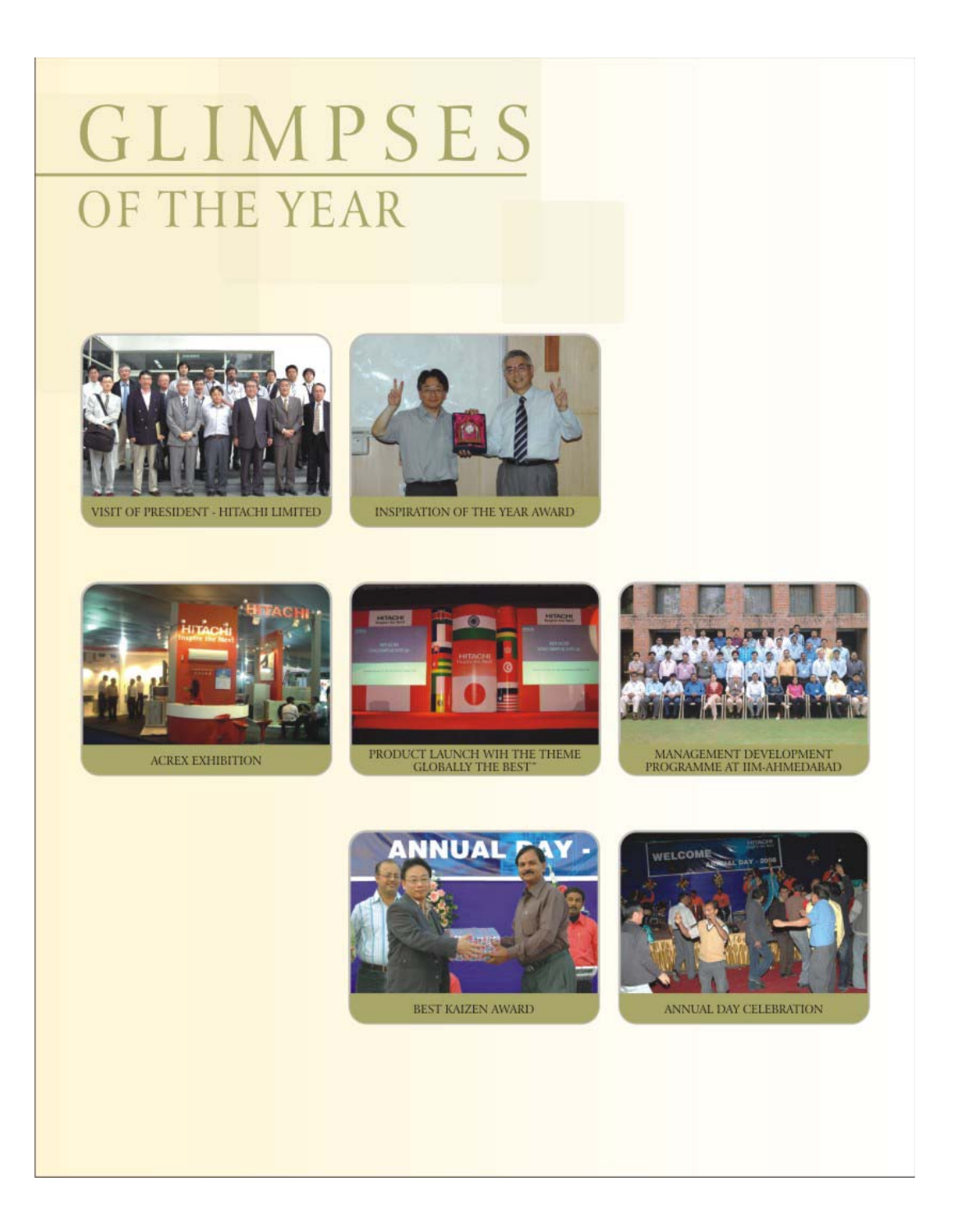# PRESS ADVERTISEMENTS













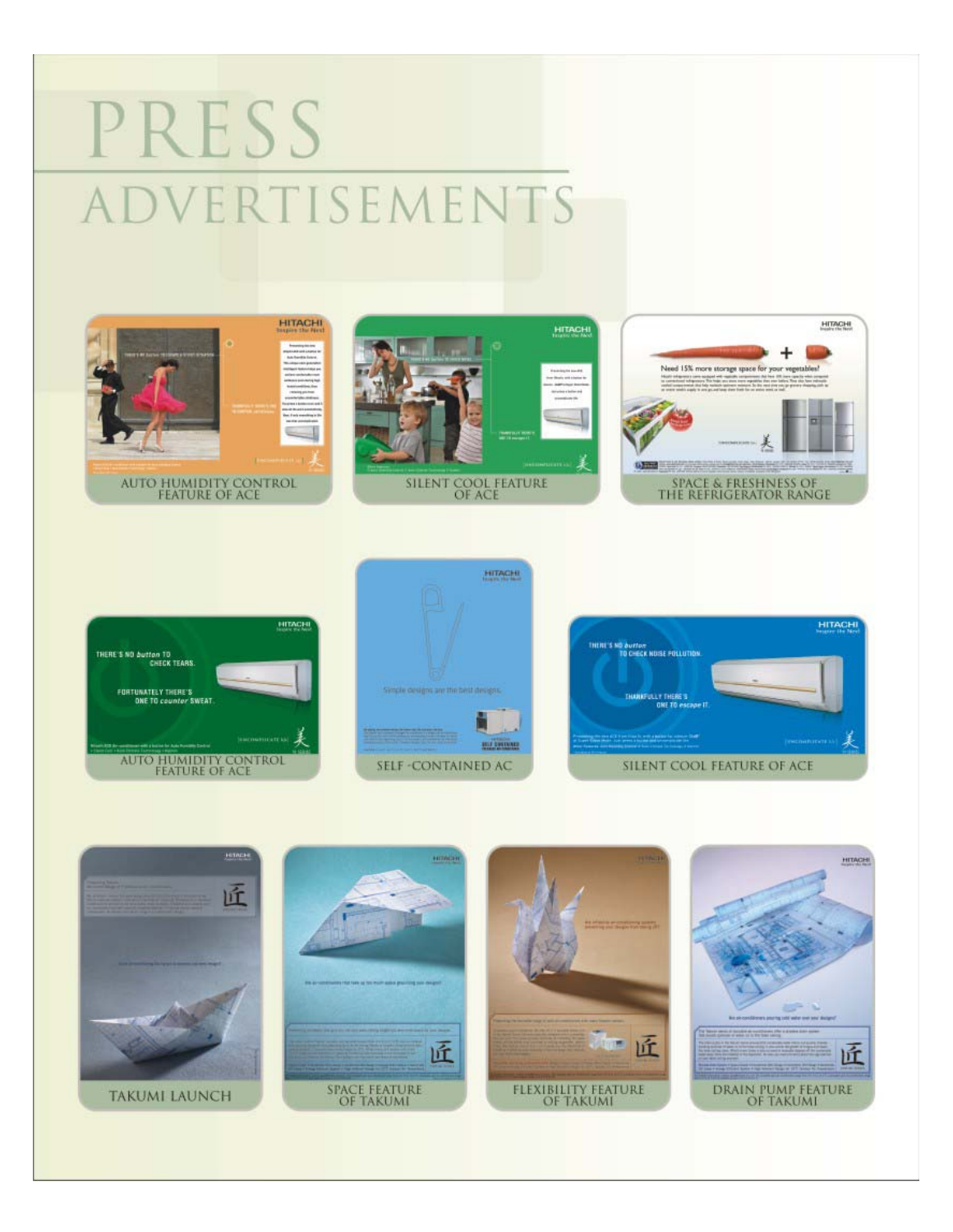# TELEVISION COMMERCIAL



**DURATION: 60 SECONDS**